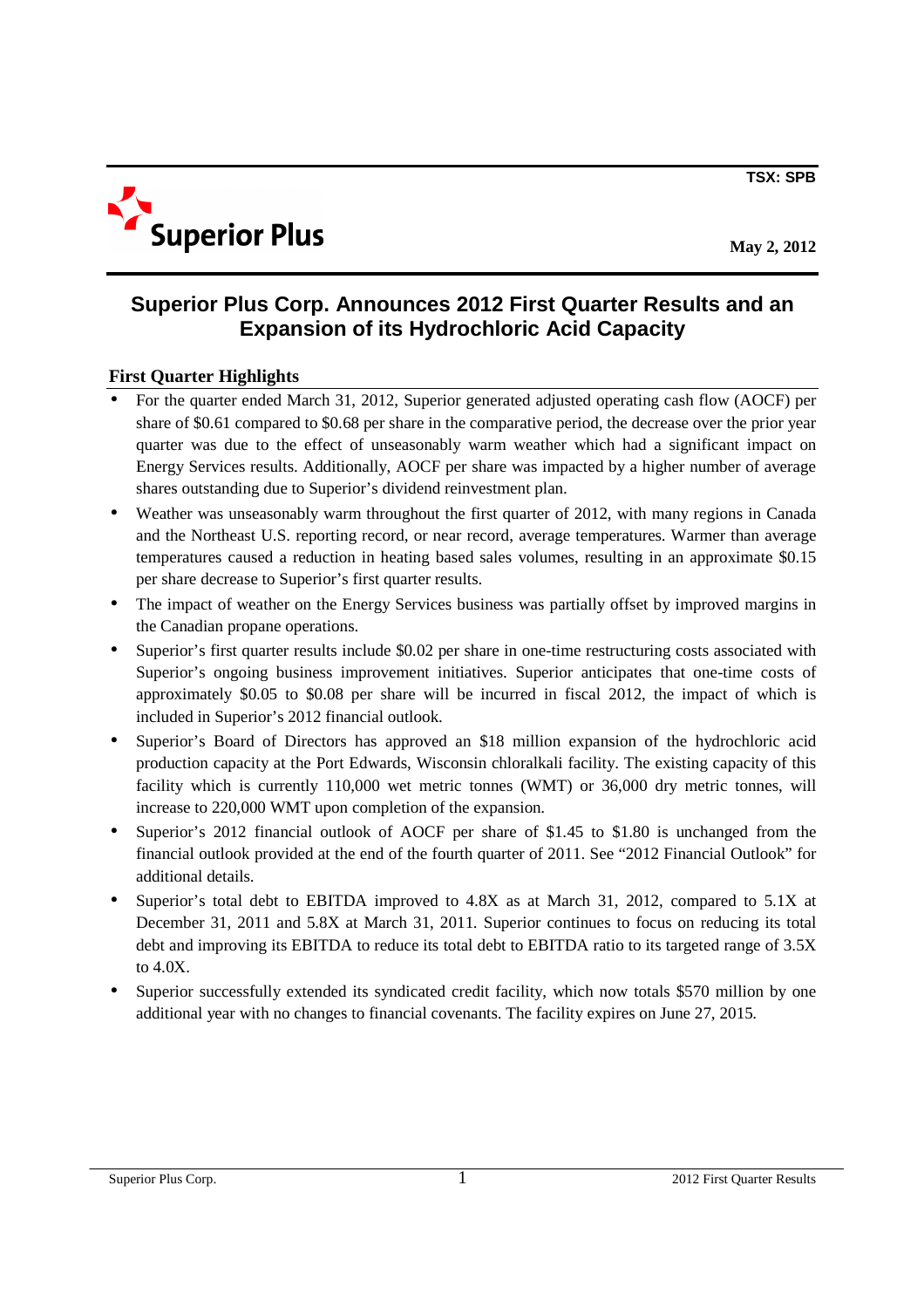# **First Quarter Financial Summary**

|                                                | Three months ended March 31, |         |
|------------------------------------------------|------------------------------|---------|
| (millions of dollars except per share amounts) | 2012                         | 2011    |
| Revenue                                        | 1,065.9                      | 1,138.8 |
| Gross profit                                   | 238.1                        | 238.4   |
| EBITDA from operations $(1)$                   | 91.3                         | 96.4    |
| Interest                                       | (19.7)                       | (19.8)  |
| Cash income tax expense                        | (0.2)                        | (0.1)   |
| Corporate costs                                | (4.0)                        | (3.2)   |
| Adjusted operating cash flow (1)               | 67.4                         | 73.3    |
|                                                |                              |         |

| Adjusted operating cash flow per share, basic and diluted $(1)(2)(3)$ | \$0.61 | \$0.68         |
|-----------------------------------------------------------------------|--------|----------------|
| Dividends paid per share                                              | \$0.15 | $$0.3^{\circ}$ |

 (1) EBITDA from operations and adjusted operating cash flow are key performance measures used by management to evaluate the performance of Superior. These measures are defined under "Non-IFRS Financial Measures" in Superior's 2012 First Quarter Management's Discussion and Analysis.

(3) The weighted average number of shares outstanding for the three months ended March 31, 2012 is 111.1 million (2011 – 108.1 million).

(4) For the three months ended March 31, 2012 and 2011, there were no dilutive instruments.

## **Segmented Information**

|                                           | Three months ended March 31, |      |
|-------------------------------------------|------------------------------|------|
| (millions of dollars)                     | 2012                         | 2011 |
| <b>EBITDA</b> from operations:            |                              |      |
| <b>Energy Services</b>                    | 58.4                         | 66.6 |
| <b>Specialty Chemicals</b>                | 29.6                         | 25.7 |
| <b>Construction Products Distribution</b> | 3.3                          | 4.1  |
|                                           | 91.3                         | 96.4 |

# **Energy Services**

- Energy Services EBITDA from operations for the first quarter was \$58.4 million compared to \$66.6 million in the prior year quarter, as modestly higher results from the Canadian propane business and supply portfolio management business were more than offset by weaker results at the Northeast U.S. refined fuels business due to unseasonably warm weather experienced throughout the first quarter.
- The Canadian propane business generated gross profit of \$72.8 million in the first quarter compared to \$69.7 million in the prior year quarter as an improvement in average sales margins more than offset reduced sales volumes due to the impact of weather.
- Canadian propane average sales margins were 17.6 cents per litre in the first quarter compared to 15.9 cents per litre in the prior year quarter. The increase in average sales margins was due to improved pricing on industrial and commercial contracts combined with improved overall pricing management, offset in part, by a higher proportion of lower margin industrial volumes.
- Canadian propane distribution sales volumes were 26 million litres or 6% lower than the prior year quarter due principally to the impact of weather on heating related volumes. Non-heating based industrial volumes continued to benefit from strong demand from the oil and gas sector.
- Heating related volumes, particularly residential and commercial volumes within the Canadian propane business, were negatively impacted by unseasonably warm weather throughout most of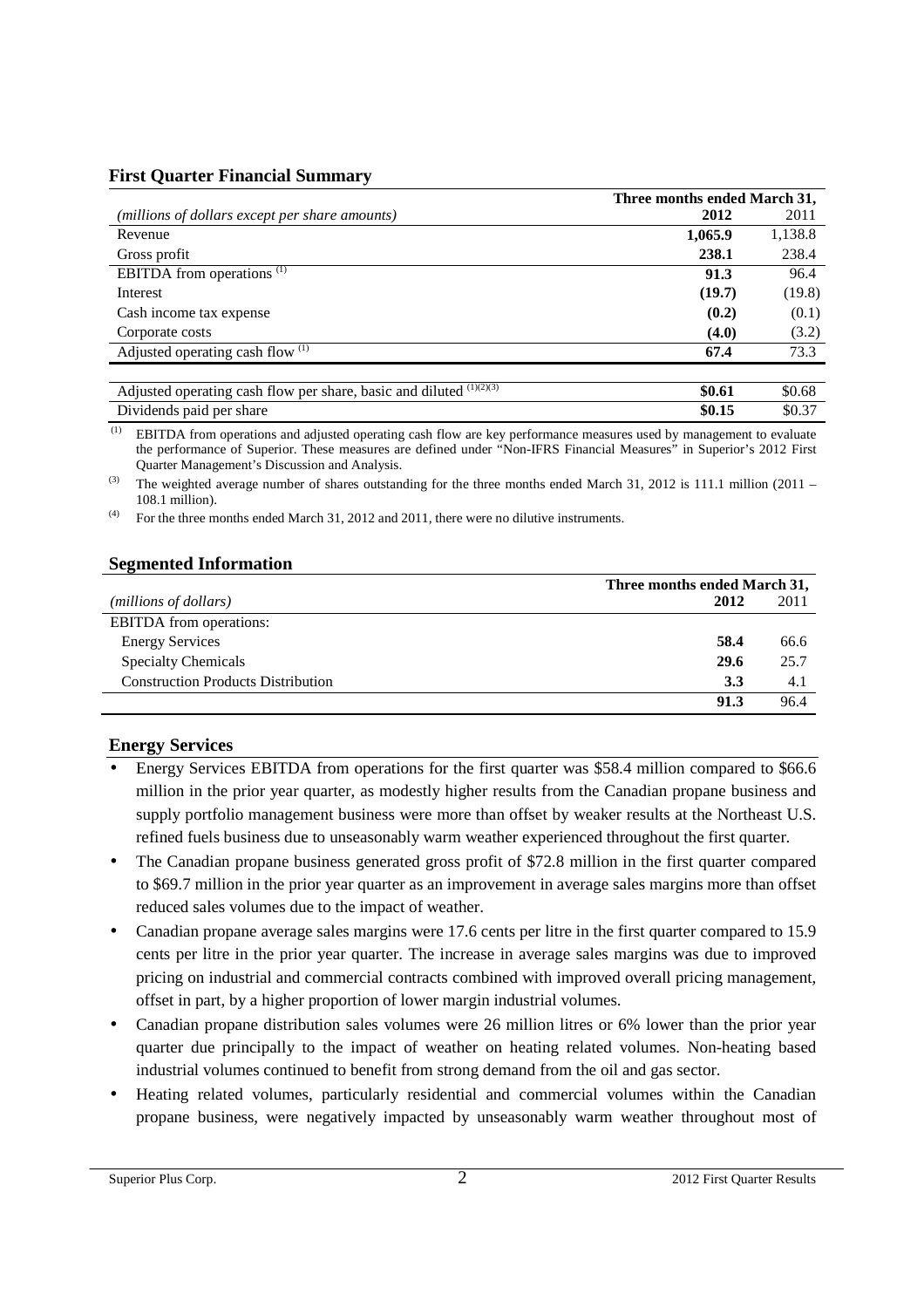Canada in the first quarter. Average weather across Canada, as measured by degree days, for the first quarter was 13% warmer than the prior year and 7% warmer than the 5-year average. On a regional basis, average temperatures were most impacted relative to the prior year and the 5-year average in Ontario and the Prairies.

- The U.S. refined fuels business generated gross profits of \$45.7 million in the first quarter compared to \$60.4 million in the prior year quarter. The reduction in gross profits is due principally to a 14% or 79 million litre reduction in sales volumes due to the impact of weather.
- Sales volumes in the U.S. refined fuels business were significantly impacted by unseasonably warm weather. Average weather, as measured by degree days, was 23% warmer than the prior year quarter and 18% warmer than the 5-year average, negatively impacting residential and commercial heating volumes.
- U.S. refined fuels average sales margins were 9.7 cents per litre in the quarter, compared to 10.9 cents per litre in the prior year quarter. Average sales margins, particularly heating oil sales margins, were impacted by competitive pressures as a result of the unseasonably warm weather. In addition, average sales margins were impacted by a higher proportion of lower margin commercial diesel and gasoline volumes.
- The fixed-price energy services business generated gross profits of \$7.5 million compared to \$8.3 million in the prior year quarter as reduced natural gas profits more than offset improved electricity gross profits. Lower natural gas gross profits were due to increased provisions for potential load balancing losses due to the unseasonably warm winter and the low price for natural gas. Improved electricity gross profits were due to the aggregation of new customers compared to the prior year quarter.
- The supply portfolio management business generated gross profits of \$6.2 million in the first quarter compared to \$3.6 million in the comparative period. The increase in gross profit is due to improved market trading opportunities throughout the quarter relative to the prior year quarter, due principally to the warmer than average weather as noted previously.
- Operating expenses were \$84.3 million in the quarter compared to \$86.9 million in the prior year quarter. The decrease in operating expenses is due to reduced employee costs within the Canadian propane and Northeast U.S. refined fuels businesses as a result of reduced sales volumes as noted previously.
- Initiatives to improve results in the Energy Services business began during the first quarter in conjunction with Superior's goal for each of its businesses to become best in class. Business improvement projects for 2012/2013 will be focused on: a) improving customer service levels, b) improving overall logistics and procurement functions, c) enhancing the management of margins through intelligent pricing, d) working capital management, and e) improving existing and implementing new technologies to facilitate improvements to the business.
- Superior expects business conditions in 2012 for its Energy Services business will be similar to 2011, with the exception of a reduced contribution from its fixed-price energy services business. The fixedprice energy services business profitability will moderate as it is expected there will be fewer renewals of residential customers at favourable margins due to market conditions. Additionally, weather is anticipated to be consistent with the 5-year average for the second half of 2012.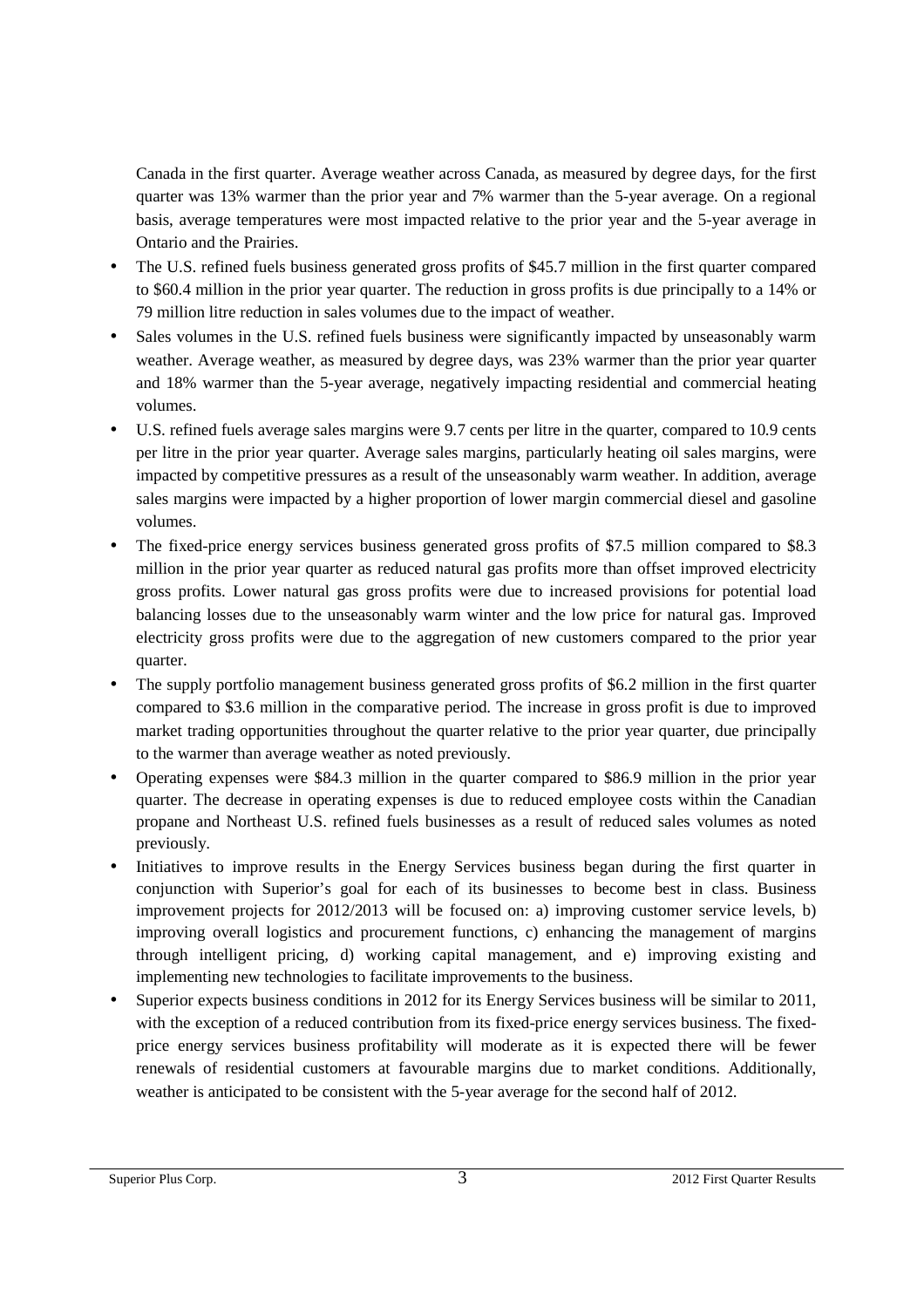# **Specialty Chemicals**

- EBITDA from operations for the first quarter was \$29.6 million compared to \$25.7 million in the prior year quarter as higher average realized selling prices more than offset a modest reduction in sales volumes.
- Sodium chlorate gross profits were higher than the prior year quarter due to higher average realized selling prices and the absence of higher cost external inventory purchases required in the prior year quarter as a result of production line issues at the Buckingham, Quebec facility.
- Sodium chlorate sales volumes were 2% lower than the prior year quarter due to customer plant shutdowns for maintenance and customer production curtailments, principally in North America, in response to a softening in the price for pulp. These reductions were partially offset by improved offshore sales volumes.
- Chloralkali gross profits were lower than the prior year as reduced sales volumes and higher input costs more than offset higher average realized selling prices. Sales volumes of chloralkali products decreased by 6,000 tonnes or 8% due to weak demand for runway deicing products as a result of the unseasonably warm weather. Average selling prices remain stable due to balanced supply/demand fundamentals.
- Operating expenses were \$0.9 million higher than the prior year due to general inflationary increases and the impact of foreign currency on the revaluation of U.S.-denominated working capital.
- Superior has approved an \$18 million expansion of the hydrochloric acid production capacity at the Port Edwards, Wisconsin chloralkali facility. The existing capacity of 110,000 wet metric tonnes (WMT), or 36,000 dry metric tonnes, will increase to approximately 220,000 WMT upon completion of the expansion. The project will be completed through 2012 and 2013 with commercial production expected in the first quarter of 2014. Upon completion, Superior will have total hydrochloric acid production capacity of 290,000 WMT. The expansion of the production capacity will allow Superior to optimize overall returns at the Port Edwards facility by converting a larger portion of its chlorine into higher value hydrochloric acid.
- Superior is evaluating the merits of additional hydrochloric acid expansion at its Saskatoon, Saskatchewan facility which currently has a production capacity of 70,000 WMT or 22,000 dry metric tonnes.
- Superior expects business conditions in 2012 for its Specialty Chemicals business will be similar to 2011. Superior continues to see a stable market for sodium chlorate as a result of the current market for pulp. Superior also expects continued strength in chloralkali sales volumes and pricing due to strong North American supply demand fundamentals resulting from low natural gas prices.

# **Construction Products Distribution**

- EBITDA from operations for the first quarter, including one-time restructuring charges of \$1.1 million was \$3.3 million compared to \$4.1 million in the prior year quarter.
- Construction Products Distribution's results were \$0.8 million lower than the prior year quarter as higher operating costs, due in part to the restructuring costs noted above, more than offset improved gross profit.
- Gross profits were \$4.3 million higher than the prior year quarter as a result of improved sales volumes. Volumes benefited from the introduction of the full interiors product line into select U.S.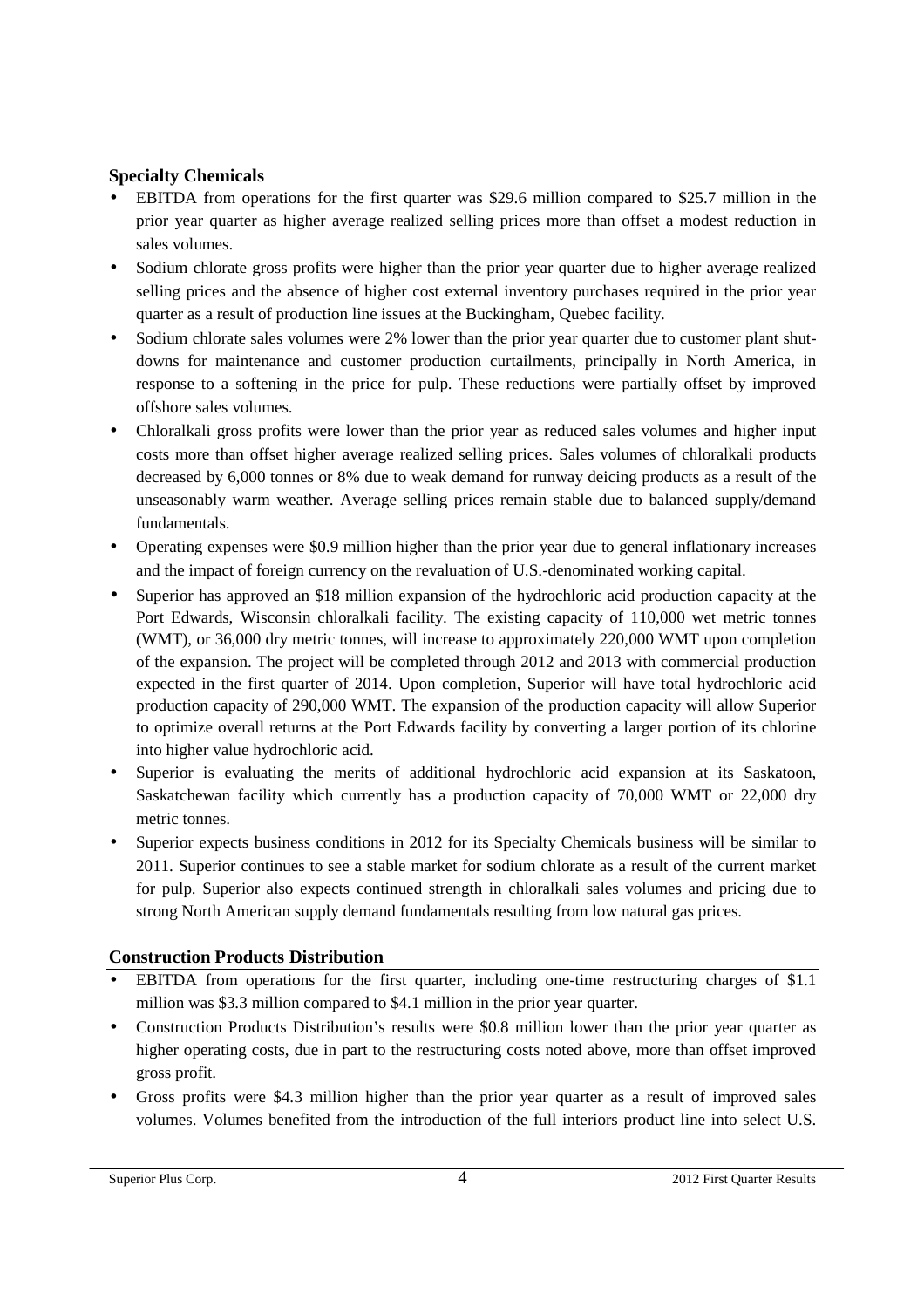markets that were previously acoustical ceiling focused; in addition, volumes benefited from favourable weather conditions for construction throughout the first quarter. Gross margins as a percentage of sales were consistent with the prior year quarter.

- Operating expenses were \$4.8 million higher than the prior year. The increase in operating expenses is due to higher sales volumes, and inflationary increases on wages and other operating costs. Additionally, the first quarter includes \$1.1 million in restructuring costs associated with operational restructuring.
- The Construction Products Distribution business continues to review all aspects of operations to optimize its cost structure and improve gross margins. Superior anticipates that an additional \$2.5 to \$3.0 million in restructuring costs will be incurred in 2012 due principally to the reorganization or closure of approximately 10 to 15 branches. Restructuring activities are being actively managed to minimize costs and the impact on customers.
- Initiatives to improve results in the Construction Products Distribution business began during the first quarter. Business improvement projects for 2012/2013 will be focused on: a) reviewing supply chain management including procurement and transportation, b) assessment of overall logistics and existing branch network, and c) working capital management.
- Superior expects business conditions in 2012 for its Construction Products Distribution business to be similar to 2011. EBITDA from operations is anticipated to be lower than in 2011 due to anticipated costs associated with further restructuring activities and ongoing adverse market conditions in both the residential and commercial segments in both Canada and the U.S. Superior does not anticipate significant improvements in the end-use markets in the near term.

# **Corporate Related**

- Total interest expense for the first quarter was \$19.7 million compared to \$19.8 million in the prior year quarter. Interest expense was consistent with the prior year quarter as lower average debt levels were offset by higher average effective interest rates.
- Corporate costs were \$4.0 million in the current quarter, a \$0.7 million increase over the prior year quarter due to higher costs associated with Superior's long-term incentive plans due to the improvement in Superior's share price during the first quarter of 2012.
- Superior's dividend re-investment program (DRIP) generated proceeds of \$3.6 million during the first quarter. Proceeds from the DRIP will be used to reduce existing debt levels. The DRIP provides Superior's shareholders with the opportunity to reinvest their cash dividends in the future growth of the business at a 5% discount to the market price of Superior's common shares.
- Superior's total debt (including convertible debentures) to Compliance EBITDA improved to 4.8X as at March 31, 2012, compared to 5.1X as at December 31, 2011, and 5.8X as at March 31, 2011. Superior continues to make progress on reducing its total leverage by focusing on debt reduction, including reducing working capital requirements, and improving business operations.
- On March 28, 2012, Superior completed an extension of its syndicated credit facility with eight lenders; the size of the facility was reduced to \$570 million from \$615 million. The syndicated facility was reduced to reflect Superior's anticipated credit requirements as a result of Superior's ongoing debt reduction plan. The secured revolving credit facility matures on June 27, 2015 and can be expanded up to \$750 million; financial covenants were unchanged.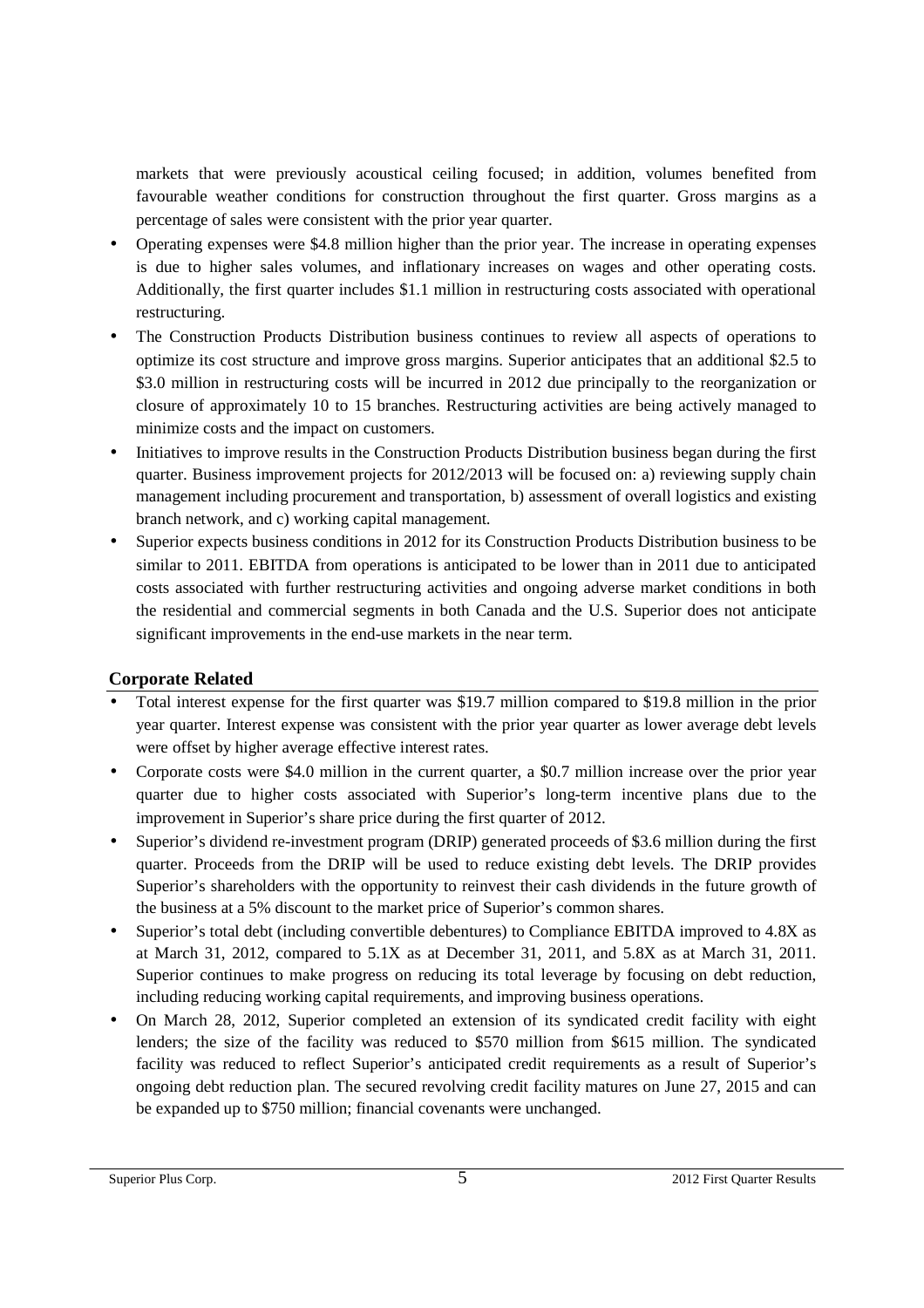# **2012 Financial Outlook**

Superior expects 2012 AOCF per share of \$1.45 to \$1.80, consistent with the 2012 financial outlook provided at the fourth quarter of 2011.

Luc Desjardins, Superior's President and Chief Executive Officer stated "Superior was very happy with the results for the first quarter despite the impact of weather which had a negative impact of approximately \$0.15 per share. Based on the current state of the North American economy and the assumption average temperatures return to historical levels for the second half of 2012, Superior is confident in its ability to achieve its 2012 financial outlook of \$1.45 to \$1.80 of AOCF per share. Additionally, I would like to provide our stakeholders with an update on Superior's ongoing business improvement initiatives. As outlined in my annual message to Superior's stakeholders, I am committed to ensuring the transformation of Superior into a best in class organization. I am pleased to report this transformation process has begun in earnest and we continue to focus on ensuring we execute on the business initiatives that will ultimately result in this transformation being achieved. While I remain confident these business initiatives will provide tangible benefits to Superior in 2013 and beyond, it is still too early in the process to provide estimates with respect to the costs and potential benefits associated with them."

For additional details on the assumptions underlying the 2012 financial outlook, see Superior's 2012 First Quarter Management's Discussion and Analysis.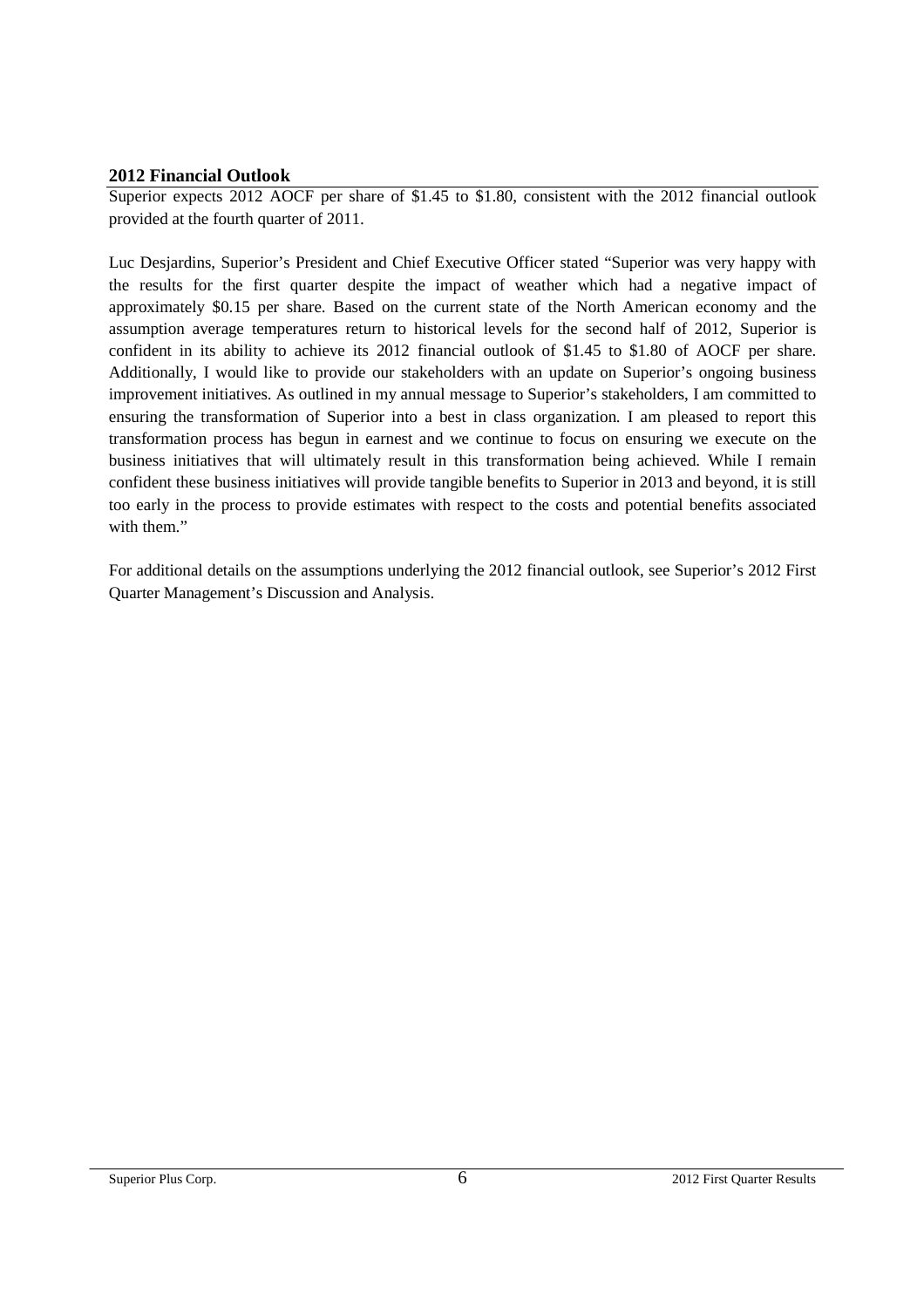# **Debt Management Update**

Superior remains committed to reducing its total debt and its total debt leverage ratios. An update to the anticipated total debt and total debt leverage ratios as at December 31, 2012, based on Superior's 2012 financial outlook and Superior's 2012 first quarter results, is detailed in the chart below.

|                                                             |                    | (Millions of  |
|-------------------------------------------------------------|--------------------|---------------|
|                                                             | (Dollar Per Share) | Dollars)      |
| 2012 financial outlook AOCF per share – mid-point $(1)$     | 1.62               | 181.4         |
| Maintenance capital expenditures                            | (0.16)             | (17.8)        |
| Capital lease obligation repayments                         | (0.15)             | (16.6)        |
| Cash flow available for dividends and debt repayment before |                    |               |
| growth capital                                              | 1.31               | 147.0         |
| Expansion of Port Edward's facility and one-time            |                    |               |
| environmental costs                                         | (0.09)             | (10.2)        |
| Other growth capital expenditures                           | (0.14)             | (15.0)        |
| Proceeds from dividend reinvestment program                 | 0.12               | 13.4          |
| Estimated 2012 free cash flow available for dividend and    |                    |               |
| debt repayment                                              | 1.20               | 135.2         |
| Dividends (annualized)                                      | (0.60)             | (67.2)        |
| Cash flow available for debt repayment before working       |                    |               |
| capital initiatives                                         | 0.60               | 68.0          |
| Working capital reduction initiatives                       | 0.32               | 35.0          |
| Total estimated debt repayment (including Q1 2012 Actuals)  | 0.92               | 103.0         |
| Estimated total debt to EBTIDA as at December 31, 2012      | $4.4X - 4.6X$      | $4.4X - 4.6X$ |
|                                                             |                    |               |
| Dividends (annualized)                                      | 0.60               | 67.2          |
| Calculated payout ratio after all capital expenditures      | 50%                | 50%           |

 $(1)$  See "2012 Financial Outlook" in Superior's 2012 First Quarter Management's Discussion and Analysis for additional details including assumptions, definitions and risk factors.

# **2012 Detailed First Quarter Results**

Superior's 2012 First Quarter Management's Discussion and Analysis is attached and is also available on Superior's website at: www.superiorplus.com under the Investor Relations section.

# **Conference Call**

Superior will be conducting a conference call and webcast for investors, analysts, brokers and media representatives to discuss the 2012 First Quarter Results at 4:00 p.m. MDT on Wednesday, May 2, 2012. To participate in the call, dial: 1-877-240-9772. An archived recording of the call will be available for replay until midnight, Monday, July 2, 2012. To access the recording, dial: 1-800-408-3053 and enter pass code 9527343 followed by the # key. Internet users can listen to the call live, or as an archived call, on Superior's website at: www.superiorplus.com.

# **Forward Looking Information**

Certain information included herein is forward-looking, within the meaning of applicable Canadian securities laws. Forward-looking information includes, without limitation, statements regarding the future financial position and debt repayment, business strategy, market conditions, budgets, litigation, projected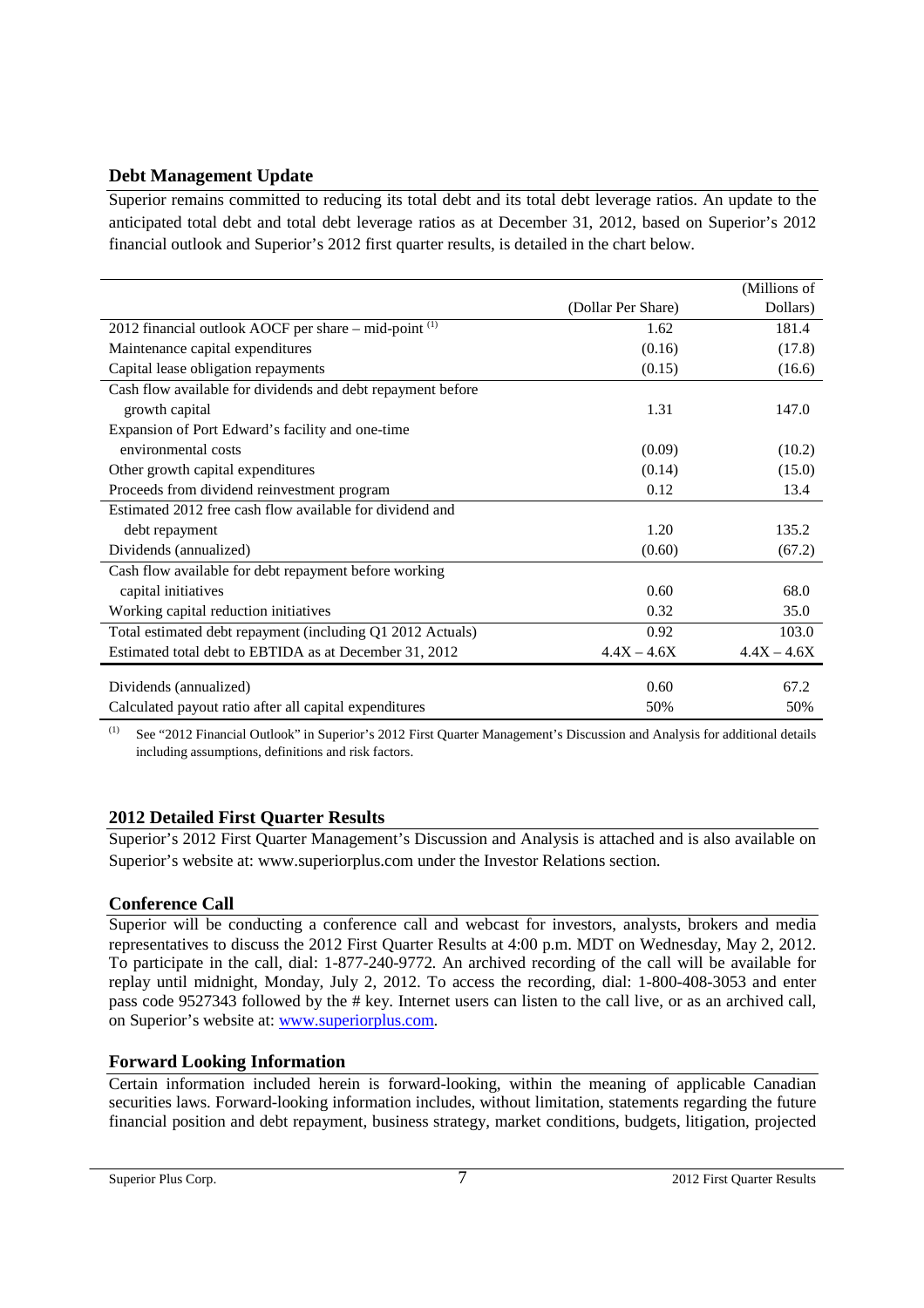costs, capital expenditures, financial results, adjusted operating cash flow, EBITDA from operations, taxes and plans and objectives of or involving Superior and Superior Plus LP. Forward-looking information is often, but not always, identified by the use of words such as "anticipate", "believe", "expect", "plan", "intend", "forecast", "target", "project", "guidance", "may", "will", "should", "could", "estimate", "predict" or similar words suggesting future outcomes or language suggesting an outlook. Forward-looking information in this press release, including the attached 2012 First Quarter Management's Discussion and Analysis, includes but is not limited to, consolidated and business segment outlooks, product production, expected EBITDA from operations, expected AOCF, expected AOCF per share, expected leverage ratios and debt repayment, debt management summary, future capital expenditures, future economic conditions, tax horizon, future income taxes, exchange rates, dividend strategy, commodity prices and costs, development plans and programs, effects of operational and technological improvements, impact of accounts receivable collection delays, demand for chemicals including sodium chlorate, business strategy and objectives, payout ratio, future dividend payments, future cash flows, anticipated taxes, benefits and synergies resulting from corporate and asset acquisitions, expected life of facilities and statements regarding the future financial position of Superior and Superior Plus LP. Superior believes the expectations reflected in such forward-looking information are reasonable but no assurance can be given that these expectations will prove to be correct and such forward-looking statements should not be unduly relied upon.

Forward-looking information is based on various assumptions. Those assumptions are based on information currently available to Superior, including information obtained from third party industry analysts and other third party sources, the historic performance of Superior's businesses, and such assumptions include anticipated financial performance, current business and economic trends, the amount of future dividends paid by Superior, business prospects, availability and utilization of tax basis, regulatory developments, currency, exchange and interest rates, trading data, cost estimates, our ability to obtain financing on acceptable terms, and the other assumptions set forth under the "Outlook" sections contained in the attached 2012 First Quarter Management's Discussion and Analysis. Readers are cautioned that the preceding list of assumptions is not exhaustive.

Forward-looking information is not a guarantee of future performance. By its very nature, forwardlooking information involves inherent risks and uncertainties, both general and specific, and risks that predictions, forecasts, projections and other forward-looking information will not be achieved, some of which are described herein and in the attached 2012 First Quarter Management's Discussion and Analysis. Such risks and uncertainties may cause Superior's or Superior Plus LP's actual performance and financial results in future periods to differ materially from any projections of future performance or results expressed or implied by such forward-looking information. We caution readers not to place undue reliance on this information as a number of important factors could cause the actual results to differ materially from the beliefs, plans, objectives, expectations and anticipations, estimates and intentions expressed in such forward-looking information. These risks and uncertainties include but are not limited to the risks referred to under the section entitled "Risk Factors to Superior", in the attached 2012 First Quarter Management's Discussion and Analysis, the risks associated with the availability and amount of the tax basis and the risks identified in Superior's 2011 Annual Information Form under the heading "Risk Factors". Superior's 2011 Annual Information Form is available at www.sedar.com and from Superior's website at www.superiorplus.com.

Readers are cautioned that the foregoing list of factors that may affect future results is not exhaustive. When relying on our forward-looking information to make decisions with respect to Superior, investors and others should carefully consider the foregoing factors and other uncertainties and potential events. Forward-looking information is provided for the purpose of providing information about management's expectations and plans about the future. Reliance on such information may not be appropriate for other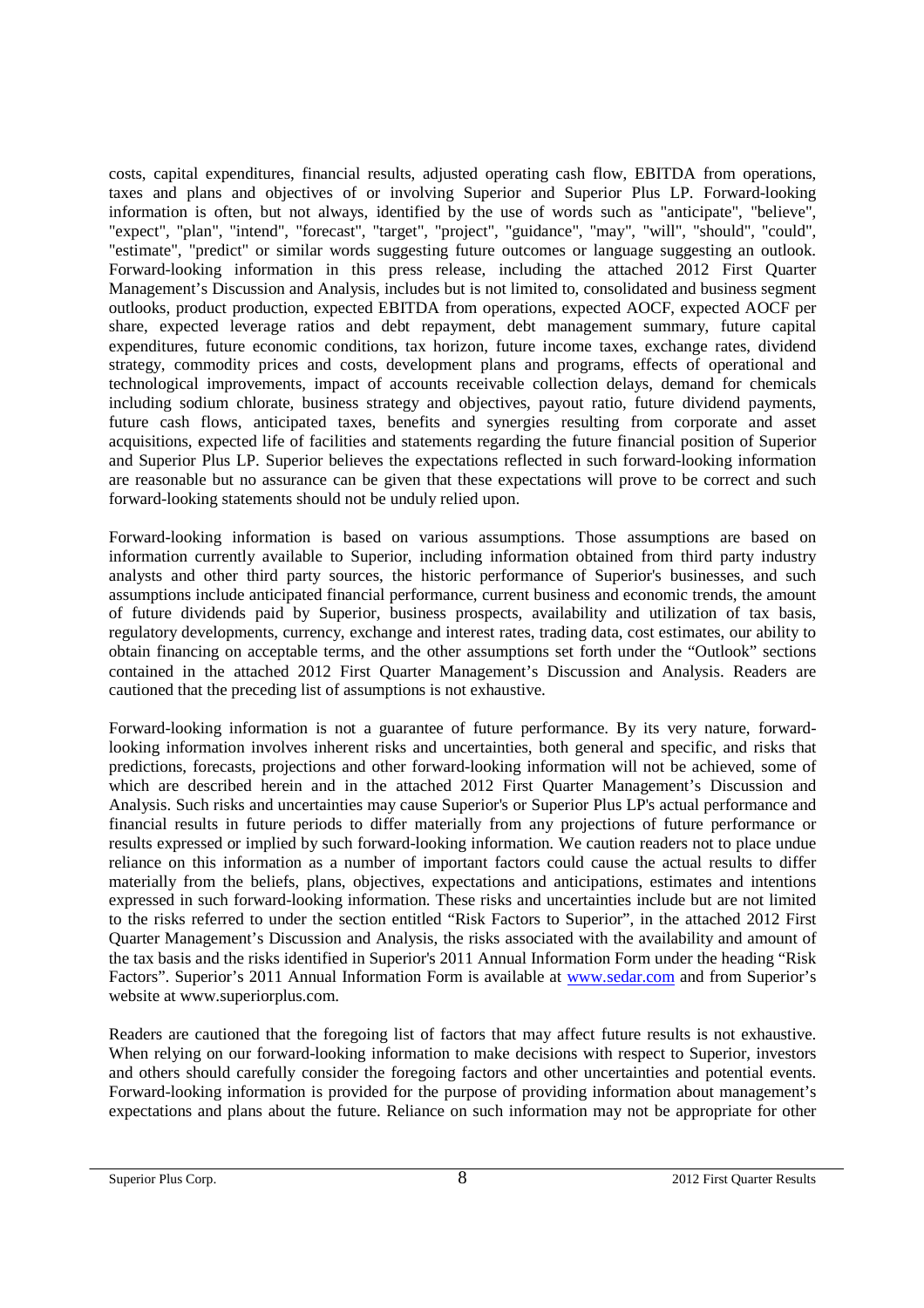purposes, such as making investment decisions. Any forward-looking information is made as of the date hereof and, except as required by law, Superior does not undertake any obligation to publicly update or revise such information to reflect new information, subsequent or otherwise. For more information about Superior, visit our website at www.superiorplus.com or contact:

| <b>Wayne Bingham</b> | <b>Executive Vice-President and Chief Financial Officer</b><br>E-mail: wbingham@superiorplus.com<br>Phone: (403) 218-2951 / Fax: (403) 218-2973                          |
|----------------------|--------------------------------------------------------------------------------------------------------------------------------------------------------------------------|
| <b>Jay Bachman</b>   | Vice-President, Investor Relations and Treasurer<br>E-mail: jbachman@superiorplus.com<br>Phone: (403) 218-2957 / Fax: (403) 218-2973<br>Toll Free: 1-866-490-PLUS (7587) |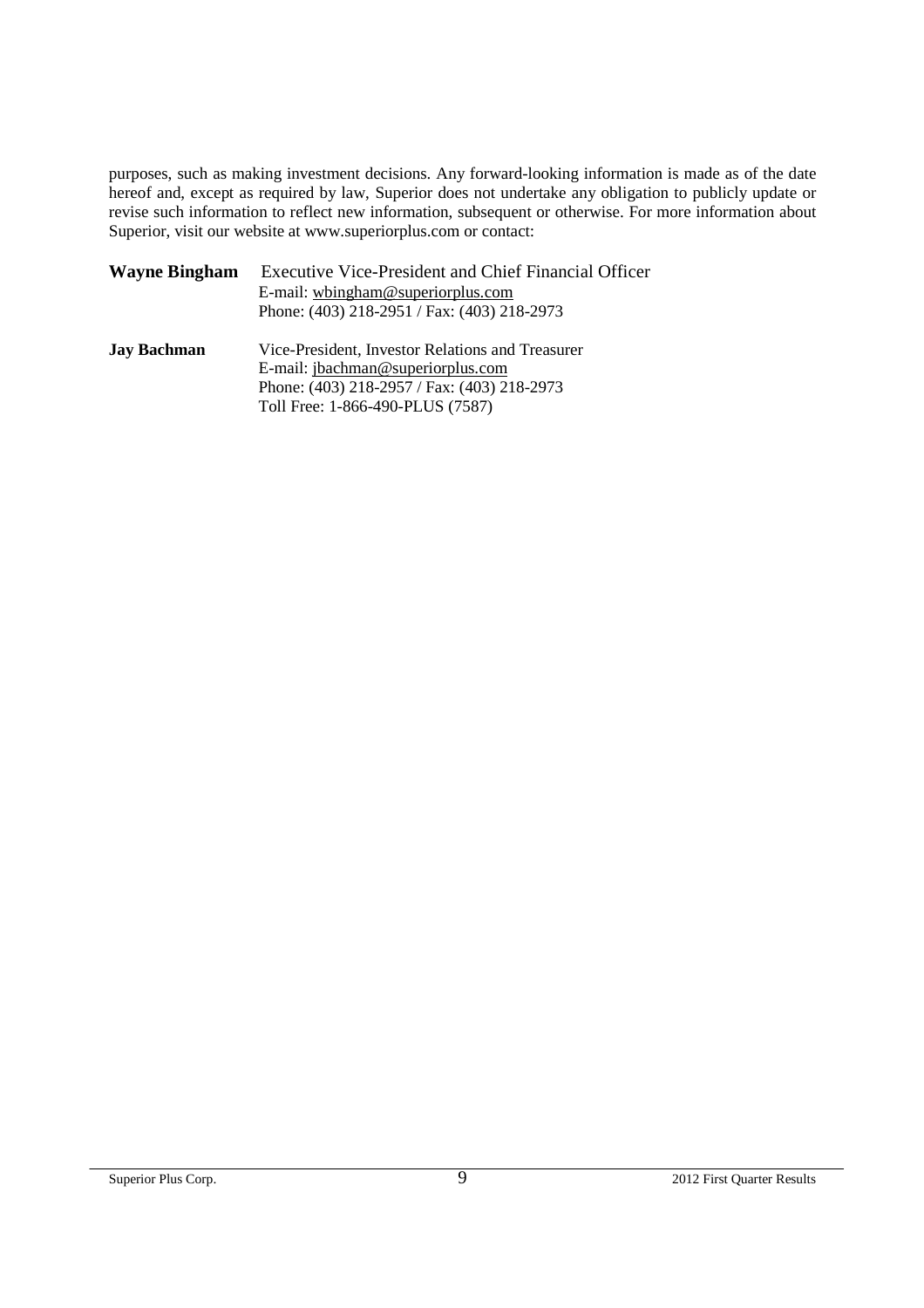# **Management's Discussion and Analysis of 2012 First Quarter Results May 2, 2012**

The following Management's Discussion and Analysis (MD&A) is a review of the financial performance and position of Superior Plus Corp. (Superior) as at March 31, 2012 and for the three months ended March 31, 2012 and 2011. The information in this MD&A is current to May 2, 2012. This MD&A should be read in conjunction with Superior's audited consolidated financial statements and notes to those statements as at and for the twelve months ended December 31, 2011 and its December 31, 2011 MD&A.

The accompanying unaudited condensed consolidated financial statements of Superior have been prepared by and are the responsibility of Superior's management. Superior's unaudited condensed consolidated financial statements have been prepared in accordance with *International Accounting Standard 34 Interim Financial Reporting* as issued by the International Accounting Standards Board (IASB). Dollar amounts in this MD&A are expressed in Canadian dollars and millions except where otherwise noted.

### **Overview of Superior**

Superior is a diversified business corporation. Superior holds 99.9% of Superior Plus LP (Superior LP), a limited partnership formed between Superior General Partner Inc. (Superior GP) as general partner and Superior as limited partner. Superior owns 100% of the shares of Superior GP and Superior GP hold 0.1% of Superior LP. The cash flow of Superior is solely dependent on the results of Superior LP and is derived from the allocation of Superior LP's income to Superior by means of partnership allocations. Superior, through its ownership of Superior LP and Superior GP, has three operating segments: the Energy Services segment which includes a Canadian propane distribution business, a U.S. refined fuels distribution business, a fixed-price energy services business and a supply portfolio management business; the Specialty Chemicals segment; and the Construction Products Distribution segment.

# **First Quarter Results**

# **Summary of Adjusted Operating Cash Flow**

|                                                |        | Three months ended<br>March 31, |
|------------------------------------------------|--------|---------------------------------|
| (millions of dollars except per share amounts) | 2012   | 2011                            |
| EBITDA from operations: (1)                    |        |                                 |
| <b>Energy Services</b>                         | 58.4   | 66.6                            |
| <b>Specialty Chemicals</b>                     | 29.6   | 25.7                            |
| <b>Construction Products Distribution</b>      | 3.3    | 4.1                             |
|                                                | 91.3   | 96.4                            |
| Interest                                       | (19.7) | (19.8)                          |
| Cash income tax expense                        | (0.2)  | (0.1)                           |
| Corporate costs                                | (4.0)  | (3.2)                           |
| Adjusted operating cash flow $^{(1)}$          | 67.4   | 73.3                            |
|                                                |        |                                 |

Adjusted operating cash flow per share  $(3)$ , basic  $(3)$  and diluted  $(4)$ **\$0.61** \$0.68

(1) Earnings before interest, taxes, depreciation and amortization (EBITDA) and adjusted operating cash flow are not IFRS measures. See "Non-IFRS Financial Measures".

The weighted average number of shares outstanding for the three months ended March 31, 2012, is 111.1 million (2011 – 108.1 million).

(4) For the three months ended March 31, 2012 and 2011, there were no dilutive instruments.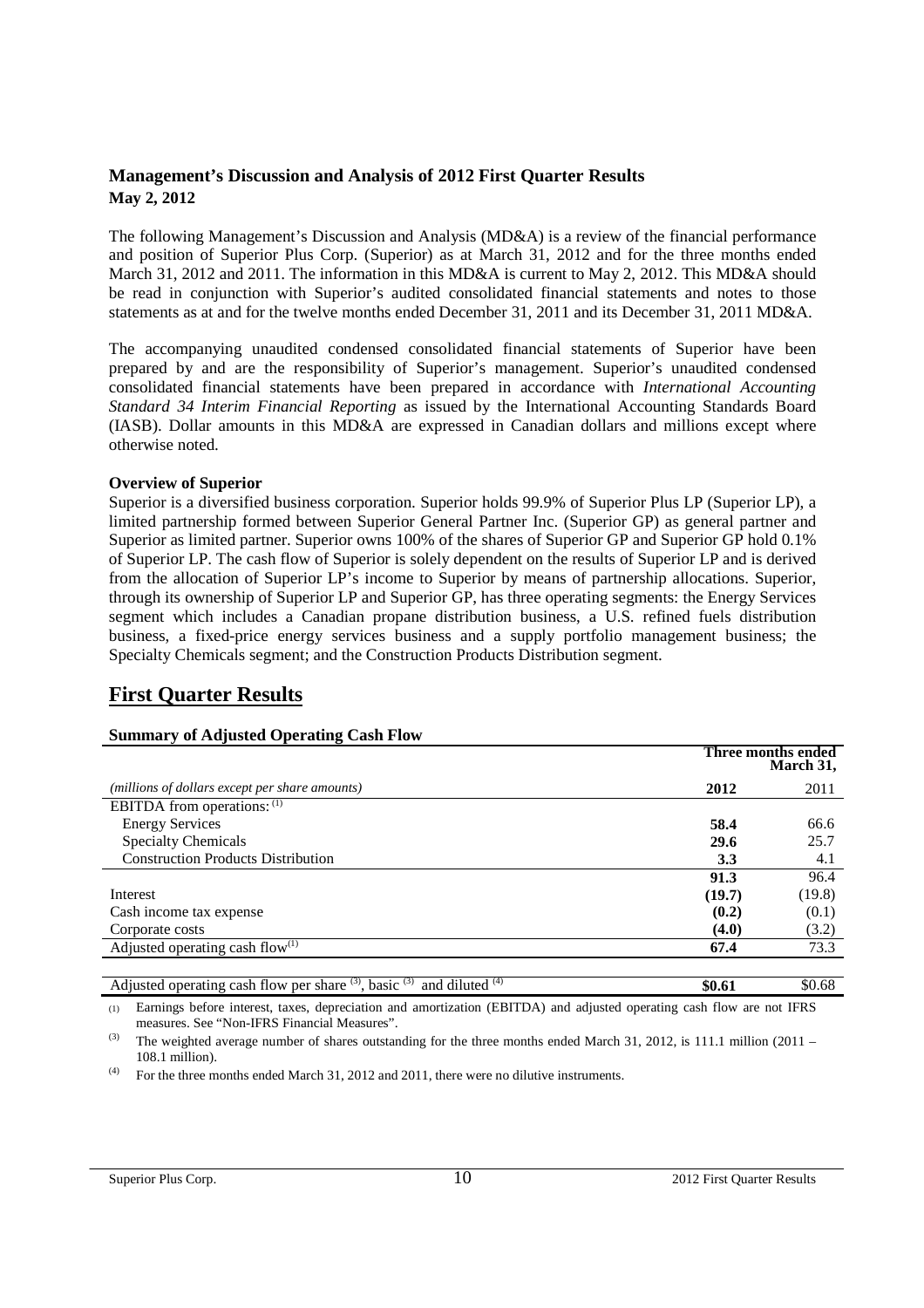|       |                                                 |        | Three months ended |
|-------|-------------------------------------------------|--------|--------------------|
|       |                                                 |        | March 31,          |
|       | (millions of dollars)                           | 2012   | 2011               |
|       | Net cash flow from operating activities         | 120.9  | 57.7               |
| Add:  | (Decrease) increase in non-cash working capital | (33.6) | 35.5               |
|       | Non cash interest expense                       | 1.7    | 1.8                |
| Less: | Income taxes expense                            | (0.2)  | (0.1)              |
|       | Finance costs recognized in net earnings        | (21.4) | (21.6)             |
|       | <b>Adjusted operating cash flow</b>             | 67.4   | 73.3               |

# **Adjusted Operating Cash Flow Reconciled to Net Cash Flow from Operating Activities** (1)

(1) See the Unaudited Condensed Consolidated Financial Statements for net cash flows from operating activities and changes in non-cash working capital.

First quarter adjusted operating cash flow was \$67.4 million, a decrease of \$5.9 million or 8% from the prior year quarter. The decrease in adjusted operating cash flow was primarily due to lower operating results at Energy Services and Construction Products Distribution and higher operating costs offset in part by higher results at Specialty Chemicals. Adjusted operating cash flow of \$0.61 per share, decreased by \$0.07 per share as compared to the prior year quarter due to an 8% decrease in adjusted operating cash flow and a 3% increase in the weighted average number of shares outstanding. The average number of shares outstanding increased in 2012 as a result of shares issued from Superior's Dividend Reinvestment Program and Optional Share Purchase Plan (DRIP).

The net earnings for the first quarter were \$28.7 million, compared to net earnings of \$41.1 million in the prior year quarter. Net earnings were primarily impacted by unrealized losses on financial instruments in the current quarter as compared to unrealized financial instrument gains in the prior year quarter. The change in the unrealized gains on financial instruments was due principally to lower gains in the current quarter on Superior's natural gas financial derivatives compared to the prior year quarter as a result of fluctuations in the spot price of natural gas. Revenues of \$1,065.9 million were \$72.9 million lower than the prior year quarter due to lower Energy Services revenue as a result of warm weather offset in part by higher revenue at Construction Products Distribution as a result of favourable weather. Gross profit of \$238.1 million was \$0.3 million lower than the prior year quarter due to lower Energy Services gross profits on lower sales volumes offset in part by higher Specialty Chemicals and Contribution Products Distribution gross profits. Operating expenses of \$179.5 million in the first quarter were \$3.8 million higher than in the prior year quarter due to increased operating costs within the Construction Products Distribution segment as a result of higher sales volumes. Total income tax expense for the first quarter was \$6.1 million compared to income tax expenses of \$14.4 million in the prior year quarter. The decreased in income tax expense was primarily due to lower net earnings as compared to the prior year quarter.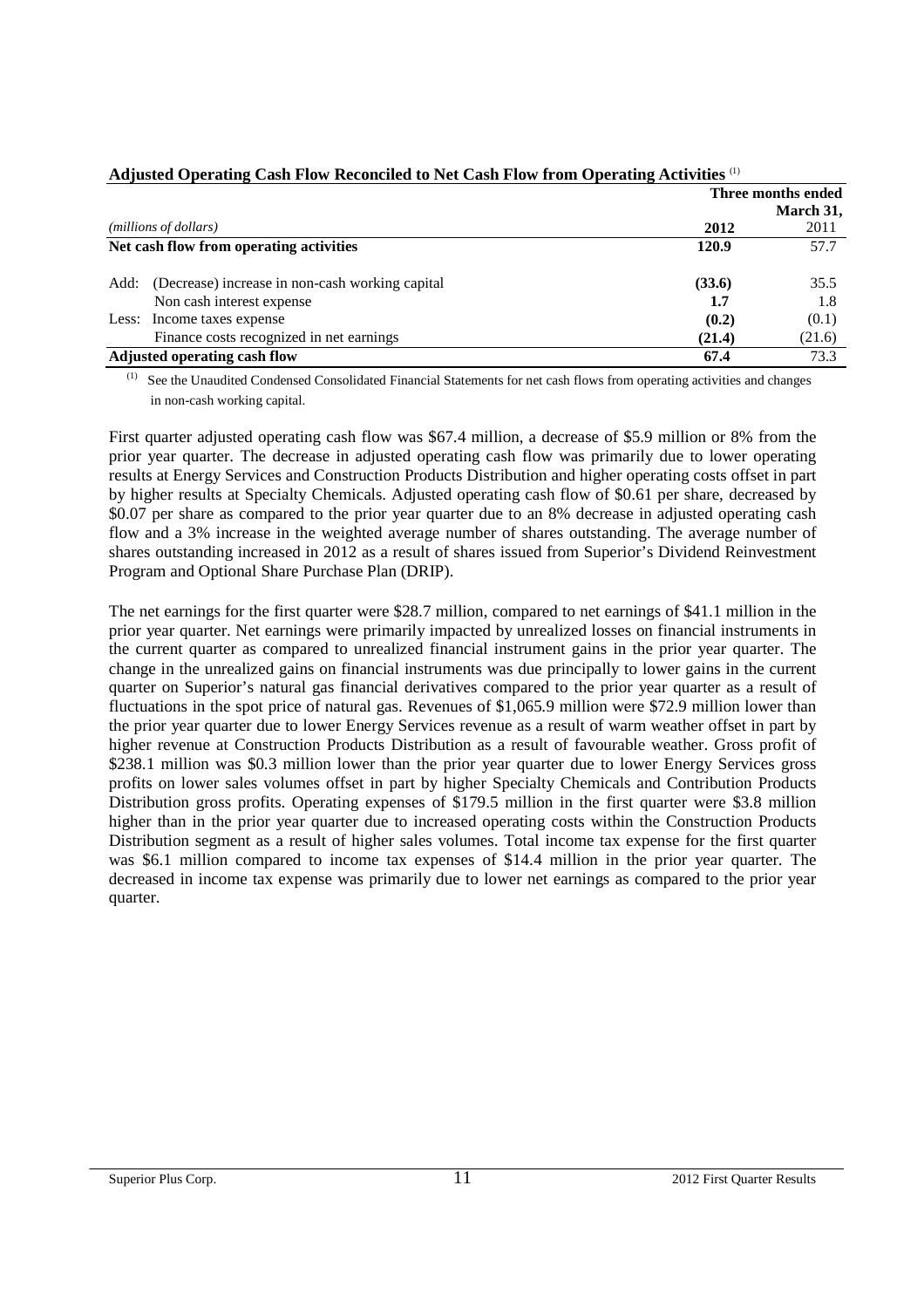### **Energy Services**

Energy Services' condensed operating results for 2012 and 2011 are provided in the following table.

|                                                       | Three months ended |           |
|-------------------------------------------------------|--------------------|-----------|
|                                                       |                    | March 31, |
| (millions of dollars)                                 | 2012               | 2011      |
| $Revenue^{(1)}$                                       | 747.6              | 841.6     |
| Cost of sales <sup><math>(1)</math></sup>             | (604.9)            | (688.1)   |
| Gross profit                                          | 142.7              | 153.5     |
| Less: Cash operating and administration $costs^{(1)}$ | (84.3)             | (86.9)    |
| <b>EBITDA</b> from operations                         | 58.4               | 66.6      |

(1)In order to better reflect the results of its operations, Superior has reclassified certain amounts for purposes of this MD&A to present its results as if it had accounted for various transactions as accounting hedges. See "Reconciliation of Divisional Segmented Revenue and Cost of Sales to EBITDA" for detailed amounts.

Revenues for the first quarter of 2012 were \$747.6 million, a decrease of \$94.0 million from revenues of \$841.6 million in 2011. The decrease in revenues is primarily due to lower sales volumes as a result of warm weather and lower commodity prices. Total gross profit for the first quarter of 2012 was \$142.7 million, a decrease of \$10.8 million or 7% over the prior year quarter. The decrease in gross profit is primarily due to lower gross margins and sales volumes within U.S. Refined Fuels offset in part by higher Canadian propane gross margins and higher Supply portfolio management gross profits. A summary and detailed review of gross profit is provided below.

### **Gross Profit Detail**

|                                 | Three months ended<br>March 31, |       |
|---------------------------------|---------------------------------|-------|
| (millions of dollars)           | 2012                            | 2011  |
| Canadian propane distribution   | 72.8                            | 69.7  |
| U.S. refined fuels distribution | 45.7                            | 60.4  |
| Other services                  | 10.5                            | 11.5  |
| Supply portfolio management     | 6.2                             | 3.6   |
| Fixed-price energy services     | 7.5                             | 8.3   |
| Total gross profit              | 142.7                           | 153.5 |

### *Canadian Propane Distribution*

Canadian propane distribution gross profit for the first quarter was \$72.8 million, an increase of \$3.1 million or 4% from 2011, due to higher gross margins offset in part by lower sales volumes. Residential and commercial sales volumes decreased by 16 million litres or 10%, due to warm weather and customer conservation efforts. Average weather across Canada for the quarter, as measured by degree days, was 13% warmer than the prior year and 7% warmer than the five-year average. Industrial volumes decreased by 3 million litres or 1%, due to lower demand wholesale demand offset in part by increased oilfield sales volumes due to continued strength in the energy sector. Automotive propane volumes declined by 2 million litres or 13%, due to the continued structural decline in this end-use market.

Average propane sales margins for the first quarter increased to 17.6 cents per litre from 15.9 cents per litre in the prior year quarter. The increase in average margins compared to the prior year quarter is principally due to price increases to industrial and commercial sales contracts and improved pricing management offset in part by sales mix as the current quarter included a higher proportion of lower margins sales volumes due to the warm weather.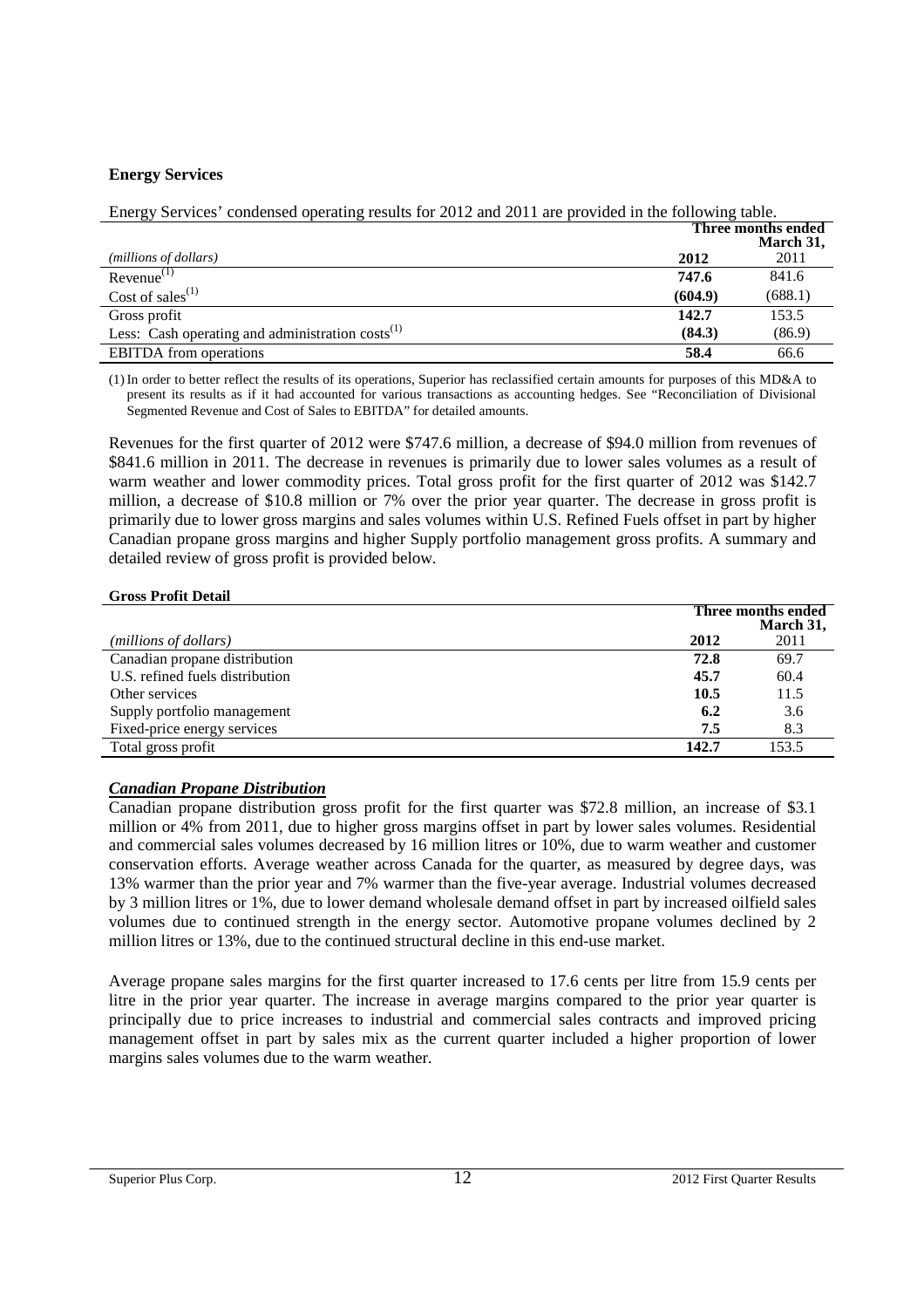|                               | Volumes by End-Use Application $(1)$ |      | Volumes by Region <sup>(2)</sup> |      |      |
|-------------------------------|--------------------------------------|------|----------------------------------|------|------|
| Three months ended March 31,  |                                      |      | Three months ended March 31,     |      |      |
| ( <i>millions of litres</i> ) | 2012                                 | 2011 | (millions of litres)             | 2012 | 2011 |
| Residential                   | 47                                   | 53   | Western Canada                   | 243  | 250  |
| Commercial                    | 97                                   | 107  | Eastern Canada                   | 137  | 154  |
| Agricultural                  | 16                                   | 21   | Atlantic Canada                  | 33   | 35   |
| Industrial                    | 239                                  | 242  |                                  |      |      |
| Automotive                    | 14                                   | 16   |                                  |      |      |
|                               | 413                                  | 439  |                                  | 413  | 439  |

### **Canadian Propane Distribution Sales Volumes**

(1) **Regions**: Western Canada region consists of British Columbia, Alberta, Saskatchewan, Manitoba, Northwest Ontario, Yukon and Northwest Territories; Eastern Canada region consists of Ontario (except for Northwest Ontario) and Quebec; and Atlantic Canada consists of New Brunswick, Newfoundland & Labrador, Nova Scotia and Prince Edward Island.

## *U.S. Refined Fuels Distribution*

U.S. refined fuels distribution gross profit for the first quarter was \$45.7 million, a decrease of \$14.7 million from the prior year quarter. The decrease in gross profit is due to lower sales volumes and gross margins. Sales volumes of 473 million litres, decreased by 79 million litres or 14% as compared to the prior year quarter. The decrease in sales volumes was primarily due to lower residential and commercial volumes as a result of unseasonably warm weather and the impact of high commodity prices on customer conservation. Weather as measured by heating degree days for the first quarter was 23% warmer than the prior year. Average U.S. refined fuels sales margins of 9.7 cents per litre decreased from the 10.9 cents per litre in the prior year quarter. The decrease in sales margins is primarily due to competitive pressures and sales mix.

### **U.S. Refined Fuels Distribution Sales Volumes**

| Volumes by End-Use Application $(1)$ |      |      | Volumes by Region $(2)$        |      |      |
|--------------------------------------|------|------|--------------------------------|------|------|
| Three months ended March 31,         |      |      | Three months ended March 31,   |      |      |
| (millions of litres)                 | 2012 | 2011 | ( <i>millions of litres</i> )  | 2012 | 2011 |
| Residential                          | 126  | 173  | <b>Northeast United States</b> | 473  | 552  |
| Commercial                           | 216  | 256  |                                |      |      |
| Automotive                           | 131  | 123  |                                |      |      |
|                                      | 473  | 552  |                                | 473  | 552  |
| <b>1999 11:53 11:53 11:53</b>        |      |      |                                |      |      |

(1) **Volume**: Volume of heating oil, propane, diesel and gasoline sold (millions of litres).

<sup>(2)</sup> **Regions**: Northeast United States region consists of Pennsylvania, Connecticut, New York, and Rhode Island.

### *Other Services*

Other services gross profit was \$9.4 million in the first quarter, a decrease of \$2.1 million or 18% from the prior year quarter. The decrease in other services gross profit is due to lower customer demand.

### *Supply Portfolio Management*

Supply portfolio management gross profits were \$6.2 million in the first quarter, an increase of \$2.6 million from the prior year quarter due to increased market opportunities and favourable fixed price and hedge settlements being realized in a falling price environment.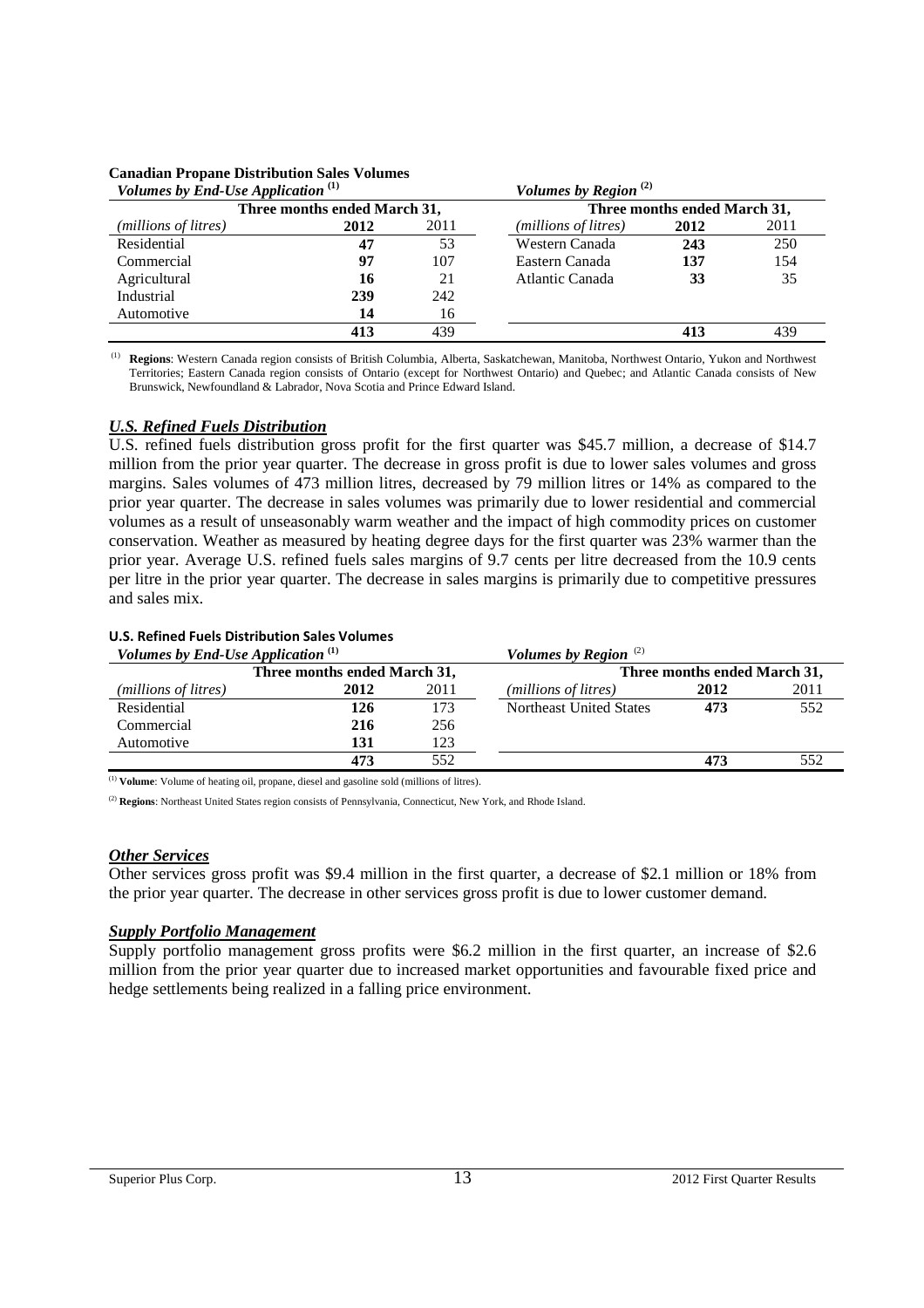## *Fixed-Price Energy Services*

|                                         | Three months ended March 31, 2012 |                  |                        |        | Three months ended March 31, 2011 |                               |
|-----------------------------------------|-----------------------------------|------------------|------------------------|--------|-----------------------------------|-------------------------------|
| (millions of dollars except volume and  | Gross                             |                  |                        | Gross  |                                   |                               |
| per unit amounts)                       | <b>Profit</b>                     | Volume           | Per Unit               | Profit | Volume                            | Per Unit                      |
| Natural Gas $(1)$                       | 5.3                               | 4.8 G.I          | 110.4 $c/GJ$           | 7.1    | 5.6 GJ                            | 126.8 $\mathcal{C}/\text{GJ}$ |
| Electricity <sup><math>(2)</math></sup> | 2.2                               | <b>185.1 KWh</b> | 1.19 $\mathcal{C}/KWh$ | 1.2    | 117.1 KWh                         | 1.02 $\epsilon$ /KWh          |
| Total                                   | 7.5                               |                  |                        | 8.3    |                                   |                               |

**Fixed-Price Energy Services Gross Profit** 

(1) Natural gas volumes and per unit amounts are expressed in millions of gigajoules (GJ).

<sup>(2)</sup> Electricity volumes and per unit amounts are expressed in millions of kilowatt hours (KWh).

Fixed-price energy services gross profit was \$7.5 million in the first quarter, a decrease of \$0.8 million (10%) from \$8.3 million in the prior year quarter. Natural gas gross profit was \$5.3 million, a decrease of \$1.8 million from the prior year quarter due to lower margins and sales volumes. Gross profit per unit was 110.4 cents per gigajoule (GJ), a decrease of 16.4 cents per GJ (13%) from the prior year quarter. The decrease in natural gas gross margin was due to increased provisions for potential load balancing losses due to unseasonably warm weather offset in part by lower supply costs. Sales volumes of natural gas were 4.8 million GJ, 0.8 million GJ (14%) lower than the prior year quarter due to a continued decline in residential volumes as a result of focusing marketing efforts towards the commercial segment, warm weather and continued low system price for natural gas. Electricity gross profit in the first quarter of 2012 was \$2.2 million, an increase of \$1.0 million or 83% from the prior year quarter due to the aggregation of additional commercial customers in the Ontario market, increased customer electricity usage and higher margins.

### *Operating costs*

Cash operating and administrative costs were \$84.3 million in first quarter of 2012, a decrease of \$2.6 million or 3% from the prior year quarter. The decrease in expenses was primarily due to lower operating costs associated with reduced sales volumes within the Canadian propane distribution segment. Operating costs for the other businesses were consistent with the prior year quarter and included \$0.8 million in restructuring costs.

# **Outlook**

Superior's expects business conditions in 2012 for its Energy Services segment to be similar to 2011, with the exception of a reduced contribution from its fixed-price energy services business. The fixed-price energy services business profitability will moderate as it is expected that there will be fewer renewals of residential customers at favourable margins. Additionally, weather, is anticipated to be consistent with the 5-year average with the exception of the unseasonably warm weather experienced during the first quarter of 2012.

In addition to the significant assumptions detailed above, refer to "Risk Factors to Superior" for a detailed review of significant business risks affecting the Energy Services' businesses.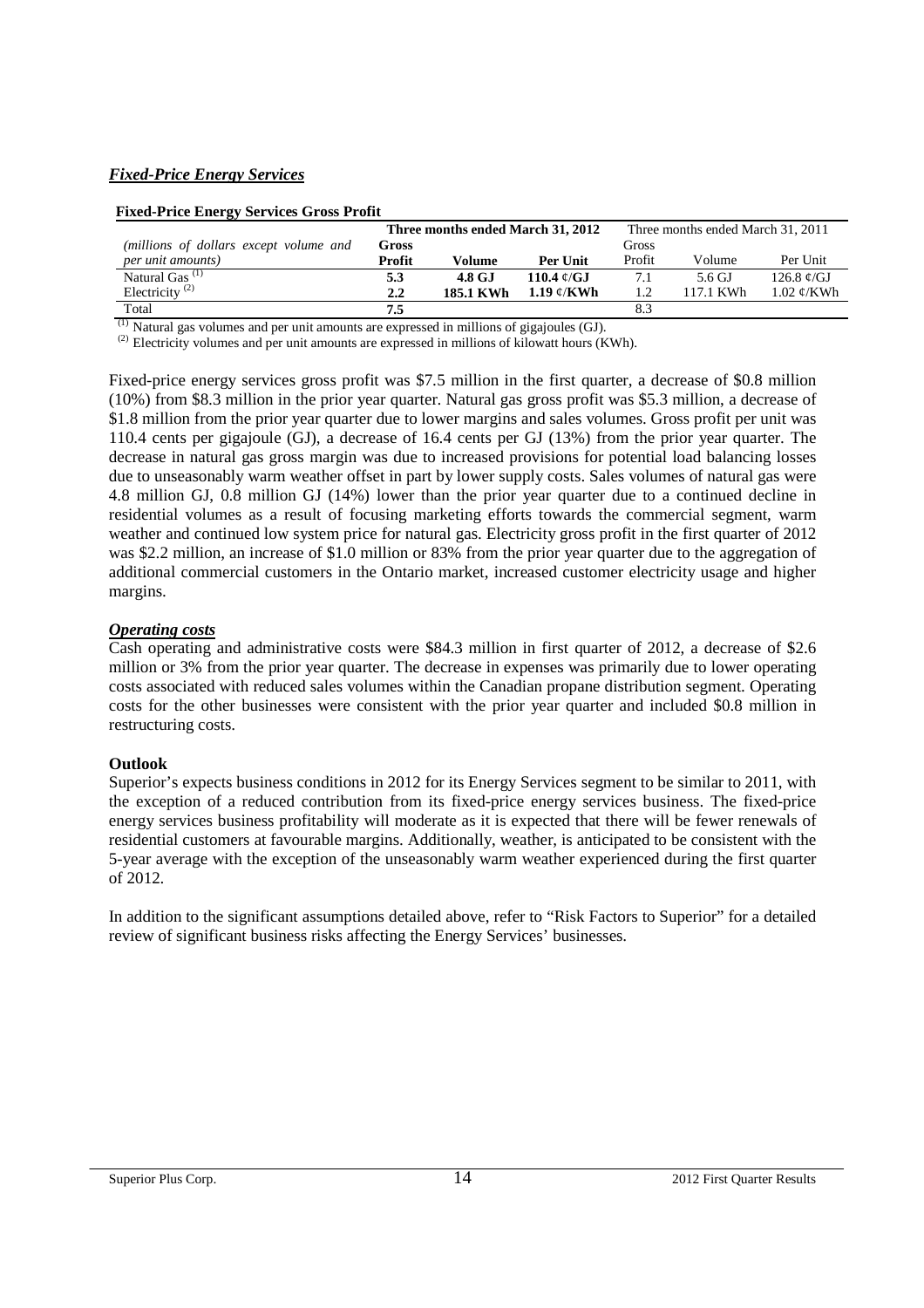### **Specialty Chemicals**

Specialty Chemicals' condensed operating results for 2012 and 2011 are provided in the following table.

| (millions of dollars except per metric tonne<br>$(MT)$ amounts) |        | Three months ended<br>March 31,<br>2011<br>2012 |        |           |  |
|-----------------------------------------------------------------|--------|-------------------------------------------------|--------|-----------|--|
|                                                                 |        |                                                 |        |           |  |
|                                                                 |        | \$ per MT                                       |        | \$ per MT |  |
| Chemical Revenue $^{(1)}$                                       | 132.9  | 707                                             | 130.8  | 667       |  |
| Chemical Cost of Sales <sup>(1)</sup>                           | (71.8) | (382)                                           | (74.5) | (380)     |  |
| <b>Chemical Gross Profit</b>                                    | 61.1   | 325                                             | 56.3   | 287       |  |
| Less: Cash operating and administrative                         |        |                                                 |        |           |  |
| $costs^{(1)}$                                                   | (31.5) | (168)                                           | (30.6) | (156)     |  |
| <b>EBITDA</b> from operations                                   | 29.6   | 157                                             | 25.7   | 131       |  |
| Chemical volumes sold (thousands of MTs)                        |        | 188                                             |        | 196       |  |

(1) In order to better reflect the results of its operations, Superior has reclassified certain amounts for purposes of this MD&A related to derivative financial instruments, non-cash amortization and foreign currency translation losses/gains related to U.S.-denominated working capital. See "Reconciliation of Divisional Segmented Revenue and Cost of Sales to EBITDA" for detailed amounts.

Chemical revenue for the first quarter of \$132.9 million was \$2.1 million or 2% higher than the prior year quarter primarily due to increased sodium chlorate and chloralkali/potassium pricing. First quarter gross profit of \$61.1 million was \$4.8 million higher than the prior year quarter due to increased sodium chlorate and chloralkali/potassium gross profits. Sodium chlorate gross profits were higher than the prior year quarter due to increased realized pricing on contract renewals and the one-time impact of external product purchases in the prior year due to a temporary production line issue. Sodium chlorate sales volumes decreased by 2,000 tonnes or 2% compared to the prior year quarter due to customer shut downs for maintenance and production curtailments in both North America and Chile offset in part by increased demand from offshore customers. Chloralkali/potassium gross profits were lower than the prior year quarter as a result of decreased sales volumes and gross margins. Chloralkali/potassium sales volumes decreased by 6,000 tonnes or 8% compared to the prior year quarter due to lower demand for deicing products as a result of unseasonably warm weather during the first quarter. Gross margins were lower than the prior year quarter due to sales mix offset in part by higher pricing for some products.

Cash operating and administrative costs of \$31.5 million were \$0.9 million or 3% higher than the prior year quarter due to a foreign exchange translation loss on U.S. denominated net working capital and increased employee compensation costs.

# **Outlook**

Superior expects business conditions in 2012 for its Specialty Chemicals segment will be similar to 2011. Superior continues to see a stable market for sodium chlorate as a result of the current market for pulp. Superior also expects continued strength in chloralkali sales volumes and pricing due to strong North American supply demand fundamentals and the current strong demand for hydrochloric acid.

In addition to the significant assumptions detailed above, refer to "Risk Factors to Superior" for a detailed review of the significant business risks affecting Superior's Specialty Chemicals' segment.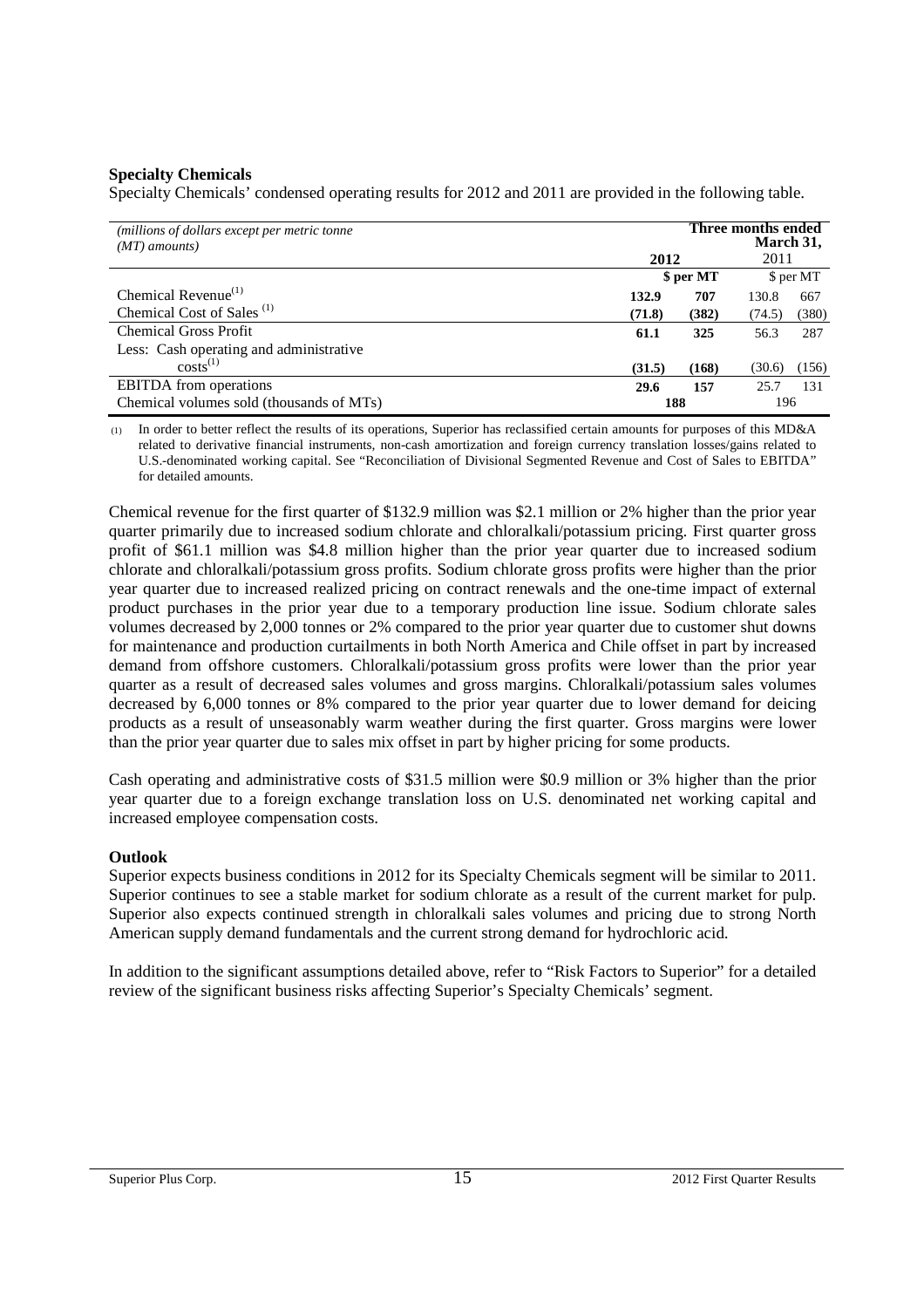### **Construction Products Distribution**

Construction Products Distribution's condensed operating results for 2012 and 2011 are provided in the following table.

|                                                    | Three months ended |           |  |
|----------------------------------------------------|--------------------|-----------|--|
|                                                    |                    | March 31, |  |
| ( <i>millions of dollars</i> )                     | 2012               | 2011      |  |
| Revenue                                            |                    |           |  |
| Gypsum Specialty Distribution (GSD) revenue        | 121.1              | 110.7     |  |
| Commercial and Industrial Insulation (C&I) revenue | 63.1               | 55.4      |  |
| Cost of sales                                      |                    |           |  |
| GSD cost of sales                                  | (94.1)             | (85.9)    |  |
| C&I cost of sales                                  | (46.1)             | (40.5)    |  |
| Gross profit                                       | 44.0               | 39.7      |  |
| Less: Cash operating and administrative costs      | (40.7)             | (35.6)    |  |
| <b>EBITDA</b> from operations                      | 3.3                | 4.1       |  |

In order to better reflect the results of its operations, Superior has reclassified certain amounts for purposes of this MD&A to present its results as if it had accounted for various transactions as accounting hedges. See "Reconciliation of Divisional Segmented Revenue and Cost of Sales to EBITDA" for detailed amounts.

GSD and C&I revenues of \$184.2 million for the first quarter of 2012 were \$18.1 million (11%) higher than the prior year quarter. GSD revenue increased due to warm weather during the first quarter, higher demand and sales volumes from some Canadian based regions and from the expansion of the GSD product line into existing U.S. based branches. C&I revenues also increased due to increased sale efforts, higher pricing and warm weather throughout the first quarter.

Gross profits of \$44.0 million in the first quarter were \$4.3 million higher than the prior year quarter due principally to the impact of higher revenues in both GSD and C&I offset in part by lower GSD gross margins. The increase in revenue was due to warm weather throughout the first quarter, increased sales volumes, price increases and higher demand. GSD sales margins declined due to challenging market conditions in the Ontario market, competitive pressures and manufacturer price increases which negatively impacted margins.

Cash operating and administration costs were \$40.7 million in the first quarter, an increase of \$5.1 million or 14% from the prior year quarter. The increase in expenses was primarily due to restructuring charges of \$1.1 million, higher operating costs associated with increased sales volumes and higher employee compensation costs.

# **Outlook**

Superior's expects business conditions in 2012 for its Construction Products Distribution business to be similar to 2011. EBITDA from operations is anticipated to be lower than in 2011 due to anticipated costs associated with further restructuring activities and ongoing difficult market conditions in the residential and commercial segments in both Canada and the U.S. Superior does not anticipate significant improvements in the end-use markets in the near term.

In addition to the Construction Products Distribution segment's significant assumptions detailed above, refer to "Risk Factors to Superior" for a detailed review of the significant business risks affecting Superior's Construction Products Distribution segment.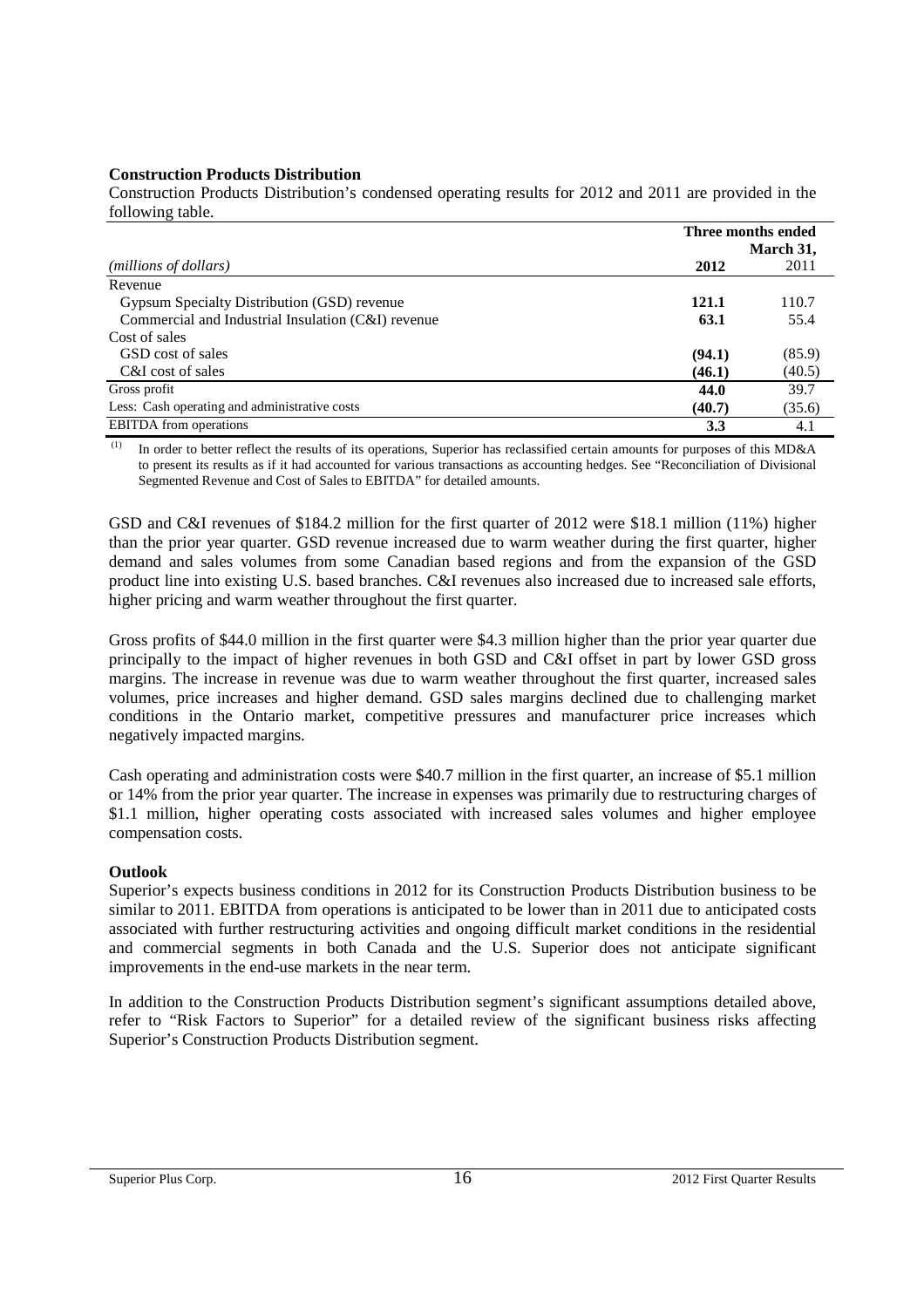## **Consolidated Capital Expenditure Summary**

|                                                    | Three months ended |           |
|----------------------------------------------------|--------------------|-----------|
|                                                    |                    | March 31, |
| (millions of dollars)                              | 2012               | 2011      |
| Efficiency, process improvement and growth related | 3.5                | 4.6       |
| Other capital                                      | 2.5                | 3.2       |
|                                                    | 6.0                | 7.8       |
| Other acquisitions                                 |                    | 4.6       |
| Proceeds on disposition of capital                 | (0.9)              | (1.0)     |
| Total net capital expenditures                     | 5.1                | 11.4      |
| Investment in finance leases                       | 3.3                | 3.3       |
| Total expenditures                                 | 8.4                | 14.7      |

Efficiency, process improvement and growth related expenditures were \$3.5 million in the first quarter compared to \$4.6 million in the prior year quarter. These were incurred primarily in relation to Energy Services' purchases of rental assets and truck related expenditures. Other capital expenditures were \$2.5 million in the first quarter compared to \$3.2 million in the prior year quarter, consisting primarily of required maintenance and general capital across all of Superior's segments. Proceeds on the disposal of capital were \$0.9 million in the first quarter and consisted of Superior's disposition of surplus tanks, cylinders and other assets. During the first quarter Superior entered into new leases with capital equivalent value of \$3.3 million primarily related to delivery vehicles for the Energy Services and Construction Products Distribution segments.

## **Corporate and Interest Costs**

Corporate costs for the first quarter were \$4.0 million, compared to \$3.2 million in the prior year quarter. The increase in corporate costs was primarily due to higher long term incentive costs as a result of the increase in Superior share price, higher employee costs and professional fees.

Interest expense on borrowings and finance lease obligations for the first quarter was \$10.5 million, consistent with the prior year quarter of \$10.5 million. See "Liquidity and Capital Resources" discussion for further details on the change in average debt levels.

Interest on Superior's convertible unsecured subordinated debentures ("Debentures" which includes all series of convertible unsecured subordinated debentures) was \$9.2 million for the first quarter of 2012, consistent with the prior year quarter of \$9.3 million.

### **Taxation**

Total income tax expense for the first quarter was \$6.1 million and consists of \$0.2 million in cash income tax expense and \$5.9 million in deferred income tax expense, compared to a total income tax expense of \$14.4 million in the prior year quarter, which consisted of \$0.1 million in cash income tax expense and a \$14.3 million deferred income tax expense.

Cash income tax expense for the first quarter was \$0.2 million and consisted of income tax expense in the U.S. of \$0.2 million (2011 Q1 - \$0.1 million of U.S. cash tax expense). Deferred income tax expense for the first quarter was \$5.9 million (2011 Q1 - \$14.3 million deferred income tax expense), resulting in a corresponding net deferred income tax asset of \$302.7 million as at March 31, 2012. Deferred income tax expense for the first quarter was impacted by lower net earnings as compared to the prior year quarter.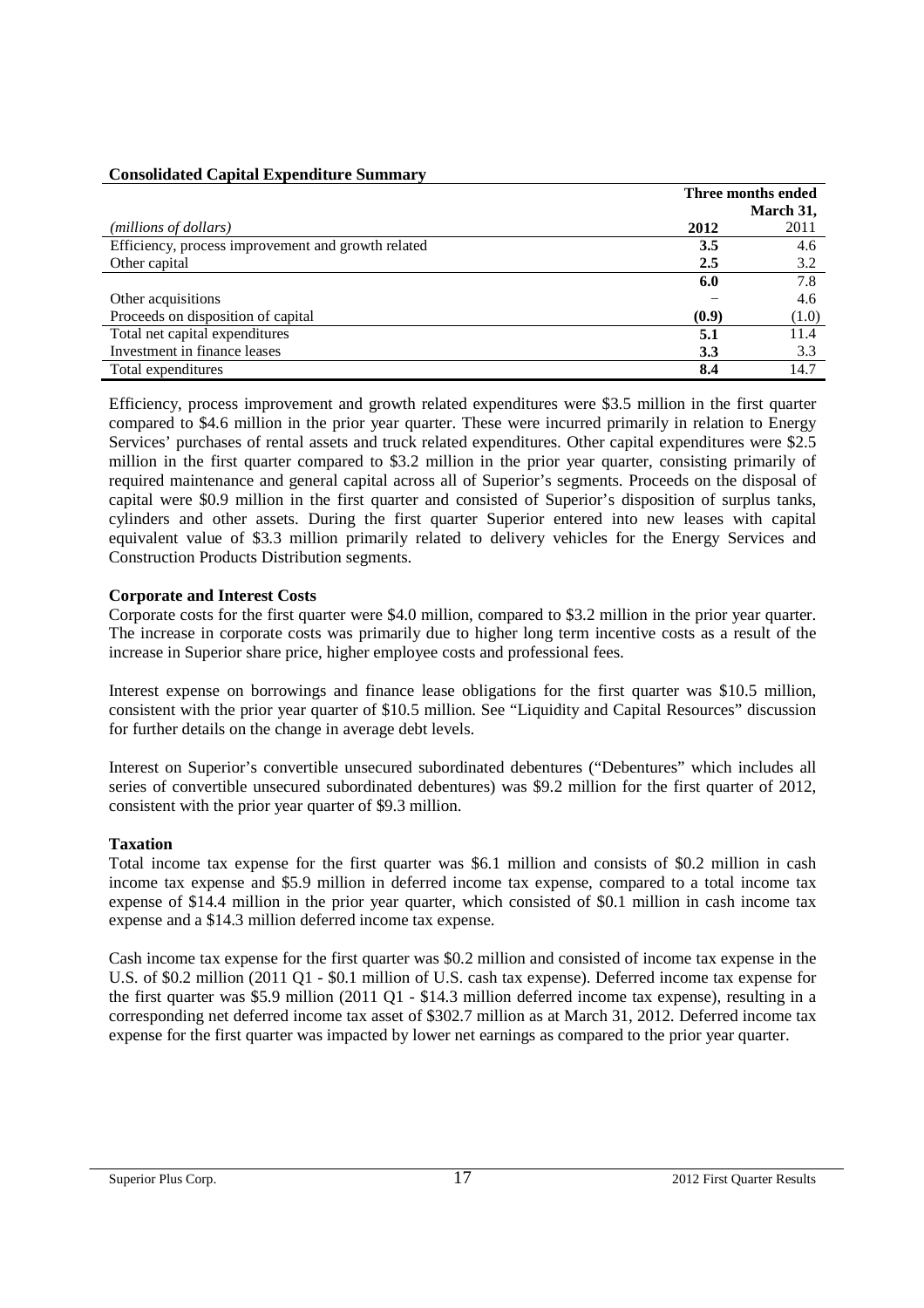# **2012 Financial Outlook**

Superior outlook for cash flow from operations for 2012 is expected to be between \$1.45 and \$1.80 per share, consistent with Superior's financial outlook as provided in the 2011 annual Management's Discussion and Analysis. Superior's consolidated adjusted operating cash flow outlook is dependent on the operating results of its three operating segments.

In addition to the operating results of Superior's three operating segments, significant assumptions underlying Superior's current 2012 outlook are:

- Economic growth in Canada and the U.S. is expected to be similar or modestly lower than 2011;
- Superior is expected to continue to attract capital and obtain financing on acceptable terms;
- The foreign currency exchange rate between the Canadian and U.S. dollar is expected to average par in 2012 on all unhedged foreign currency transactions;
- Financial and physical counterparties are expected to continue fulfilling their obligations to Superior;
- Regulatory authorities are not expected to impose any new regulations impacting Superior;
- Superior's average interest rate on floating-rate debt is expected to remain consistent with 2011 levels; and
- Canadian and U.S. based cash taxes are expected to be minimal in 2012 and have been based on existing statutory income tax rates.

## *Energy Services*

- Average temperatures across Canada and the Northeast U.S. are expected to be consistent with the recent five-year average except for the first quarter of 2012;
- Total propane and U.S. refined fuels-related sales volumes in 2012 compared to 2011 are anticipated to decrease due to warmer than average weather during the first quarter of 2012 offset in part by economic improvement and sales and marketing initiatives;
- Wholesale propane, and U.S. refined fuels-related prices are not anticipated to significantly impact demand for propane, refined fuels and related services;
- Supply portfolio management market opportunities are expected to improve as compared to 2011 although growth is expected to be moderate; and
- Fixed price energy services is expected to be able to access sales channel agents on acceptable contract terms and expects gross profit to decrease as compared to 2011. The decrease in gross profit is primarily related to lower natural gas gross margins as transportation related gross profits and contribution from residential customer renewals begins to decrease. Total new customer aggregation volumes are expected to be consistent with 2011.

### *Specialty Chemicals*

- Supply and demand fundamentals for sodium chlorate are expected to remain strong in 2012, resulting in increased sales volumes as compared to 2011. Pricing is expected to remain consistent or slightly improved as compared to 2011 levels; and
- Chloralkali revenues and gross profits are expected to increase in 2012 due to higher sales volumes for caustic and hydrochloric acid product lines combined with improved pricing.

# *Construction Products Distribution*

GSD sales revenue from Canada is expected to increase from 2011 levels due to the full year contribution from greenfield operations in the Maritimes and higher sales volumes. GSD sales revenue from the United States is expected to increase from 2011 due to continued expansion of existing product lines into U.S. branches. C&I sales revenue is expected to increase from 2011 due to a focus on increasing the fabrication and export business;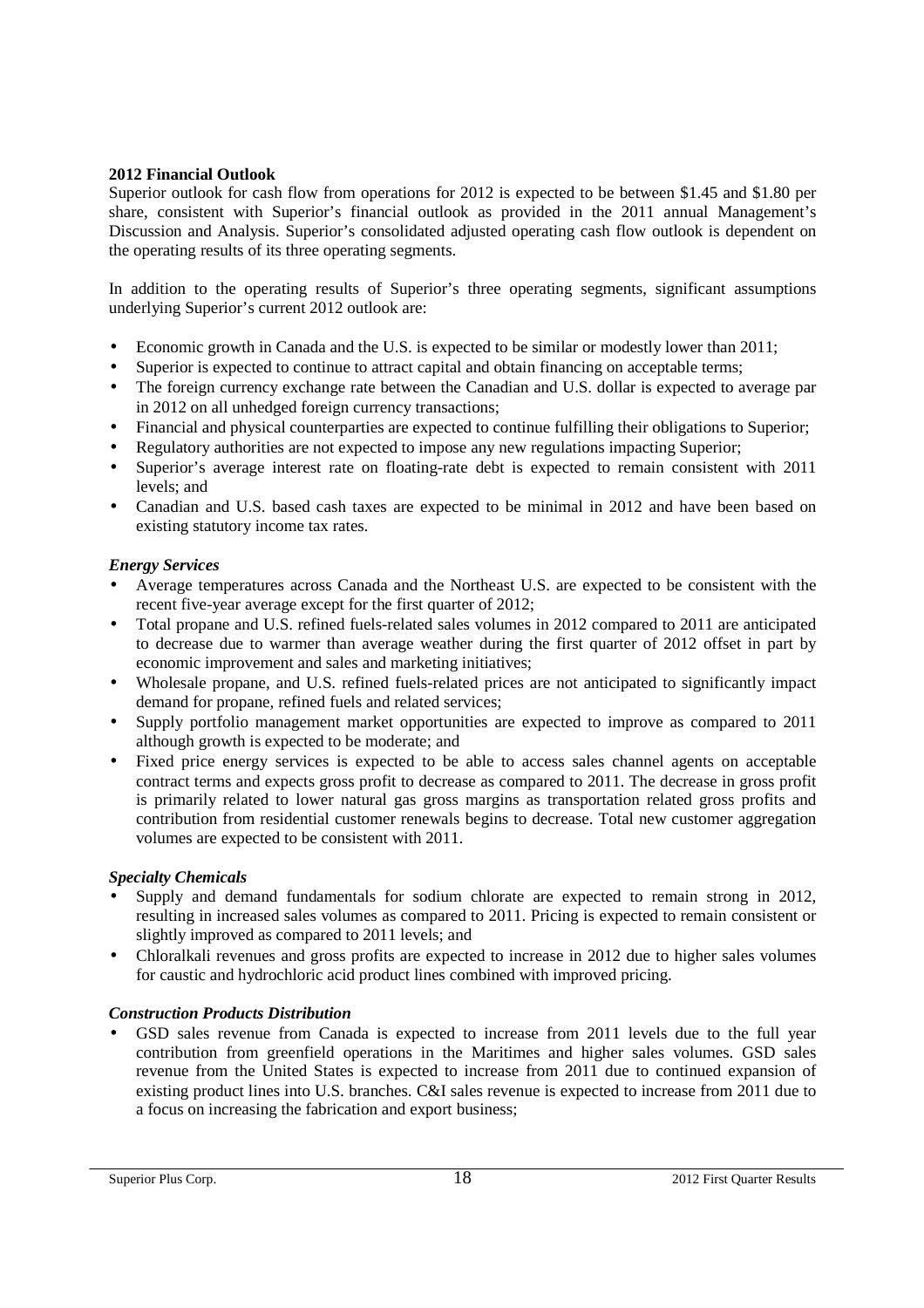- Sales margins for both GSD and C&I as compared to 2011 are expected to decrease slightly due to competitive pressures; and
- Construction Products Distribution has performed a detailed review of its existing operations and expects to reorganize or close 10 to 15 branches during 2012 as part of its restructuring efforts.

# **Debt Management Update**

Superior remains committed to reducing its total debt and its total debt leverage ratios. An update to the anticipated total debt and total debt leverage ratios as at December 31, 2012 based on the 2012 Outlook and Superior's 2012 first quarter results is detailed in the chart below.

|                                                             |               | (Millions of  |
|-------------------------------------------------------------|---------------|---------------|
|                                                             | (Per Share)   | dollars)      |
| 2012 financial outlook AOCF per share – mid-point $(1)$     | \$1.62        | 181.4         |
| Maintenance capital expenditures                            | (0.16)        | (17.8)        |
| Capital lease obligation repayments                         | (0.15)        | (16.6)        |
| Cash flow available for dividends and debt repayment before |               |               |
| growth capital                                              | \$1.31        | 147.0         |
| Expansion of Port Edward's facility and one-time            |               |               |
| environmental costs                                         | (0.09)        | (10.2)        |
| Other growth capital expenditures                           | (0.14)        | (15.0)        |
| Proceeds from dividend reinvestment program                 | 0.12          | 13.4          |
| Estimated 2012 free cash flow available for dividend and    |               |               |
| debt repayment                                              | \$1.20        | 135.2         |
| Dividends (annualized)                                      | \$(0.60)      | (67.2)        |
| Cash flow available for debt repayment                      | \$0.60        | 68.0          |
| Working capital reduction initiatives                       | 0.32          | 35.0          |
| Total estimated debt repayment (including Q1 2012 Actuals)  | \$0.92        | 103.0         |
| Estimated total debt to EBITDA as at December 31, 2012      | $4.4X - 4.6X$ | $4.4X - 4.6X$ |
| Dividend per share (annualized)                             | \$0.60        | 67.2          |
| Calculated payout ratio after all capital expenditures      | 50%           | 50%           |

## **Debt Management Summary**

(1) See "2012 Financial Outlook" for additional details including assumptions, definitions and risk factors.

In addition to Superior's significant assumptions detailed above, refer to the section "Risk Factors to Superior" for a detailed review of Superior's significant business risks.

### **Liquidity and Capital Resources**

Superior's revolving syndicated bank facility (Credit Facility), term loans and finance lease obligations (collectively "Borrowings") before deferred financing fees totaled \$663.0 million as at March 31, 2012, a decrease of \$99.1 million from December 31, 2011. The \$99.1 million decrease in Borrowings was due to lower net working capital funding requirements and first quarter cash flows offset in part by finance lease repayments, dividends payments and net capital expenditures.

On March 28, 2012, Superior completed an extension of its Credit Facility with eight lenders and reduced the size of the facility from \$615 million to \$570 million. The Credit Facility matures on June 27, 2015 and can be expanded up to \$750 million. The Credit Facility was reduced to reflect Superior's anticipated credit requirements as a result of Superior's ongoing debt reduction plan. Financial covenant ratios were unchanged with Consolidated Secured Debt to Consolidated EBITDA ratio and Consolidated Debt to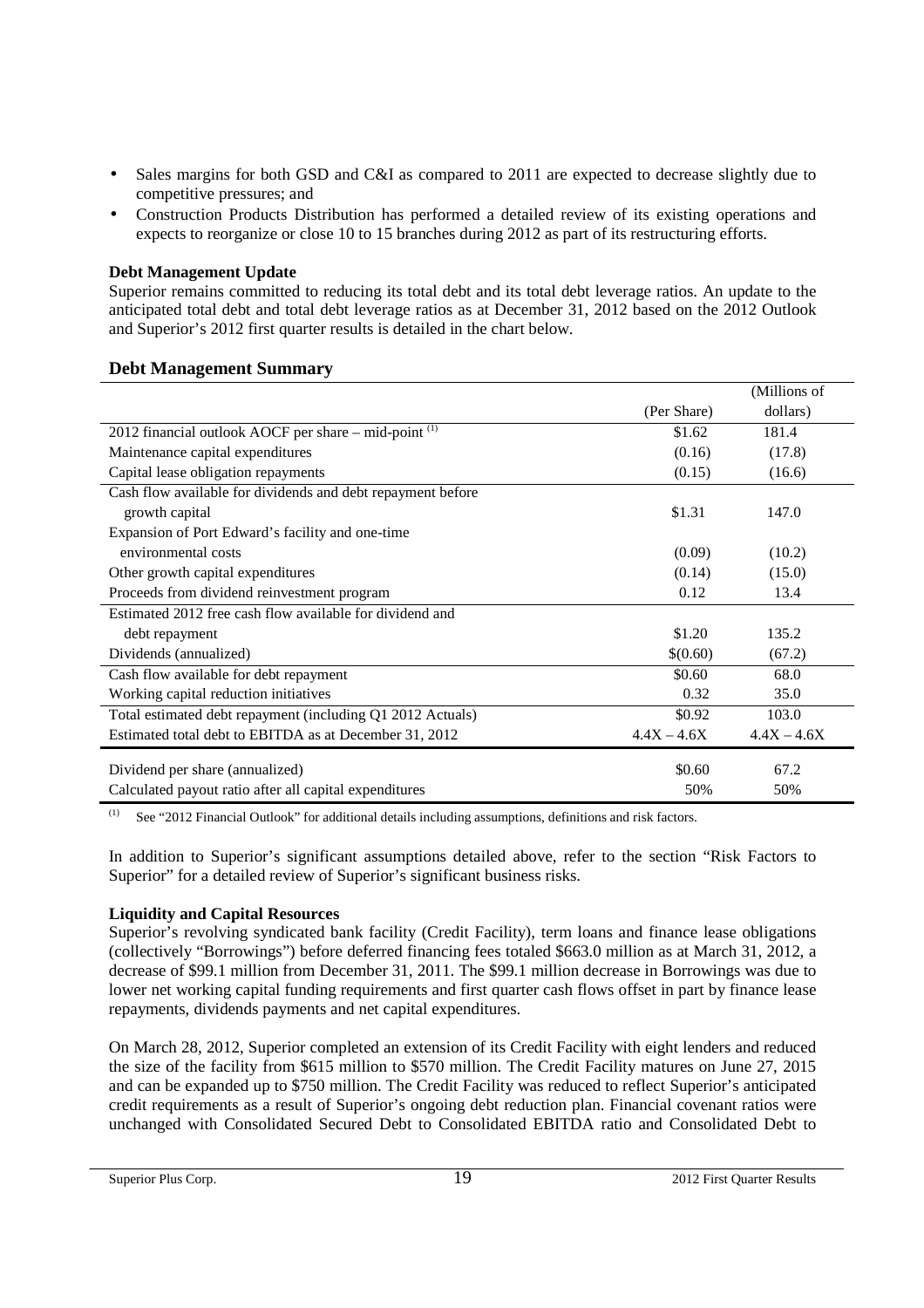Consolidated EBITDA ratio of 3.0x and 5.0x, respectively. See "Summary of Cash Flows" for details on Superior's sources and uses of cash.

As at March 31, 2012, Debentures (before deferred issue costs) issued by Superior totaled \$591.4 million, consistent with the balance outstanding as at December 31, 2011. See Note 11 to the Unaudited Condensed Consolidated Financial Statements for additional details on Superior's Debentures.

As at March 31, 2012, approximately \$219.3 million was available under the Credit Facility which Superior considers sufficient to meet its net working capital funding requirements, expected capital expenditures and refinancing requirements.

Consolidated net working capital was \$325.3 million as at March 31, 2012, a decrease of \$75.6 million from net working capital of \$400.9 million as at December 31, 2011. The decrease in net working capital was primarily due to increased cash collections of accounts receivable within the Canadian propane distribution segment and lower inventory and accounts receivable balances within the Supply portfolio management segment. Also contributing to the decrease in net working capital was debenture interest accruals at corporate. Superior's net working capital requirements are financed from revolving term bank credit facilities.

Proceeds received from the DRIP were \$3.6 million (Three months ended March 31, 2011 - \$9.2 million) for the three months ended March 31, 2012, a decrease of \$5.6 million due to a reduction in Superior's dividend rate during 2011.

As at March 31, 2012, when calculated in accordance with the Credit Facility, the Consolidated Secured Debt to Compliance EBITDA ratio was 2.0 to 1.0 (December 31, 2011 – 2.3 to 1.0) and the Consolidated Debt to Compliance EBITDA ratio was 2.6 to 1.0 (December 31,  $2011 - 2.9$  to 1.0). For both of these covenants all outstanding Debentures are not considered. These ratios are within the requirements contained in Superior's debt covenants. In accordance with the Credit Facility, Superior must maintain a Consolidated Secured Debt to Compliance EBITDA ratio of not more than 3.0 to 1.0 and not more than 3.5 to 1.0 as a result of acquisitions. In addition, Superior must maintain a Consolidated Debt to Compliance EBITDA ratio of not more than 5.0 to 1.0, excluding Debentures. Distributions (including payments to Debenture holders) cannot exceed Compliance EBITDA less cash income taxes, plus \$35.0 million on a trailing twelve month rolling basis.

On March 30, 2012, Standard and Poor's confirmed both Superior and Superior LP's long-term corporate credit rating as BB- and the secured debt rating to BB+. The outlook rating for both Superior and Superior LP remains stable and the credit rating on Superior's unsecured debt is unchanged at BB-. On September 12, 2011, DBRS lowered Superior LP's senior secured rating to BB (high) from BBB(low) and lowered Superior LP's senior unsecured rating to BB (low) from BB (high). The trend for both ratings has been changed to stable from negative.

As at March 31, 2012, Superior had an estimated defined benefit pension solvency deficiency of approximately \$32.9 million (December 31, 2011 - \$36.3 million) and a going concern solvency deficiency of approximately \$11.0 million (December 31, 2011 - \$16.6 million). Funding requirements required by applicable pension legislation are based upon going concern and solvency actuarial assumptions. These assumptions differ from the going concern actuarial assumptions used in Superior's financial statements. Superior has sufficient liquidity through existing revolving term bank credits and anticipated future operating cash flow to fund this deficiency over the prescribed funding period.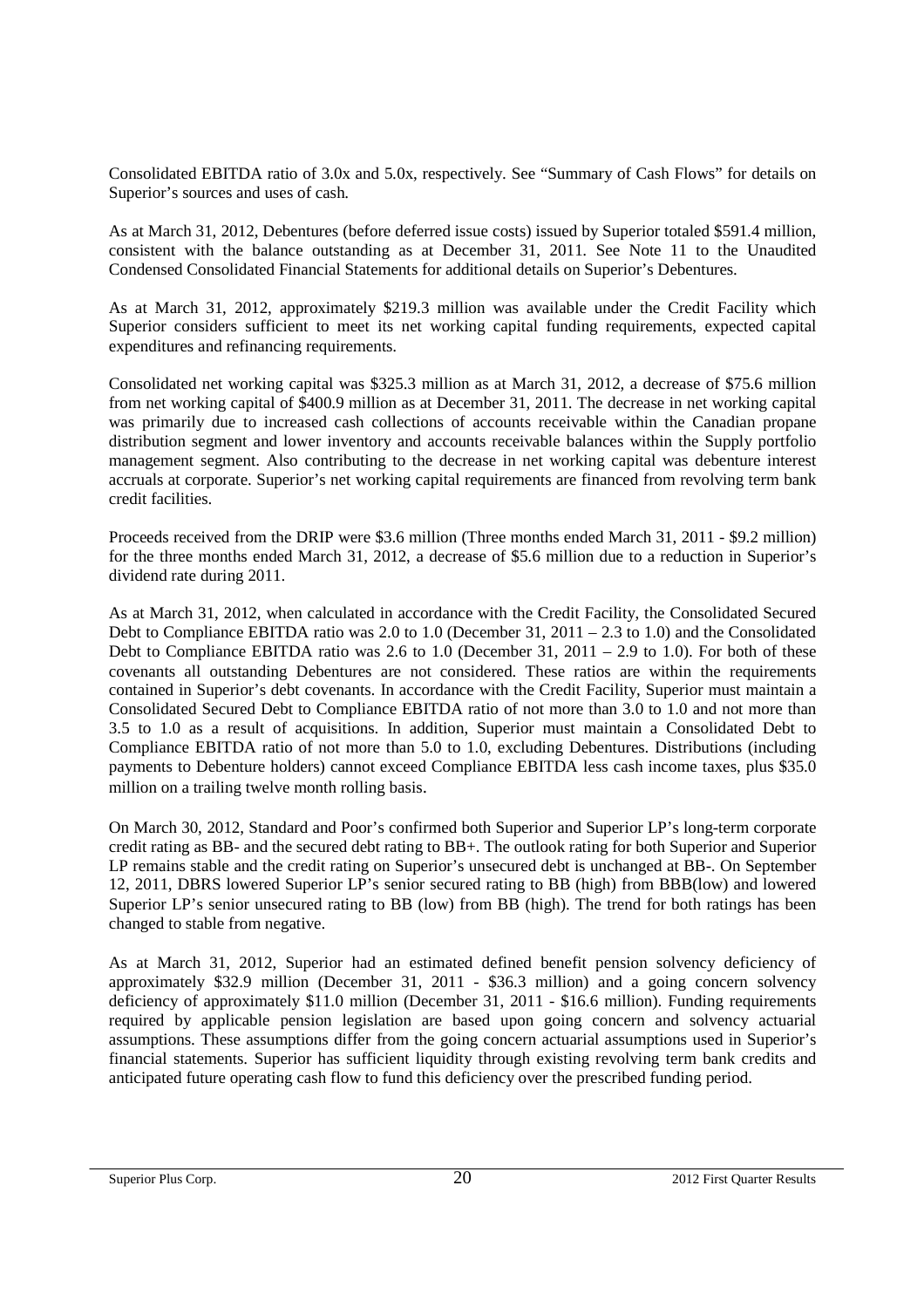In the normal course of business, Superior is subject to lawsuits and claims. Superior believes the resolution of these matters will not have a material adverse effect, individually or in the aggregate, on Superior's liquidity, consolidated financial position or results of operations. Superior records costs as they are incurred or when they become determinable.

# **Shareholders' Capital**

The weighted average number of shares outstanding during the first quarter was 111.1 million shares, an increase of 2.9 million shares compared to the prior year quarter due to the issuance of 2,847,030 common shares over the past twelve months and the resulting impact on weighted average number of shares outstanding. The following table provides a detailed breakdown of the common shares issued over the last twelve months:

|                                                 |                   | Average      | <b>Issued</b>        |
|-------------------------------------------------|-------------------|--------------|----------------------|
|                                                 |                   | Issuance     | Number of            |
|                                                 | Closing           | Price per    | <b>Common Shares</b> |
|                                                 | Date              | <b>Share</b> | (Millions)           |
| As at March 31, 2011                            |                   |              | 108.5                |
| Issuance of common shares under Superior's DRIP | April 15, 2011    |              |                      |
|                                                 | through March 15, |              |                      |
|                                                 | 2012              | \$8.23       | 2.9                  |
| As at March 31, 2012                            |                   |              | 111.4                |

As at May 2, 2012, March 31, 2012 and December 31, 2011, the following common shares and securities convertible into common shares were outstanding:

|                                                 | <b>March 31, 2012</b><br>May 2, 2012<br><b>Convertible</b><br>Convertible |               |                   | December 31, 2011<br>Convertible |                   |               |
|-------------------------------------------------|---------------------------------------------------------------------------|---------------|-------------------|----------------------------------|-------------------|---------------|
| (millions)                                      | <b>Securities</b>                                                         | <b>Shares</b> | <b>Securities</b> | <b>Shares</b>                    | <b>Securities</b> | <b>Shares</b> |
| Common shares outstanding $(1)$                 |                                                                           | 111.5         |                   | 111.4                            |                   | 110.8         |
| 5.75% Debentures $(2)$                          | \$49.9                                                                    | 1.4           | \$49.9            | 1.4                              | \$49.9            | 1.4           |
| 5.85% Debentures $(3)$                          | \$75.0                                                                    | 2.4           | \$75.0            | 2.4                              | \$75.0            | 2.4           |
| 7.50% Debentures $(4)$                          | \$69.0                                                                    | 5.3           | \$69.0\$          | 5.3                              | \$69.0            | 5.3           |
| 5.75% Debentures <sup>(5)</sup>                 | \$172.5                                                                   | 9.1           | \$172.5           | 9.1                              | \$172.5           | 9.1           |
| $6.00\%$ Debentures <sup><math>(6)</math></sup> | \$150.0                                                                   | 9,9           | \$150.0           | 9.9                              | \$150.0           | 9.9           |
| 7.50% Debentures $(7)$                          | \$75.0                                                                    | 6.6           | \$75.0            | 6.6                              | \$75.0            | 6.6           |
| Shares outstanding and issuable                 |                                                                           |               |                   |                                  |                   |               |
| upon conversion of Debentures                   |                                                                           | 146.2         |                   | 146.1                            |                   | 145.5         |

(1) Common shares outstanding as at May 2, 2012, includes 152,761 common shares issued under Superior's DRIP program during the month of April.

(2) Convertible at \$36.00 per share.

 $^{(3)}$  Convertible at \$31.25 per share.

 $^{(4)}$  Convertible at \$13.10 per share.

 $(5)$  Convertible at \$19.00 per share.

(6) Convertible at \$15.10 per share.

 $(7)$  Convertible at \$11.35 per share.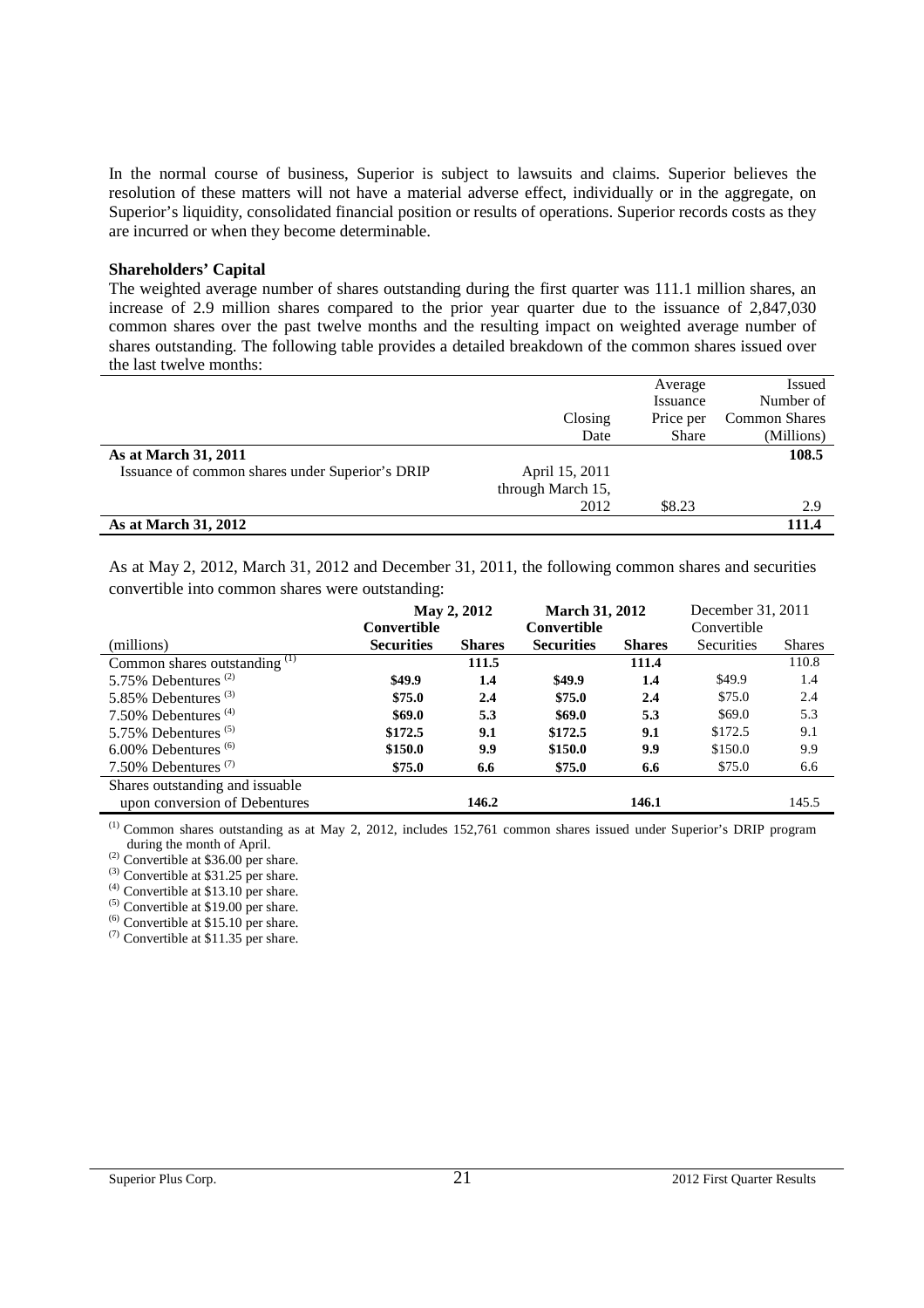### **Dividends Paid to Shareholders**

Dividends paid to Superior's shareholders are dependent on its cash flow from operating activities with consideration for changes in working capital requirements, investing activities and financing activities of Superior. See "Summary of Adjusted Operating Cash Flow" and "Summary of Cash Flows" for additional details on the sources and uses of Superior's cash flow.

Dividends paid to shareholders in the first quarter were \$16.7 million (before DRIP proceeds of \$3.6 million) or \$0.15 per share, a decrease of \$26.9 million as compared to the first quarter of 2011 due to the revision of Superior's dividend rate to \$0.05 per share per month effective with the November 2011 dividend and the revision to \$0.10 per share per month effective with the March 2011 dividend payment. On November 2, 2011, Superior announced that the monthly dividend has been reduced to \$0.05 per share or \$0.60 per share on an annualized basis which decreased from the prior level of \$0.10 per share per month or \$1.20 per share on an annualized basis effective with Superior's March 2011 dividend. Superior has made the determination that it is prudent to accelerate its debt reduction plan by reducing its monthly dividend. See Superior's "Debt Management and Dividend Payout Ratio" section for further details. Dividends to shareholders are declared at the discretion of the board of directors of Superior.

Superior's primary sources and uses of cash are detailed below: **Summary of Cash Flows** (1)

|                                                            | Three months ended |           |
|------------------------------------------------------------|--------------------|-----------|
|                                                            |                    | March 31, |
| (millions of dollars)                                      | 2012               | 2011      |
| Cash flows from (used in) operating activities             | 116.4              | 53.4      |
| Investing activities:                                      |                    |           |
| Purchase of property, plant and equipment <sup>(2)</sup>   | (6.0)              | (7.8)     |
| Proceeds on disposal of property, plant and equipment      | 0.9                | 1.0       |
| Other acquisitions                                         |                    | (4.6)     |
| Cash flows used in investing activities                    | (5.1)              | (11.4)    |
| Financing activities:                                      |                    |           |
| Net proceeds (repayment) of borrowings                     | (92.2)             | 8.3       |
| Repayment of finance lease obligation                      | (3.6)              | (4.1)     |
| Net proceeds (repayment) of accounts receivable            |                    |           |
| securitization program                                     |                    | (0.8)     |
| Proceeds from the dividend reinvestment plan               | 3.6                | 9.2       |
| Dividends paid to shareholders                             | (16.7)             | (43.6)    |
| Cash flows from (used in) financing activities             | (108.9)            | (31.0)    |
| Net increase in cash and cash equivalents                  | 2.4                | 11.0      |
| Cash and cash equivalents, beginning of period             | 5.2                | 8.9       |
| Effect of translation of foreign denominated cash and cash |                    |           |
| equivalents                                                | (0.3)              | (0.4)     |
| Cash and cash equivalents, end of period                   | 7.3                | 19.5      |
|                                                            |                    |           |

 $(1)$  See the Consolidated Statement of Cash Flows for additional details.

(2) See "Consolidated Capital Expenditure Summary" for additional details.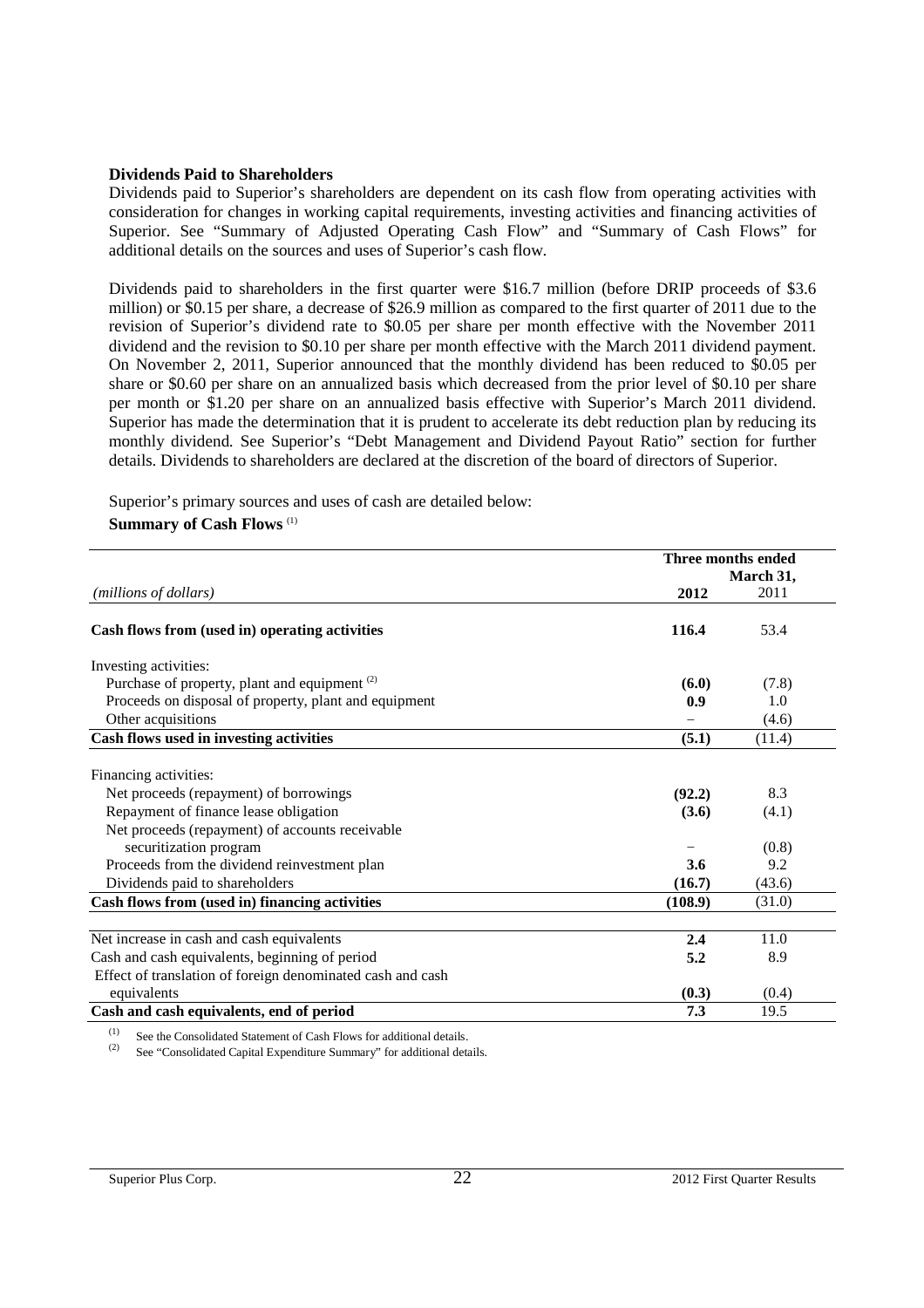### **Financial Instruments – Risk Management**

Derivative and non-financial derivatives are used by Superior to manage its exposure to fluctuations in foreign currency exchange rates, interest rates and commodity prices. Superior assesses the inherent risks of these instruments by grouping derivative and non-financial derivatives related to the exposures these instruments mitigate. Superior's policy is not to use derivative or non-financial derivative instruments for speculative purposes. Superior does not formally designate its derivatives as hedges and, as a result, Superior does not apply hedge accounting and is required to designate its derivatives and non-financial derivatives as held for trading. Refer to Superior's 2011 Annual MD&A for further details on financial instrument risk management.

Overall Superior has hedged approximately 72% of its estimated US dollar exposure for the remainder of 2012 and approximately 83% for 2013. The estimated sensitivity on adjusted operating cash flow for Superior, including divisional US exposures and the impact on US-denominated debt with respect to a \$0.01 change in the Canadian to United States exchange rate for 2012 is \$0.1 million, respectively after giving effect to United States forward contracts for 2012, as shown in the table below. Superior's sensitivities and guidance are based on an anticipated average Canadian to US dollar foreign currency exchange rate for 2012 at par with the US dollar.

|                                                         |       |       |       |       |                          | 2017 and                 |              |
|---------------------------------------------------------|-------|-------|-------|-------|--------------------------|--------------------------|--------------|
| (US\$ millions except exchange rates)                   | 2012  | 2013  | 2014  | 2015  | 2016                     | <b>Thereafter</b>        | <b>Total</b> |
| Energy Services – US\$ forward sales                    | 14.0  | 44.0  | 26.0  | 26.0  |                          | -                        | 110.0        |
| Construction Products Distribution - US\$ forward sales | 18.0  | 24.0  | 12.0  | 12.0  | $\overline{\phantom{0}}$ | -                        | 66.0         |
| Specialty Chemicals – US\$ forward sales                | 101.5 | 132.0 | 118.0 | 106.0 |                          | $\overline{\phantom{0}}$ | 457.5        |
| Corporate – US\$ forward purchases                      | (9.4) | -     |       |       |                          | $\overline{\phantom{0}}$ | (9.4)        |
| Net US \$ forward sales                                 | 124.1 | 200.0 | 156.0 | 144.0 |                          |                          | 624.1        |
|                                                         |       |       |       |       |                          |                          |              |
| Energy Services – Average US\$ forward sales rate       | 1.06  | 1.06  | 1.01  | 1.01  |                          |                          | 1.03         |
| Construction Products Distribution – Average US\$       |       |       |       |       |                          |                          |              |
| forward sales rate                                      | 1.06  | 1.07  | 1.00  | 1.00  | -                        | -                        | 1.04         |
| Specialty Chemicals – US\$ forward sales rate           | 1.04  | 1.04  | 1.03  | 1.00  |                          | -                        | 1.03         |
| Corporate – US\$ forward purchases                      | 1.01  | -     |       |       |                          | $\overline{\phantom{0}}$ | 1.01         |
| Net average external US\$/Cdn\$ exchange rate           | 1.05  | 1.05  | 1.03  | 1.00  |                          |                          | 1.03         |

For additional details on Superior's financial instruments, including the amount and classification of gains and losses recorded in Superior's first quarter Condensed Consolidated Financial Statements, summary of fair values, notional balances, effective rates and terms, and significant assumptions used in the calculation of the fair value of Superior's financial instruments, see Note 12 to the Unaudited Condensed Consolidated Financial Statements.

### **Disclosure Controls and Procedures and Internal Controls Over Financial Reporting**

No changes have been made in Superior's internal control over financial reporting that have materially affected, or are reasonably likely to materially affect, Superior's internal control over financial reporting in the quarter ended March 31, 2012.

# **Critical Accounting Policies and Estimates**

Superior's Unaudited Condensed Consolidated Financial Statements have been prepared in accordance with IFRS. The significant accounting policies are described in the unaudited Condensed Consolidated Financial Statements for the period ended March 31, 2012. Certain of these accounting policies, as well as estimates made by management in applying such policies, are recognized as critical because they require management to make subjective or complex judgments about matters that are inherently uncertain. Our critical accounting estimates relate to the allowance for doubtful accounts, employee future benefits, future income tax assets and liabilities, the valuation of derivatives and non-financial derivatives and asset impairments and the assessment of potential asset retirement obligations.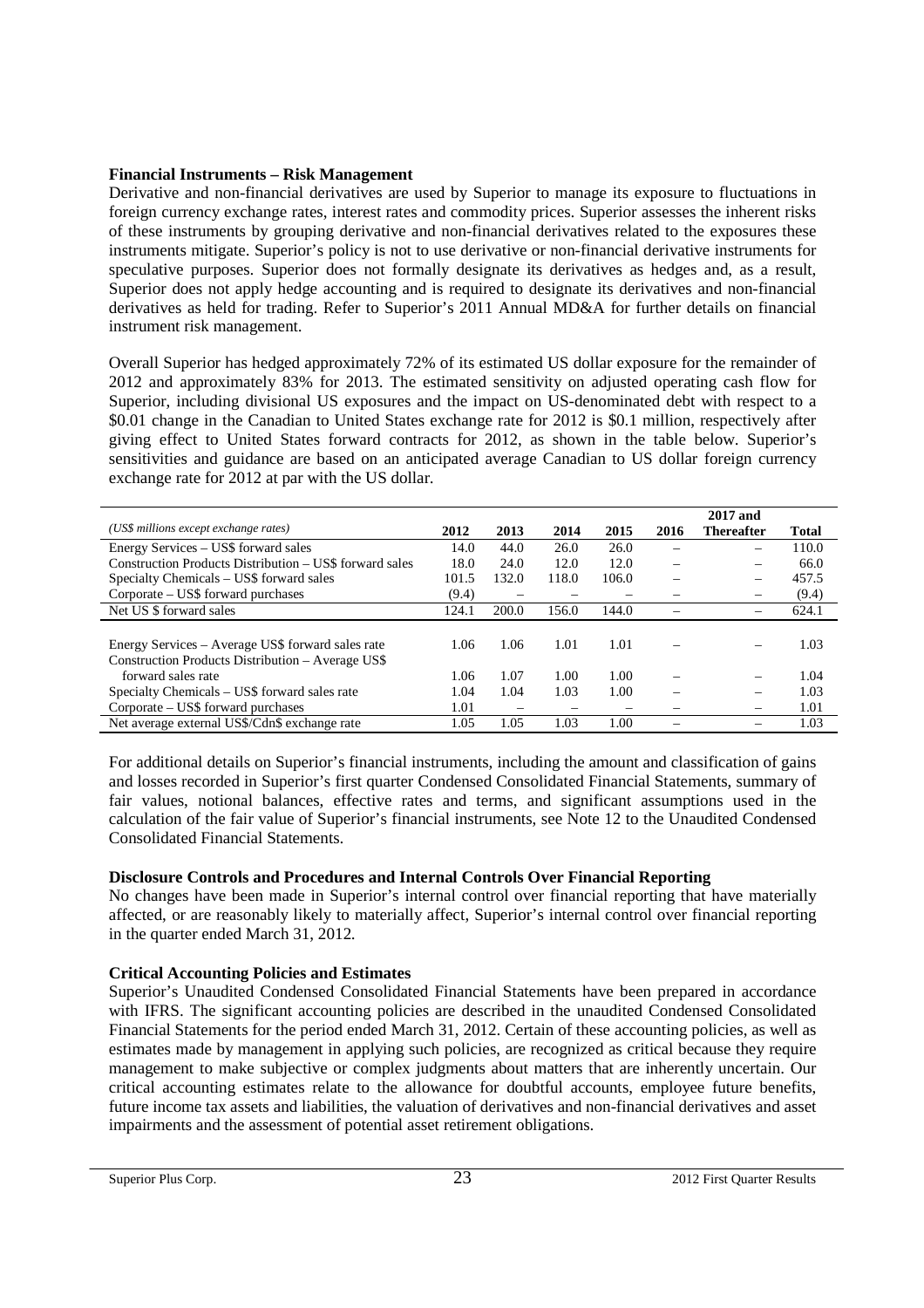### **Quarterly Financial and Operating Information**

|                                        | 2012    | 2011 Quarters |          |        |         | 2010 Quarters |                |            |
|----------------------------------------|---------|---------------|----------|--------|---------|---------------|----------------|------------|
| (millions of dollars except per share) | Ouarter |               |          |        |         |               |                |            |
| amounts)                               | First   | Fourth        | Third    | Second | First   | Fourth        | Third          | Second     |
| Canadian propane sales volumes         |         |               |          |        |         |               |                |            |
| (millions of litres)                   | 413     | 368           | 239      | 260    | 439     | 372           | 234            | 249        |
| U.S. refined fuels sales volumes       |         |               |          |        |         |               |                |            |
| (millions of litres)                   | 473     | 440           | 344      | 405    | 552     | 499           | 363            | 371        |
| Natural gas sales volumes              |         |               |          |        |         |               |                |            |
| (millions of GJs)                      | 5       | 5             | 5        | 6      | 6       | 6             | $\overline{7}$ |            |
| Electricity sales volumes              |         |               |          |        |         |               |                |            |
| (millions of KwH)                      | 185     | 167           | 176      | 146    | 117     | 133           | 86             | 73         |
| Chemical sales volumes                 |         |               |          |        |         |               |                |            |
| (thousands of metric tonnes)           | 188     | 187           | 197      | 192    | 196     | 193           | 189            | 183        |
| Revenues                               | 1,065.9 | 1,043.4       | 845.0    | 898.4  | 1,138.8 | 1,011.2       | 769.1          | 791.2      |
| Gross profit                           | 238.1   | 234.6         | 178.5    | 176.0  | 238.4   | 224.7         | 172.4          | 165.9      |
| Net earnings (loss)                    | 28.7    | (231.4)       | (113.4)  | 1.1    | 41.1    | (56.0)        | (13.8)         | (5.5)      |
| Net earnings (loss) per share,         |         |               |          |        |         |               |                |            |
| basic and diluted                      | \$0.26  | (\$2.10)      | (\$1.04) | \$0.01 | \$0.38  | (S0.53)       | $(\$0.13)$     | $(\$0.05)$ |
| Adjusted operating cash flow           | 67.4    | 63.8          | 23.5     | 19.8   | 73.3    | 62.5          | 26.5           | 12.9       |
| Adjusted operating cash flow per       |         |               |          |        |         |               |                |            |
| share, basic and diluted               | \$0.61  | \$0.58        | \$0.21   | \$0.18 | \$0.68  | \$0.58        | \$0.25         | \$0.12     |
| Net working capital $(1)$              | 325.3   | 377.3         | 295.0    | 365.3  | 416.1   | 400.9         | 280.9          | 268.3      |

(1) Net working capital reflects amounts as at the quarter-end and is comprised of accounts receivable and inventories, less trade and other payables and deferred revenue.

#### **Non-IFRS Financial Measures**  *Adjusted Operating Cash Flow*

Adjusted operating cash flow is equal to cash flow from operating activities as defined by IFRS, adjusted for changes in non-cash working capital, other expenses, non-cash interest expense, current income taxes and finance costs. Superior may deduct or include additional items to its calculation of adjusted operating cash flow; these items would generally, but not necessarily, be items of a non-recurring nature. Adjusted operating cash flow is the main performance measure used by management and investors to evaluate the performance of Superior. Readers are cautioned that adjusted operating cash flow is not a defined performance measure under IFRS and that adjusted operating cash flow cannot be assured. Superior's calculation of adjusted operating cash flow may differ from similar calculations used by comparable entities. Adjusted operating cash flow represents cash flow generated by Superior that is available for, but not necessarily limited to, changes in working capital requirements, investing activities and financing activities of Superior.

The seasonality of Superior's individual quarterly results must be assessed in the context of annualized adjusted operating cash flow. Adjustments recorded by Superior as part of its calculation of adjusted operating cash flow include, but are not limited to, the impact of the seasonality of Superior's businesses, principally the Energy Services segment, by adjusting for non-cash working capital items, thereby eliminating the impact of the timing between the recognition and collection/payment of Superior's revenues and expense, which can differ significantly from quarter to quarter. Adjustments are also made to reclassify the cash flows related to natural gas and electricity customer contract related costs in a manner consistent with the income statement recognition of these costs. Adjusted operating cash flow is reconciled to cash flow from operating activities on page 11.

# *EBITDA*

EBITDA represents earnings before taxes, depreciation, amortization, finance expense and other non-cash expenses, and is used by Superior to assess its consolidated results and the results of its operating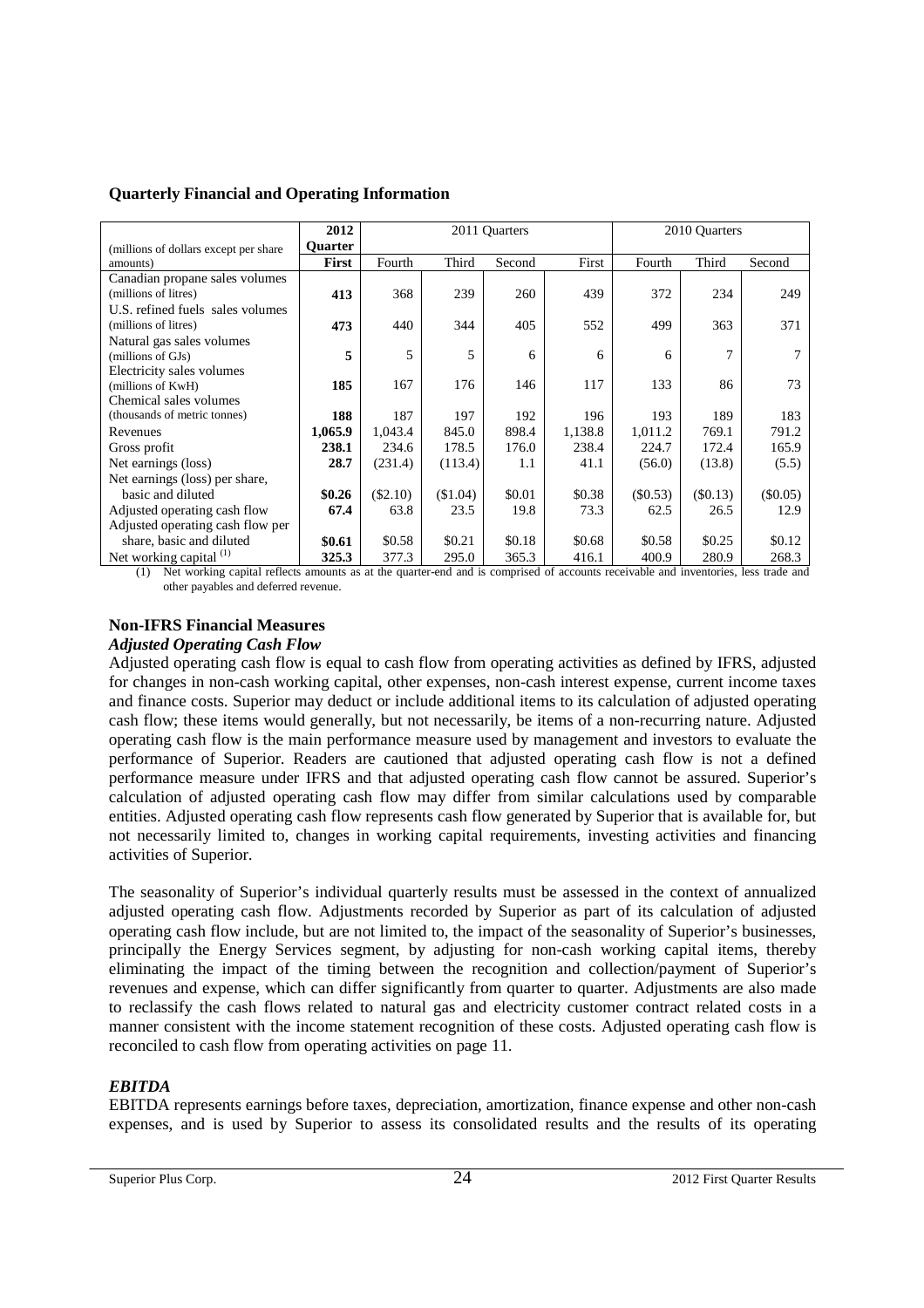segments. EBITDA is not a defined performance measure under IFRS. Superior's calculation of EBITDA may differ from similar calculations used by comparable entities. EBITDA of Superior's operating segments may be referred to as EBITDA from operations. Net earnings are reconciled to EBITDA from operations on page 26.

## *Compliance EBITDA*

Compliance EBITDA represents earnings before interest, taxes, depreciation, amortization and other noncash expenses calculated on a 12 month trailing basis giving pro forma effect to acquisitions and divestitures and is used by Superior to calculate its debt covenants and other credit information. Compliance EBITDA is not a defined performance measure under IFRS. Superior's calculation of Compliance EBITDA may differ from similar calculations used by comparable entities. See Note 14 to the Unaudited Condensed Consolidated Financial Statements for a reconciliation of net earnings (loss) to Compliance EBITDA.

### *Payout Ratio*

Payout ratio represents dividends as a percentage of adjusted operating cash flow less other capital expenditures and is used by Superior to assess its financial results and leverage. Payout ratio is not a defined performance measure under IFRS. Superior's calculation of Payout ratio may differ from similar calculations used by comparable entities.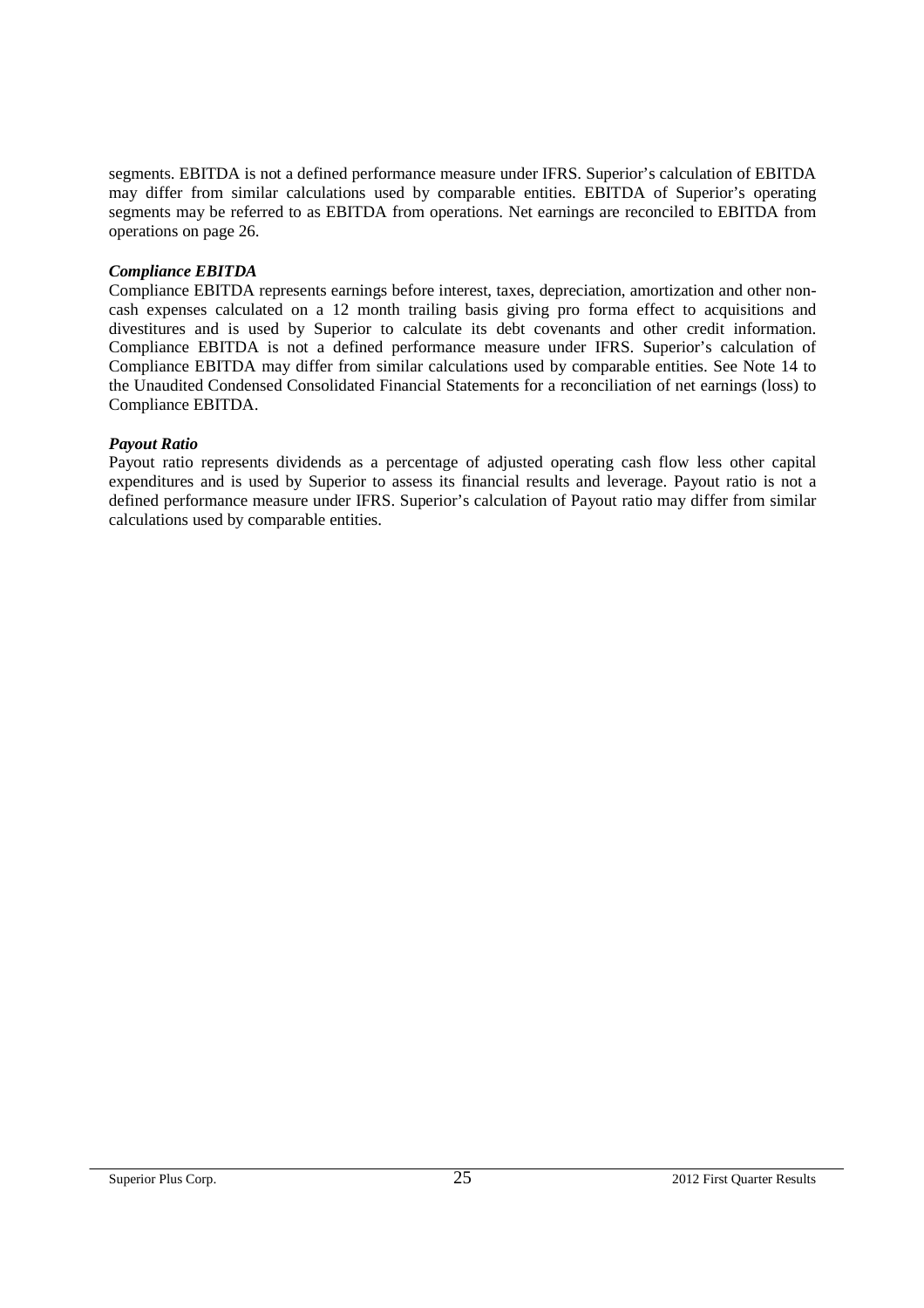| For the three months ended March 31, 2012                                | <b>Energy</b><br><b>Services</b> | <b>Specialty</b><br><b>Chemicals</b> | Construction<br><b>Products</b><br><b>Distribution</b> |
|--------------------------------------------------------------------------|----------------------------------|--------------------------------------|--------------------------------------------------------|
| Net earnings                                                             | 35.1                             | 17.0                                 | $1.5\,$                                                |
| Add: Amortization of property, plant and equipment and intangible assets | 14.2                             | 1.6                                  | 1.5                                                    |
| Amortization included in cost of sales                                   |                                  | 10.9                                 |                                                        |
| Amortization of customer contract costs                                  | 0.9                              |                                      |                                                        |
| Customer contract related costs                                          | (0.4)                            |                                      |                                                        |
| Finance costs                                                            | 1.0                              | 0.1                                  | 0.3                                                    |
| Unrealized losses on derivative financial instruments                    | 7.6                              |                                      |                                                        |
| <b>EBITDA</b> from operations                                            | 58.4                             | 29.6                                 | 3.3                                                    |
|                                                                          | <b>Energy</b><br><b>Services</b> | <b>Specialty</b>                     | Construction<br><b>Products</b>                        |
| For the three months ended March 31, 2011                                |                                  | <b>Chemicals</b>                     | <b>Distribution</b>                                    |
|                                                                          |                                  |                                      |                                                        |
| Net earnings                                                             | 65.2                             | 7.3                                  | 1.9                                                    |
| Add: Amortization of property, plant and equipment and intangible assets | 15.2                             | 1.6                                  | 1.9                                                    |
| Amortization included in cost of sales                                   |                                  | 11.4                                 |                                                        |
| Amortization of customer contract costs                                  | 1.2                              |                                      |                                                        |
| Customer contract related costs                                          | (0.8)                            |                                      |                                                        |
| Finance costs                                                            | 1.0                              |                                      | 0.3                                                    |
| Unrealized gains on derivative financial instruments                     | (15.2)                           | 5.4                                  |                                                        |
|                                                                          |                                  |                                      |                                                        |

# **Reconciliation of Net Earnings (Loss) to EBITDA from Operations** (1) (2)

(1) See the Unaudited Condensed Consolidated Financial Statements for net earnings (loss), amortization of property, plant and equipment, intangible assets and accretion of convertible debenture issue costs, amortization included in cost of sales, amortization of customer contract costs, customer contract related costs and unrealized (gains) losses on derivative financial instruments.

(2) See "Non-IFRS Financial Measures" for additional details.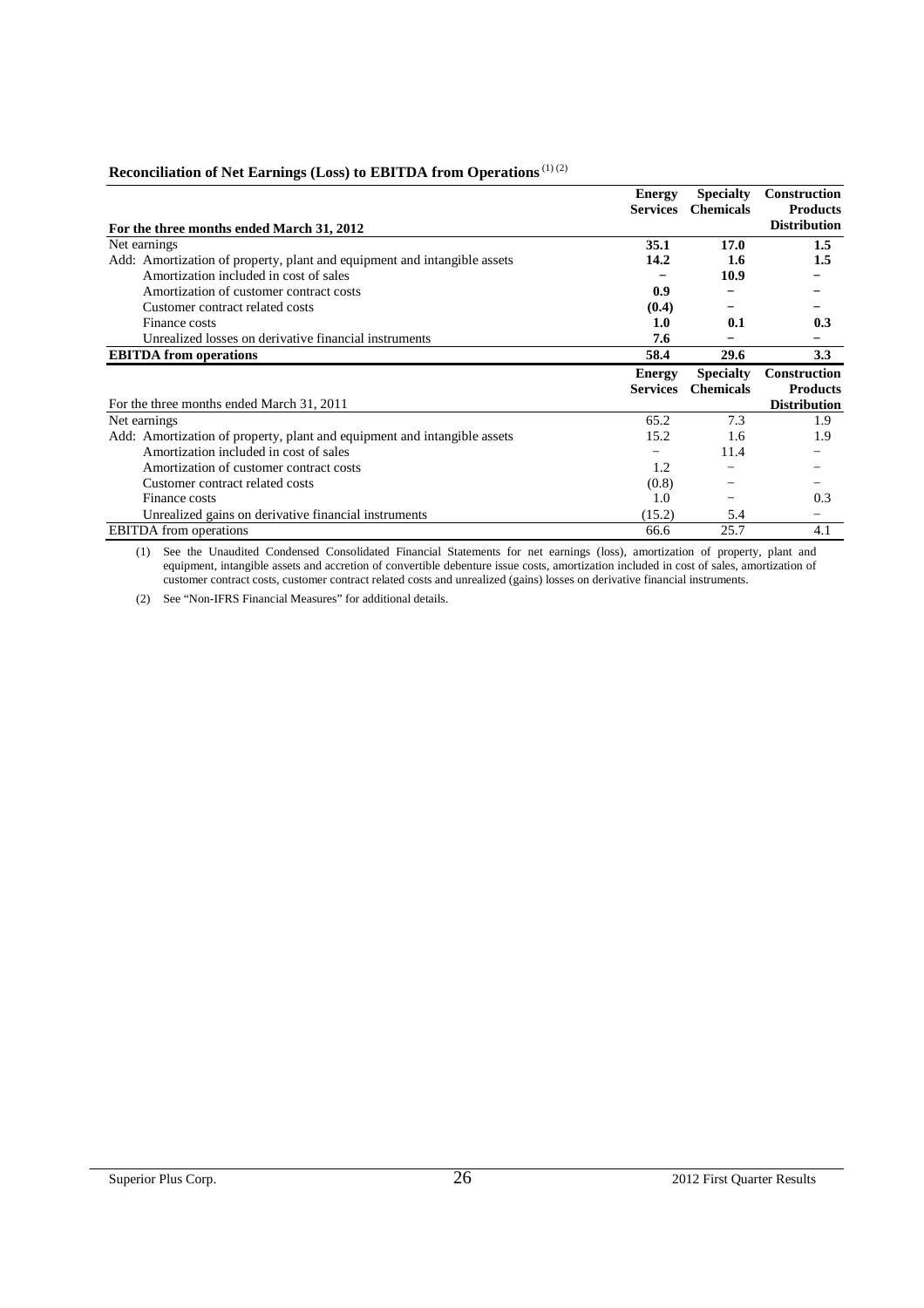|                                                                 | For the three months ended March 31, |                  |                     | For the three months ended March 31, |           |              |  |
|-----------------------------------------------------------------|--------------------------------------|------------------|---------------------|--------------------------------------|-----------|--------------|--|
|                                                                 |                                      |                  | 2012                | 2011                                 |           |              |  |
|                                                                 |                                      |                  | <b>Construction</b> |                                      |           | Construction |  |
|                                                                 | <b>Energy</b>                        | <b>Specialty</b> | <b>Products</b>     | Energy                               | Specialty | Products     |  |
|                                                                 | <b>Services</b>                      | <b>Chemicals</b> | <b>Distribution</b> | <b>Services</b>                      | Chemicals | Distribution |  |
| <b>Revenue per Financial Statements</b>                         | 747.6                                | 134.1            | 184.2               | 841.6                                | 131.1     | 166.1        |  |
| Foreign currency gains (losses) related                         |                                      |                  |                     |                                      |           |              |  |
| to working capital                                              |                                      | (1.2)            |                     |                                      | (0.3)     |              |  |
| Revenue per the MD&A                                            | 747.6                                | 132.9            | 184.2               | 841.6                                | 130.8     | 166.1        |  |
|                                                                 |                                      |                  |                     |                                      |           |              |  |
| Cost of products sold per Financial                             |                                      |                  |                     |                                      |           |              |  |
| <b>Statements</b>                                               | (604.9)                              | (82.7)           | (140.2)             | (688.1)                              | (85.9)    | (126.4)      |  |
| Non-cash amortization                                           |                                      | 10.9             |                     |                                      | 11.4      |              |  |
| Cost of products sold per the MD&A                              | (604.9)                              | (71.8)           | (140.2)             | (688.1)                              | (74.5)    | (126.4)      |  |
| <b>Gross profit</b>                                             | 142.7                                | 61.1             | 44.0                | 153.5                                | 56.3      | 39.7         |  |
| Cash operating and administrative                               |                                      |                  |                     |                                      |           |              |  |
| costs per Financial Statements<br>Amortization and depreciation | (99.0)                               | (34.3)           | (42.2)              | (102.5)                              | (32.5)    | (37.5)       |  |
| expenses                                                        | 14.2                                 | 1.6              | 1.5                 | 15.2                                 | 1.6       | 1.9          |  |
| Amortization of customer contract                               |                                      |                  |                     |                                      |           |              |  |
| related costs                                                   | 0.9                                  |                  |                     | 1.2                                  |           |              |  |
| Customer contract related costs                                 | (0.4)                                |                  |                     | (0.8)                                |           |              |  |
| Reclassification of foreign currency                            |                                      |                  |                     |                                      |           |              |  |
| (gains) and losses related to working                           |                                      |                  |                     |                                      |           |              |  |
| capital                                                         |                                      | $1.2\,$          |                     | (0.8)                                | 0.3       |              |  |
| Cash operating and administrative                               |                                      |                  |                     |                                      |           |              |  |
| costs per the MD&A                                              | (84.3)                               | (31.5)           | (40.7)              | (86.9)                               | (30.6)    | (35.6)       |  |

#### **Reconciliation of Segmented Revenue, Cost of Sales and cash operating and administrative costs included in this MD&A**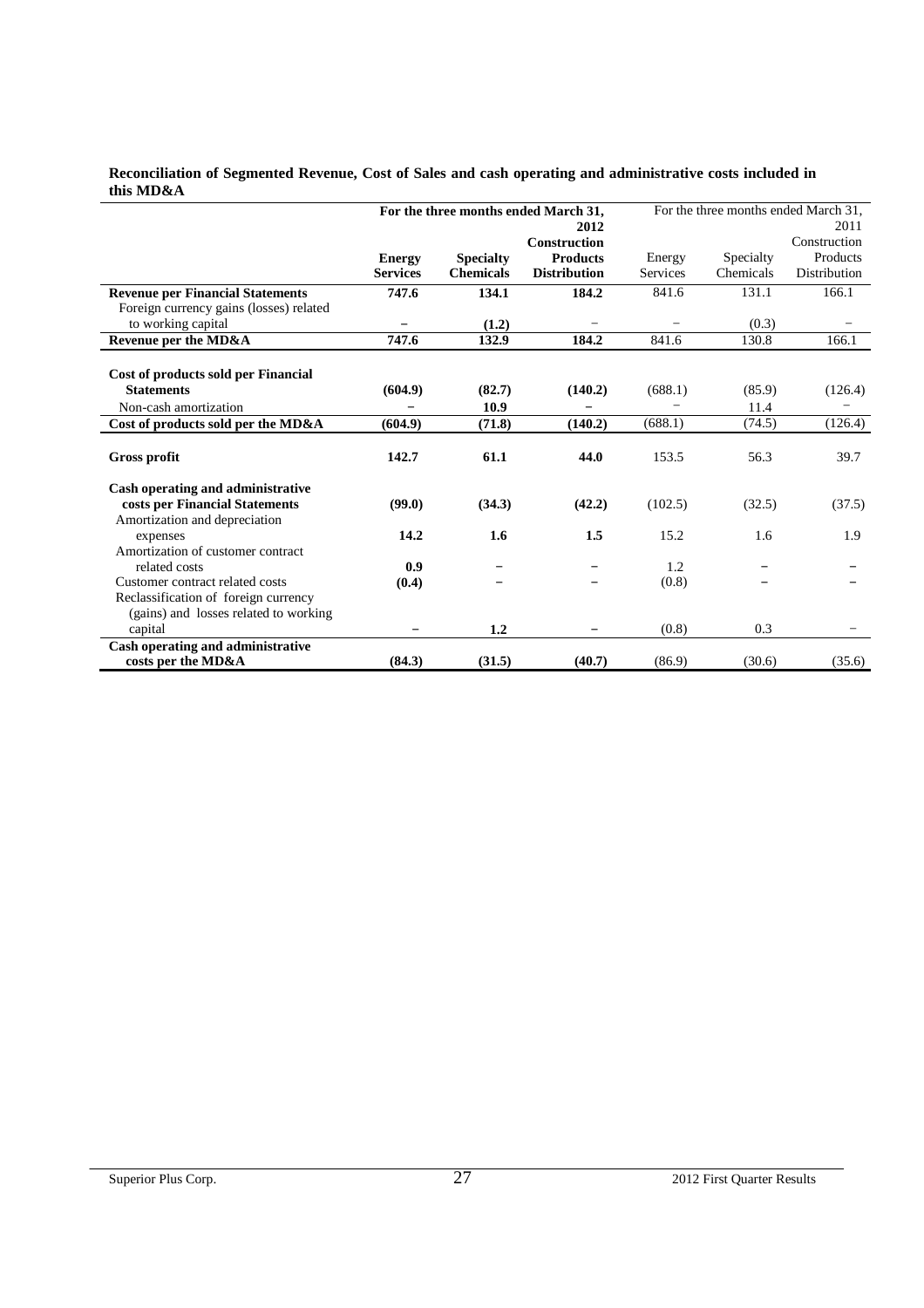### **Risk Factors to Superior**

The risks factors and uncertainties detailed below are a summary of Superior's assessment of its material risk factors as identified in Superior's 2011 Annual Information Form under the heading "Risk Factors". For a detailed discussion of these risks, see Superior's 2011 Annual Information Form filed on the Canadian Securities Administrator's website, www.sedar.com and Superior's website, www.superiorplus.com.

## **Risks to Superior**

Superior is entirely dependent upon the operations and assets of Superior LP. Superior's ability to make dividend payments to shareholders is dependent upon the ability of Superior LP to make distributions on its outstanding limited partnership units as well as the operations and business of Superior LP.

There is no assurance regarding the amounts of cash to be distributed by Superior LP or generated by Superior LP and therefore funds available for dividends to shareholders. The actual amount distributed in respect of the limited partnership units will depend on a variety of factors including, without limitation, the performance of Superior LP's operating businesses, the effect of acquisitions or dispositions on Superior LP, and other factors that may be beyond the control of Superior LP or Superior. In the event significant sustaining capital expenditures are required by Superior LP or the profitability of Superior LP declines, there would be a decrease in the amount of cash available for dividends to shareholders and such decrease could be material.

Superior's dividend policy and the distribution policy of Superior LP are subject to change at the discretion of the board of directors of Superior or the board of directors of Superior General Partner Inc., as applicable. Superior's dividend policy and the distribution policy of Superior LP are also limited by contractual agreements including agreements with lenders to Superior and its affiliates and by restrictions under corporate law.

The credit facilities and U.S. Notes of Superior LP contain covenants that require Superior LP to meet certain financial tests and that restrict, among other things, the ability of Superior LP to incur additional debt, dispose of assets or pay dividends/distributions in certain circumstances. These restrictions may preclude Superior LP from returning capital or making distributions on the limited partnership units.

The payout by Superior LP of substantially all of its available cash flow means that capital expenditures to fund growth opportunities can only be made in the event that other sources of financing are available. Lack of access to such additional financing could limit the future growth of the business of Superior LP and, over time, have a material adverse effect on the amount of cash available for dividends to Shareholders.

To the extent that external sources of capital, including public and private markets, become limited or unavailable, Superior's and Superior LP's ability to make the necessary capital investments to maintain or expand the current business, to make necessary principal payments and debenture redemptions under its term credit facilities may be impaired.

Superior maintains a substantial floating interest rate exposure through a combination of floating interest rate borrowings and the use of derivative instruments. Demand levels for approximately half of Energy Services' sales and substantially all of Specialty Chemicals' and Construction Products Distribution's sales are affected by general economic trends. Generally speaking, when the economy is strong, interest rates increase as does sales demand from Superior's customers, thereby increasing Superior's ability to pay higher interest costs and vice versa. In this way, there is a common relationship between economic activity levels, interest rates and Superior's ability to pay higher or lower rates. However, increased interest rates can affect Superior's borrowing costs, which may have an adverse effect on Superior.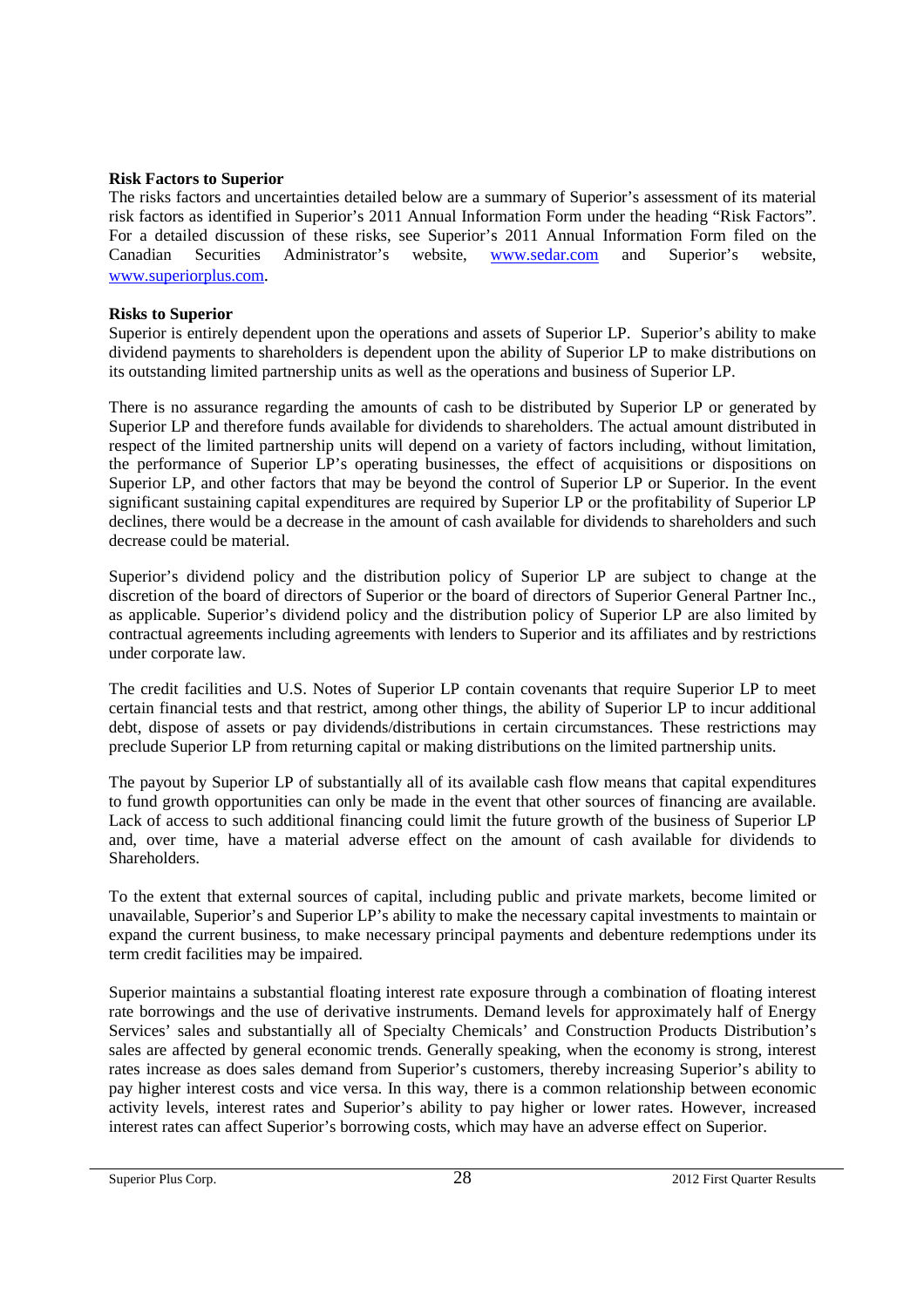A portion of Superior's net cash flows is denominated in US dollars. Accordingly, fluctuations in the Canadian/US dollar exchange rate can impact profitability. Superior attempts to mitigate this risk by hedging.

The timing and amount of capital expenditures incurred by Superior LP or by its subsidiaries will directly affect the amount of cash available to Superior for dividends to shareholders. Dividends may be reduced, or even eliminated, at times when significant capital expenditures are incurred or other unusual expenditures are made.

If the board of directors of Superior decides to issue additional common shares, preferred shares or securities convertible into common shares, existing shareholders may suffer significant dilution.

There can be no assurances that income tax laws in the numerous jurisdictions in which Superior operates will not be changed, interpreted or administered in a manner which adversely affects Superior and its shareholders. In addition, there can be no assurance that the Canada Revenue Agency (or provincial tax agency), U.S. Internal Revenue Service (or a state or local tax agency), or the Chilean Internal Revenue Service (collectively the "Tax Agencies") will agree with how Superior calculates its income for tax purposes or that the various Tax Agencies will not change their administrative practices to the detriment of Superior or its Shareholders.

Without limiting the generality of the foregoing, since the beginning of 2010, the Canada Revenue Agency has requested and reviewed information from Superior relating to the plan of arrangement (Arrangement) involving the Fund and Ballard Power Systems Inc. and the conversion of the Fund to a corporation (Conversion). While Superior is confident in the appropriateness of its tax filing position and the expected tax consequences of the Arrangement and the Conversion transaction, there remains a possibility that, if the Canada Revenue Agency elects to challenge Superior's tax filing and such challenge is successful, it could potentially affect the availability or quantum of the tax basis or other tax accounts of Superior. Although it is difficult to quantify the potential impact of any such outcome, it could be materially adverse to Superior.

# **Risks to Superior's segments**

### **Energy Services**

# *Canadian Propane Distribution and U.S. Refined Fuels*

Propane is sold in competition with other energy sources such as fuel oil, electricity and natural gas, some of which are less costly on an energy equivalent basis. While propane is usually more cost effective than electricity, electricity is a major competitor in most areas. Fuel oil is also used as a residential, commercial and industrial source of heat and, in general, is less costly on an equivalent energy basis, although operating efficiencies, environmental and air quality factors help make propane competitive with fuel oil. Except for certain industrial and commercial applications, propane is generally not competitive with natural gas in areas where natural gas already exists. Other alternative energy sources such as compressed natural gas, methanol and ethanol are available or could be further developed and could have an impact on the propane industry and Superior Propane in the future. The trend towards increased conservation measures and technological advances in energy efficiency may have a detrimental effect on propane demand and Superior Propane's sales. Demand for automotive uses is presently declining at a rate of approximately 10% to 15% per year due to the development of more fuel efficient and complicated engines which increase the cost of converting engines to propane and reduce the savings per kilometre driven. Propane commodity prices are affected by crude oil and natural gas commodity prices.

Competition in the U.S. Refined Fuels business markets generally occurs on a local basis between large full service, multi-state marketers and smaller local independent marketers. Although the industry has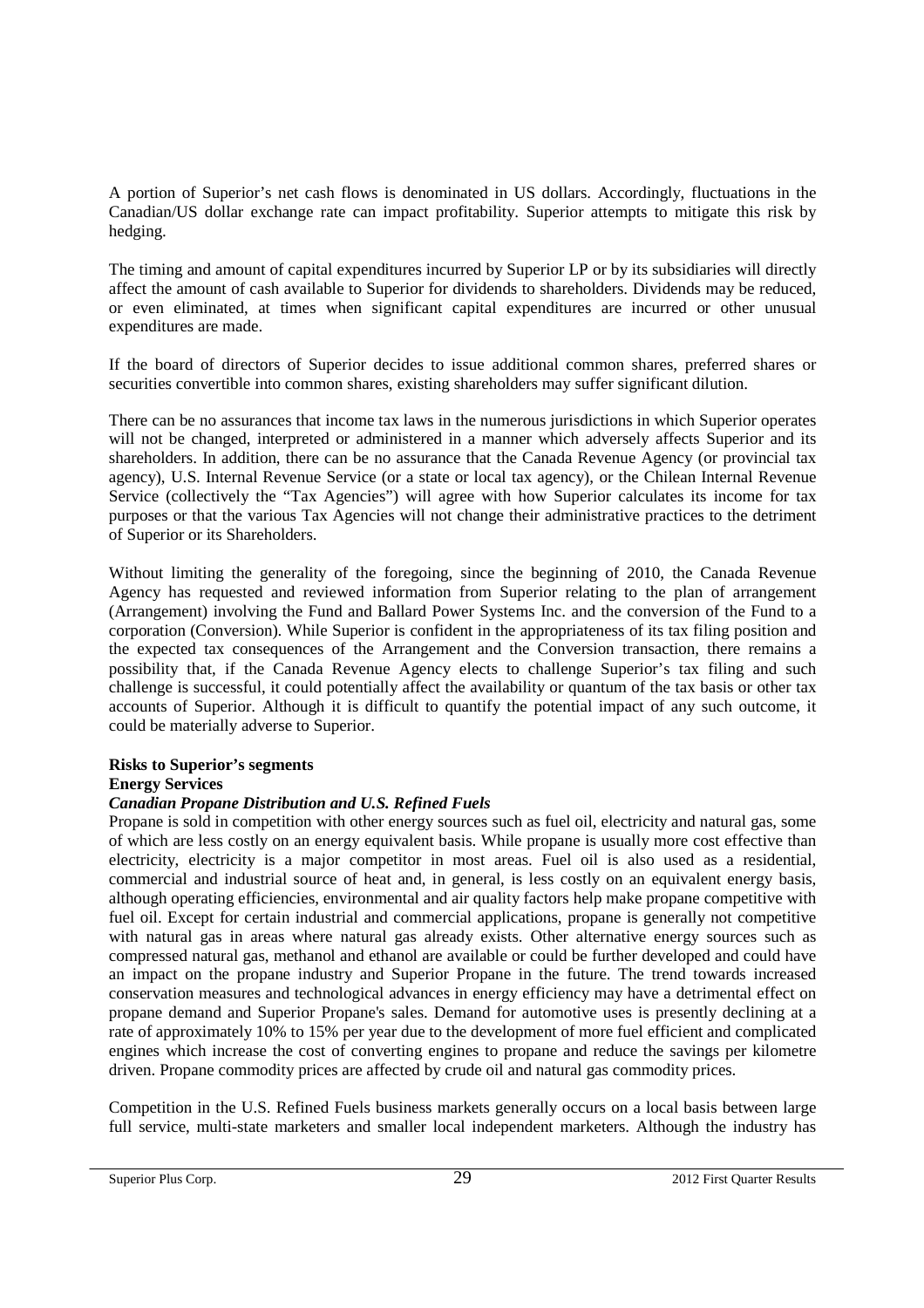seen a continued trend of consolidation over the past several years, the top ten multi-state marketers still generate only one-third of total retail sales in the United States. Marketers primarily compete based upon price and service and tend to operate in close proximity to customers, typically within a 35-mile marketing radius from a central depot, to lower delivery costs and provide prompt service.

Weather and general economic conditions affect propane and refined fuels market volumes. Weather influences the demand for propane and heating oil used primarily for space heating uses and also for agricultural applications.

The trend towards increased conservation measures and technological advances in energy efficiency may have a detrimental effect on propane and heating oil demand and Superior's sales. Further, increases in the cost of propane encourage customers to conserve fuel and to invest in more energy-efficient equipment, reducing demand. Changes in propane supply costs are normally passed through to customers, but timing lags (the time between when Superior purchases the propane and when the customer purchases the propane) may result in positive or negative gross margin fluctuations.

Superior offers its customers various fixed-price propane and heating oil programs. In order to mitigate the price risk from offering these services, Superior uses its physical inventory position, supplemented by forward commodity transactions with various third parties having terms and volumes substantially the same as its customers' contracts. In periods of high propane price volatility the fixed price programs create exposure to over or under supply positions as the demand from customers may significantly exceed or fall short of supply procured. In addition, if propane prices decline significantly subsequent to customers signing up for a fixed price program there is a risk that customers will default on their commitments.

Superior's operations are subject to the risks associated with handling, storing and transporting propane in bulk. Slight quantities of propane may also be released during transfer operations. To mitigate risks, Superior has established a comprehensive program directed at environmental, health and safety protection. This program consists of an environmental policy, codes of practice, periodic self-audits, employee training, quarterly and annual reporting and emergency prevention and response.

The U.S. refined fuels business, through a centralized safety and environment management system, ensures that safety practices and regulatory compliance are an important part of its business. The storage and delivery of refined fuels poses the potential for spills which impact the soils and water of storage facilities and customer properties.

Superior's fuel distribution businesses are based and operate in Canada and the United States, and, as a result, such operations could be affected by changes to laws, rules or policies which may either be more favourable to competing energy sources or increase costs or otherwise negatively affect the operations of Energy Services in comparison to such competing energy sources. Any such changes could have an adverse effect on the operations of Energy Services.

Approximately 12% of Superior's Canadian propane distribution and U.S. refined fuels distribution businesses employees are unionized. Collective bargaining agreements are renegotiated in the normal course of business. While labour disruptions are not expected, there is always risk associated with the renegotiation process that could have an adverse impact to Superior.

# *Fixed-price energy services business*

New entrants in the energy retailing business may enter the market and compete directly for the customer base that Superior targets, slowing or reducing its market share.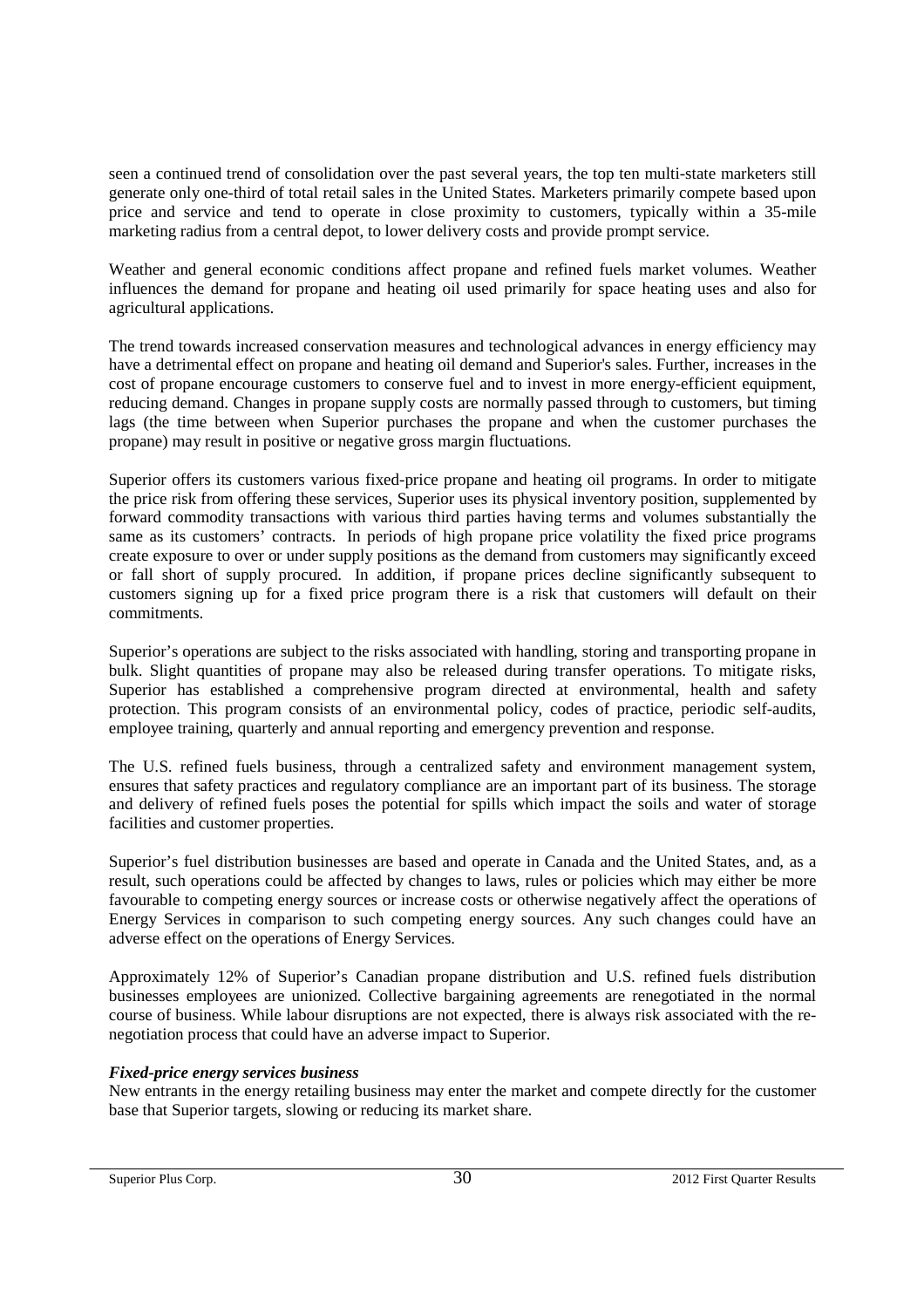SEM purchases natural gas to meet its estimated commitments to its customers based upon the historical consumption of gas of its customers. Depending on a number of factors, including weather, customer attrition and poor economic conditions affecting commercial customers' production levels, customer natural gas consumption may vary from the volume purchased. This variance must be reconciled and settled at least annually and may require SEM to purchase or sell natural gas at market prices which may have an adverse impact on the results of this business. To mitigate potential balancing risk, SEM closely monitors its balancing position and takes measures such as adjusting gas deliveries and transferring gas between pools of customers, so that imbalances are minimized. The reserve is reviewed on a monthly basis to ensure that it is sufficient to absorb any losses that might arise from balancing.

SEM matches its customers estimated electricity requirements by entering into electricity swaps in advance of acquiring customers. Depending on several factors, including weather, customer's energy consumption may vary from the volumes purchased by SEM. SEM is able to invoice existing commercial electricity customers for balancing charges when the amount of energy used is greater than or less than the tolerance levels set initially. In certain circumstances, there can be balancing issues for which SEM is responsible when customer aggregation forecasts are not realized.

Fixed-price energy services resources its fixed-price term natural gas sales commitments by entering into various physical natural gas and US dollar foreign exchange purchase contracts for similar terms and volumes to create an effective Canadian dollar fixed-price cost of supply. Superior transacts with nine financial and physical natural gas counterparties. There can be no assurance that any of these counterparties will not default on any of their obligations to Superior. However, the financial condition of each counterparty is evaluated and credit limits are established to minimize Superior's exposure to this risk. There is also a risk that supply commitments and foreign exchange positions may become unmatched; however, this is monitored daily in compliance with Superior's risk management policy.

Fixed-price energy services must retain qualified sales agents in order to properly execute its business strategy. The continued growth of fixed-price energy services is reliant on the services of agents to sign up new customers. There can be no assurance that competitive conditions will allow these agents to achieve these customer additions. Lack of success in the marketing programs of fixed-price energy services would limit future growth of cash flow.

Fixed-price energy services operates in the highly regulated energy industry in Ontario and Quebec. Changes to existing legislation could impact this business' operations. As part of the current regulatory framework, local delivery companies are mandated to perform certain services on behalf of fixed-price energy services, including invoicing, collection, assuming specific bad debt risks and storage and distribution of natural gas. Any elimination or changes to these rules could have a significant adverse effect on the results of this business.

The Ontario Energy Board issued an update to the revised Codes of Conduct supporting the Energy Consumer Protection Act. Although the industry had anticipated automatic renewal of natural gas accounts on a month-to-month basis, the OEB has confirmed that the automatic renewal of natural gas contracts will be allowed for a period of one year capped at the customer's existing rate. Only one automatic renewal will be allowed emphasizing the need to positively convert automatic renewals to other products before the customer is returned to the utility at the end of the renewal term. Renewal notifications will require a standard disclosure form and a price comparison between fixed-price energy service's renewal price and the utility default rate.

# **Specialty Chemicals**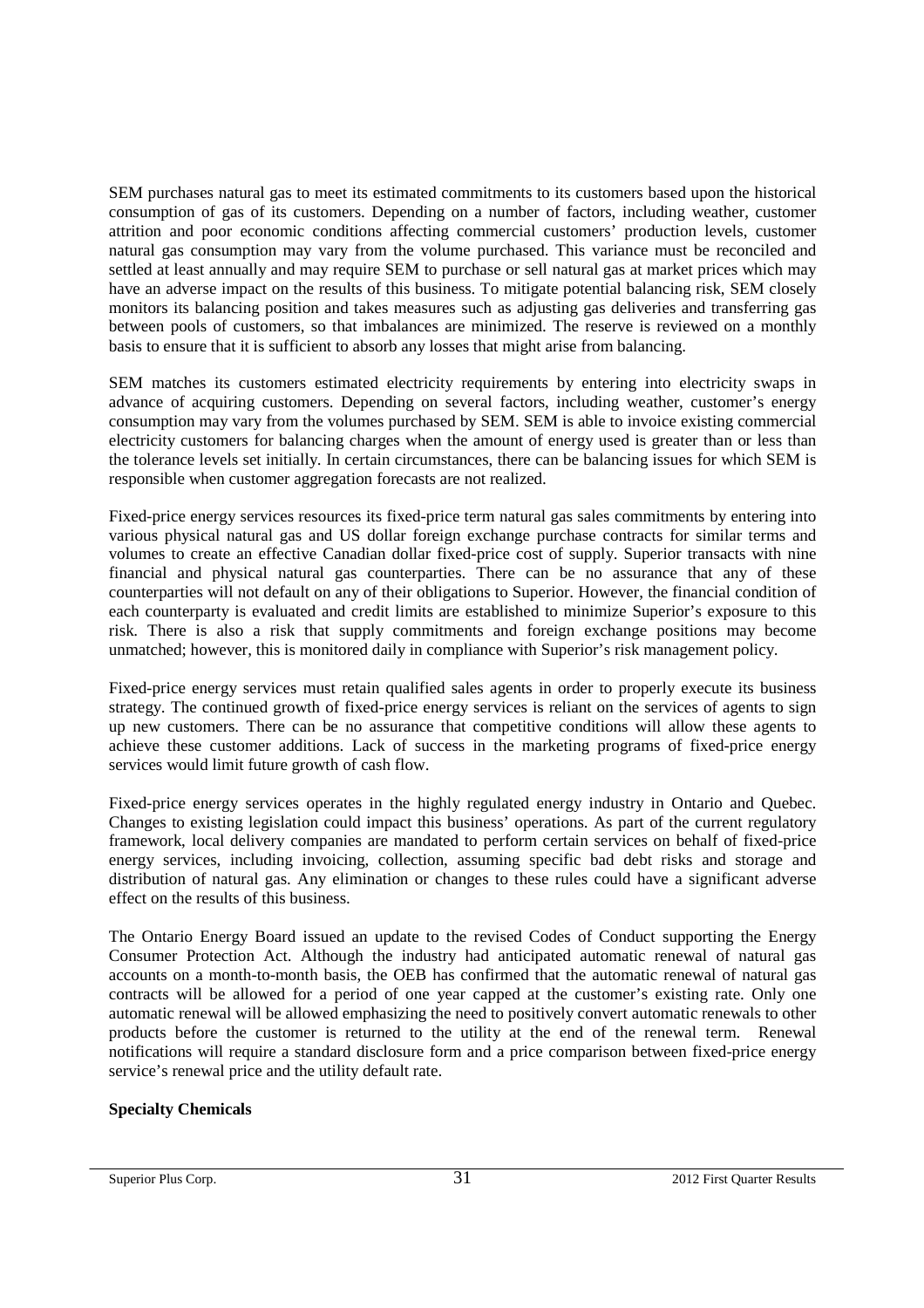Specialty Chemicals competes with sodium chlorate, chloralkali and potassium producers on a worldwide basis. Key competitive factors include price, product quality, logistics capability, reliability of supply, technical capability and service. The end-use markets for products are correlated to the general economic environment and the competitiveness of customers, all of which are outside of its control along with market pricing for pulp.

Specialty Chemicals has long-term electricity contracts or electricity contracts that renew automatically with power producers in each of the jurisdictions where its plants are located. There is no assurance that Specialty Chemicals will continue to be able to secure adequate supplies of electricity at reasonable prices or on acceptable terms.

Potassium chloride (KCL) is a major raw material used in the production of potassium hydroxide at the Port Edwards, Wisconsin facility. Substantially all of Specialty Chemicals KCL is received from Potash Corporation of Saskatchewan (Potash). Specialty Chemicals currently has a limited ability to source KCL from additional suppliers.

Specialty Chemicals is exposed to fluctuations in the US dollar and the euro versus the Canadian dollar. Specialty Chemicals manages its exposure to fluctuations between the United States and Canadian dollar by entering into hedge contracts with external third parties and internally with other Superior businesses.

Specialty Chemicals' operations involve the handling, production, transportation, treatment and disposal of materials that are classified as hazardous and are regulated by environmental and health and safety laws, regulations and requirements. The potential exists for the release of highly toxic and lethal substances, including chlorine. Equipment failure could result in damage to facilities, death or injury and liabilities to third parties. If at any time the appropriate regulatory authorities deem any of the facilities unsafe, they may order that such facilities be shut down.

Specialty Chemicals' operations and activities in various jurisdictions require regulatory approvals for the handling, production, transportation and disposal of chemical products and waste substances. The failure to obtain or comply fully with such applicable regulatory approvals may materially adversely affect Specialty Chemicals.

Specialty Chemicals' production facilities maintain complex process and electrical equipment. The facilities have existed for many years and undergone upgrades and improvements over time. Routine maintenance is regularly completed to ensure equipment is operated within appropriate engineering and technical requirements. Notwithstanding Specialty Chemicals' operating standards and history of limited downtime, breakdown of electrical transformer or rectifier equipment would temporarily reduce production capacity at the affected facility. Although insurance coverage exists to mitigate substantial loss due to equipment outage, Specialty Chemicals' reputation and its ability to meet customer requirements could be negatively affected due to a major electrical equipment failure.

Approximately 23% of Specialty Chemicals' employees are unionized. Collective bargaining agreements are renegotiated in the normal course of business. While labour disruptions are not expected, there is always risk associated with the re-negotiation process that could have an adverse impact to Superior.

# **Construction Products Distribution**

Activity in the Construction Products Distribution segment is subject to changes in the level of general economic activity and in particular to the level of activity in residential and non-residential construction subsectors. New construction in residential markets is subject to such factors as household income, employment levels, customer confidence, population changes and the supply of residential units in any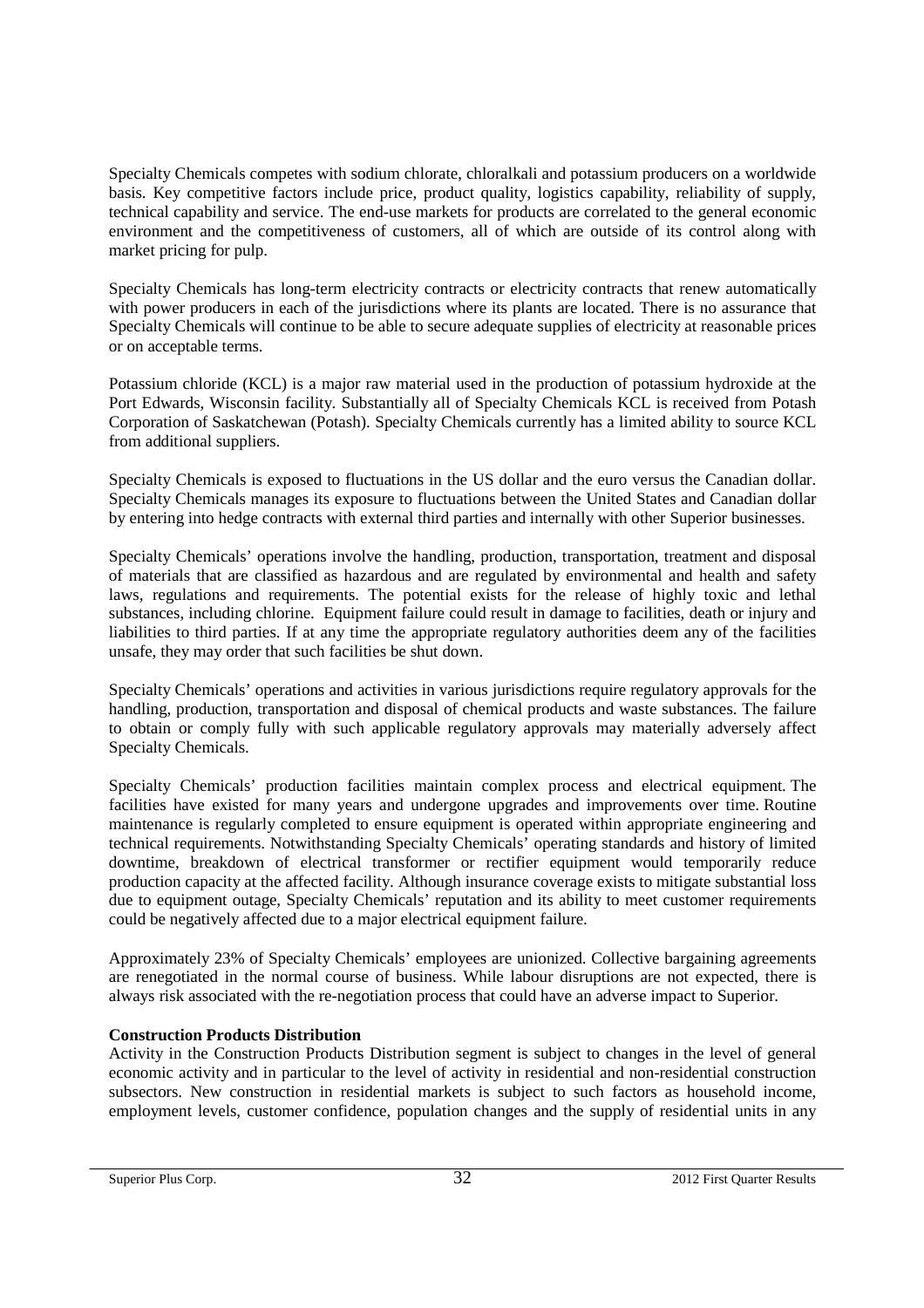local area. Residential renovation is not as sensitive to these factors and can provide some balance in the demand for residential construction product distribution. Non-residential activity can be subdivided into commercial, industrial and institutional. New construction activity in these sectors is subject to many of the same general economic factors as for residential activity. In the industrial and institutional subsectors, government and regulatory programs can also have a significant impact on the outlook for product distribution, particularly as related to our insulation businesses. As a result, changes to the level of general economic activity or any of the above mentioned factors that affect the amount of construction or renovations in residential and non-residential markets can have an adverse affect on the CPD business and Superior.

Construction Products Distribution competes with other specialty construction distributors servicing the builder/contractor market, in addition to big-box home centres and independent lumber yards. The ability to remain competitive depends on its ability to provide reliable service at competitive prices.

The gypsum specialty distributor (GSD) market is driven largely by residential and non-residential construction. Demand for wall and ceiling building materials is affected by changes in general and local economic factors including demographic trends, employment levels, interest rates, consumer confidence and overall economic growth. These factors in turn impact the level of existing housing sales, new home construction, new non-residential construction, and office/commercial space turnover, all of which are significant factors in the determination of demand for products and services.

The commercial  $\&$  industrial (C&I) market is driven largely by C&I construction spending and economic growth. Sectors within the C&I market that are particularly influential to demand include: commercial construction and renovation, the construction, maintenance and expansion of industrial process facilities (i.e. oil refineries and petrochemical plants, power generation facilities) and institutional facilities (i.e. government, healthcare and education).

The distribution of walls and ceilings and C&I products involves risks, including the failure or substandard performance of equipment, human error, natural disasters, suspension of operations and new governmental statutes, regulations, guidelines and policies. Operations are also subject to various hazards incidental to the handling, processing, storage and transportation of certain hazardous materials, including industrial chemicals. These hazards can result in personal injury including fatalities, damage to and destruction of property and equipment and environmental damage. There can be no assurance that as a result of past or future operations, there will not be claims of injury by employees or members of the public due to exposure, or alleged exposure, to these materials. There can be no assurance as to the actual amount of these liabilities or the timing of them, if any. The business maintains safe working practices through proper procedures and direction and utilization of equipment such as forklifts, boom trucks, fabrication equipment and carts/dollies. The business handles and stores a variety of construction materials and maintains appropriate material handling compliance programs in accordance with local, state/provincial and federal regulations.

Approximately 4% of Construction Products Distribution's employees are unionized. Collective bargaining agreements are renegotiated in the normal course of business. While labour disruptions are not expected, there is always risk associated with the re-negotiation process that could have an adverse impact to Superior.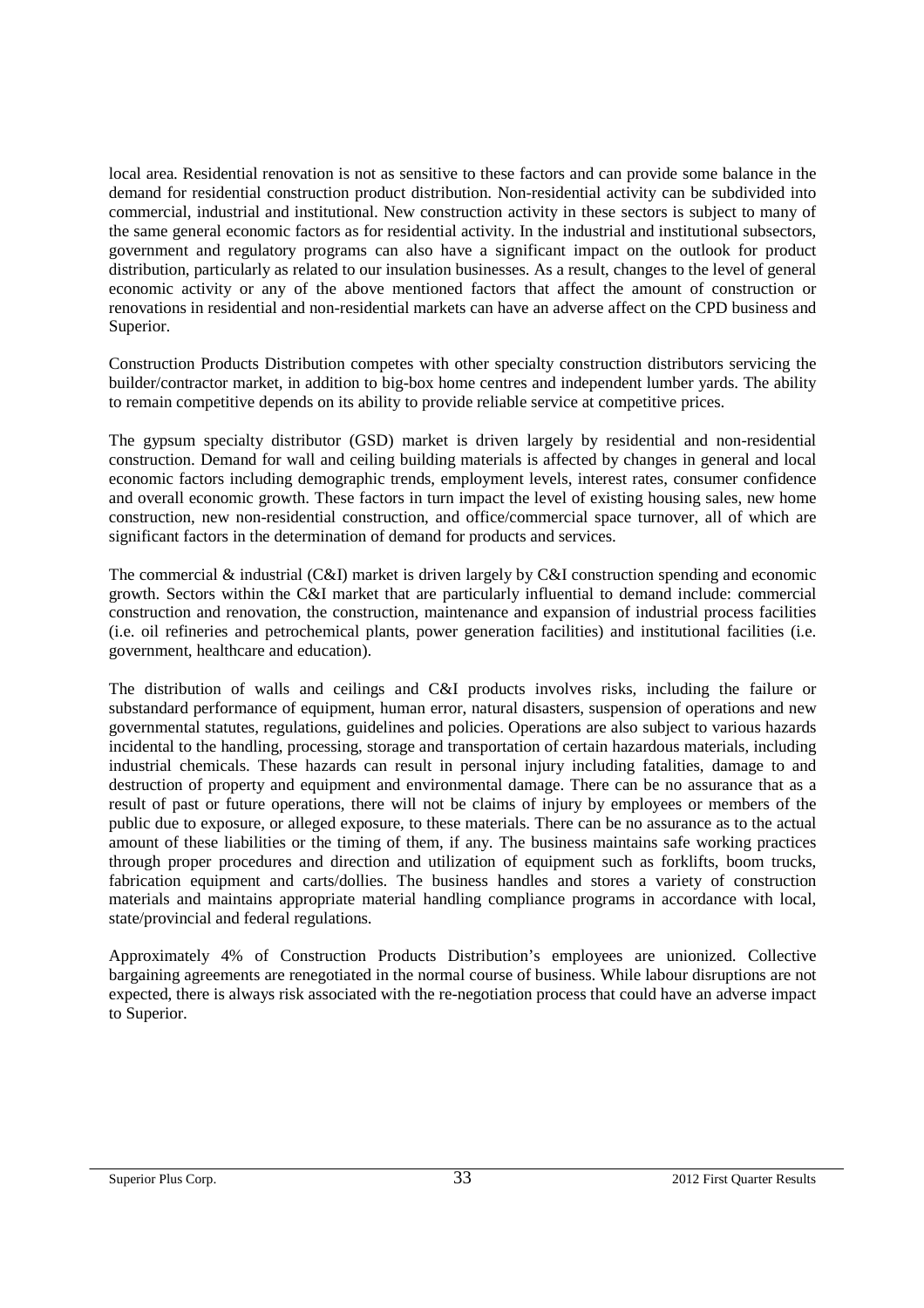# **SUPERIOR PLUS CORP.**

## **Condensed Consolidated Balance Sheets**

|                                                       |              | March 31, | December 31, |
|-------------------------------------------------------|--------------|-----------|--------------|
| (unaudited, millions of Canadian dollars)             | <b>Notes</b> | 2012      | 2011         |
| <b>Assets</b>                                         |              |           |              |
| <b>Current Assets</b>                                 |              |           |              |
| Cash and cash equivalents                             |              | 7.3       | 5.2          |
| Trade and other receivables                           | 4 & 12       | 437.3     | 472.9        |
| Prepaid expenses                                      |              | 15.3      | 20.7         |
| Inventories                                           |              | 175.0     | 203.1        |
| Unrealized gains on derivative financial instruments  | 12           | 15.4      | 13.3         |
| Total current assets                                  |              | 650.3     | 715.2        |
|                                                       |              |           |              |
| <b>Non-Current Assets</b>                             |              |           |              |
| Property, plant and equipment                         | 6            | 861.4     | 885.0        |
| Intangible assets                                     |              | 57.9      | 65.6         |
| Goodwill                                              |              | 186.1     | 186.1        |
| Notes and finance lease receivables                   |              | 10.5      | 10.0         |
| Deferred tax                                          | 13           | 311.7     | 315.5        |
| Unrealized gains on derivative financial instruments  | 12           | 13.6      | 16.0         |
| Total non-current assets                              |              | 1,441.2   | 1,478.2      |
|                                                       |              |           |              |
| <b>Total assets</b>                                   |              | 2,091.5   | 2,193.4      |
|                                                       |              |           |              |
| <b>Liabilities and Equity</b>                         |              |           |              |
| <b>Current Liabilities</b>                            |              |           |              |
| Trade and other payables                              | 8            | 276.9     | 297.6        |
| Deferred revenue                                      | 9            | 8.5       | 14.2         |
| <b>Borrowings</b>                                     | 10           | 48.2      | 54.3         |
| Convertible unsecured subordinated debentures         | 11           | 49.3      | 49.3         |
| Dividends and interest payable                        |              | 16.9      | 7.6          |
| Unrealized losses on derivative financial instruments | 12           | 65.0      | 61.7         |
| Total current liabilities                             |              | 464.8     | 484.7        |
|                                                       |              |           |              |
| <b>Non-Current Liabilities</b>                        |              |           |              |
| <b>Borrowings</b>                                     | 10           | 608.2     | 701.4        |
| Convertible unsecured subordinated debentures         | 11           | 522.7     | 521.7        |
| Provisions                                            | 7            | 16.6      | 17.2         |
| Employee future benefits                              |              | 59.7      | 65.3         |
| Deferred tax                                          | 13           | 9.0       | 5.9          |
| Unrealized losses on derivative financial instruments | 12           | 48.6      | 47.6         |
| Total non-current liabilities                         |              | 1,264.8   | 1,359.1      |
|                                                       |              |           |              |
| <b>Total liabilities</b>                              |              | 1,729.6   | 1,843.8      |
| <b>Equity</b>                                         |              |           |              |
| Capital                                               |              | 1,636.7   | 1,633.1      |
| Deficit                                               |              | (1,216.2) | (1,228.2)    |
| Accumulated other comprehensive loss                  |              | (58.6)    | (55.3)       |
| <b>Total equity</b>                                   | 14           | 361.9     | 349.6        |
|                                                       |              |           |              |
| <b>Total liabilities and equity</b>                   |              | 2,091.5   | 2,193.4      |

(See Notes to the Condensed Consolidated Financial Statements)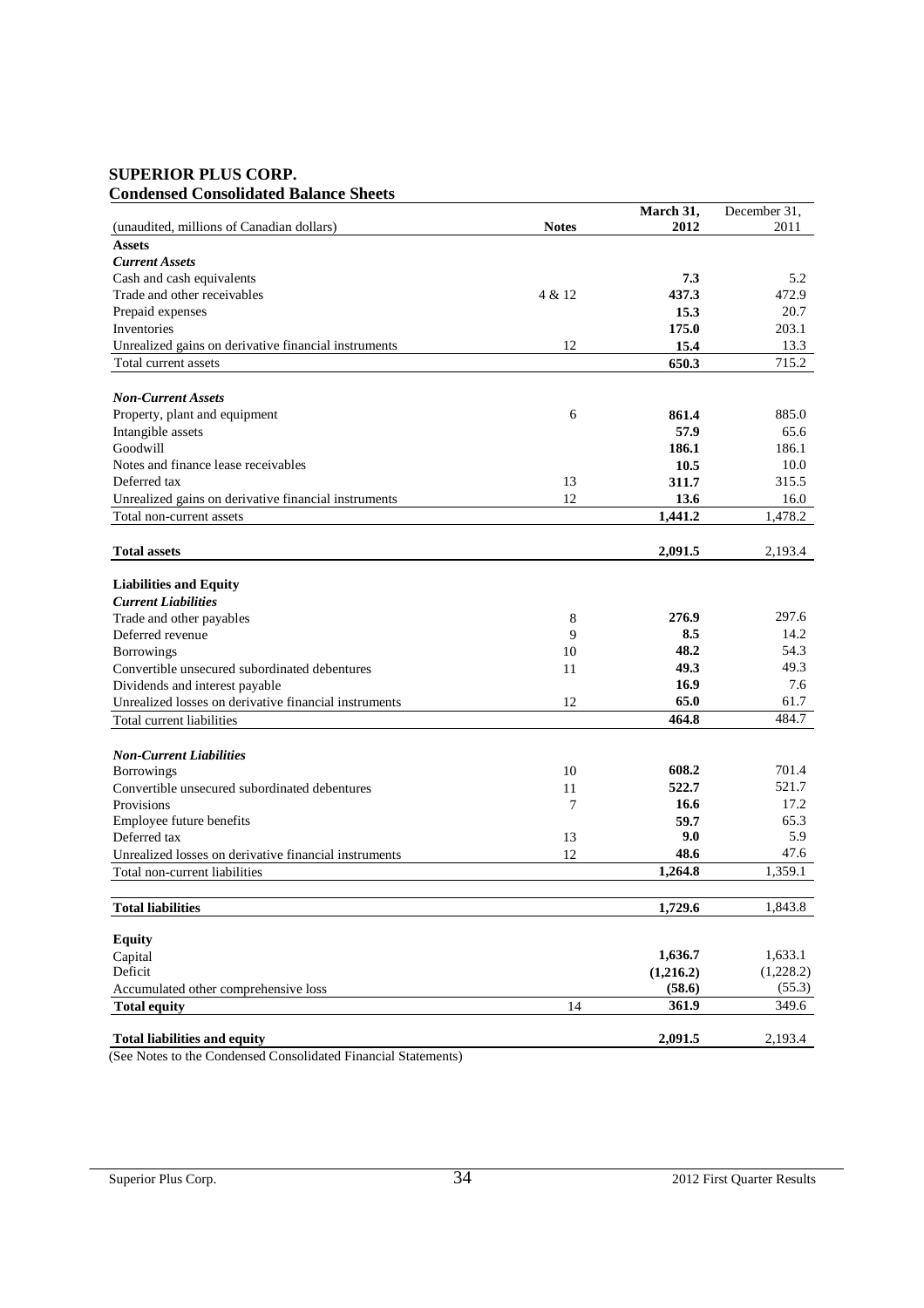# **SUPERIOR PLUS CORP. Condensed Consolidated Statement of Changes in Equity**

|                                            |                          |                 |                          |                | <b>Accumulated</b><br>other |              |
|--------------------------------------------|--------------------------|-----------------|--------------------------|----------------|-----------------------------|--------------|
|                                            | Share                    | Contributed     | <b>Total</b>             |                | comprehensive               |              |
| (unaudited millions of Canadian dollars)   | Capital                  | $Surplus^{(1)}$ | Capital                  | <b>Deficit</b> | loss                        | <b>Total</b> |
| <b>January 1, 2011</b>                     | 1,600.9                  | 5.5             | 1,606.4                  | (797.9)        | (54.1)                      | 754.4        |
| Net earnings                               |                          |                 |                          | 41.1           |                             | 41.1         |
| Share issued under Dividend Reinvestment   |                          |                 |                          |                |                             |              |
| Plan                                       | 9.2                      |                 | 9.2                      |                |                             | 9.2          |
| Dividends declared to shareholders         |                          |                 |                          | (40.0)         |                             | (40.0)       |
| Unrealized foreign currency losses on      |                          |                 |                          |                |                             |              |
| translation of foreign operations          |                          |                 |                          |                | (13.3)                      | (13.3)       |
| Actuarial defined benefit gains            |                          |                 |                          |                | 1.3                         | 1.3          |
| Reclassification of derivative gains and   |                          |                 |                          |                |                             |              |
| losses previously deferred                 |                          |                 |                          |                | 0.6                         | 0.6          |
| Income tax on other comprehensive income   |                          |                 |                          |                | (0.5)                       | (0.5)        |
| <b>March 31, 2011</b>                      | 1,610.1                  | 5.5             | 1,615.6                  | (796.8)        | (66.0)                      | 752.8        |
| Net loss                                   |                          |                 |                          | (343.7)        |                             | (343.7)      |
| Option value associated with redemption of |                          |                 |                          |                |                             |              |
| convertible debentures                     |                          | (2.2)           | (2.2)                    |                |                             | (2.2)        |
| Shares issued under Dividend Reinvestment  |                          |                 |                          |                |                             |              |
| Plan                                       | 19.7                     |                 | 19.7                     |                |                             | 19.7         |
| Dividends declared to shareholders         |                          |                 |                          | (87.7)         |                             | (87.7)       |
| Unrealized foreign currency gains on       |                          |                 |                          |                |                             |              |
| translation of foreign operations          |                          |                 |                          |                | 26.9                        | 26.9         |
| Actuarial defined benefit losses           |                          |                 |                          |                | (26.8)                      | (26.8)       |
| Reclassification of derivative gains and   |                          |                 |                          |                |                             |              |
| losses previously deferred                 |                          |                 |                          |                | 5.3                         | 5.3          |
| Income tax on other comprehensive loss     |                          |                 |                          |                | 5.3                         | 5.3          |
| December 31, 2011                          | 1,629.8                  | 3.3             | 1,633.1                  | (1,228.2)      | (55.3)                      | 349.6        |
| Net earnings                               | $\overline{\phantom{0}}$ |                 |                          | 28.7           |                             | 28.7         |
| Shares issued under Dividend Reinvestment  |                          |                 |                          |                |                             |              |
| Plan                                       | 3.6                      |                 | 3.6                      |                |                             | 3.6          |
| Dividends declared to shareholders         |                          |                 | $\overline{\phantom{0}}$ | (16.7)         |                             | (16.7)       |
| Unrealized foreign currency losses on      |                          |                 |                          |                |                             |              |
| translation of foreign operations          |                          |                 |                          |                | (6.5)                       | (6.5)        |
| Actuarial defined benefit gains            |                          |                 |                          |                | 4.3                         | 4.3          |
| Income tax on other comprehensive income   |                          |                 |                          |                | (1.1)                       | (1.1)        |
| <b>March 31, 2012</b>                      | 1.633.4                  | 3.3             | 1,636.7                  | (1,216.2)      | (58.6)                      | 361.9        |

(See Notes to the Condensed Consolidated Financial Statements)

(1) Contributed surplus represents Superior's equity reserve for the option value associated with the issuance of convertible unsecured subordinated debentures and warrants.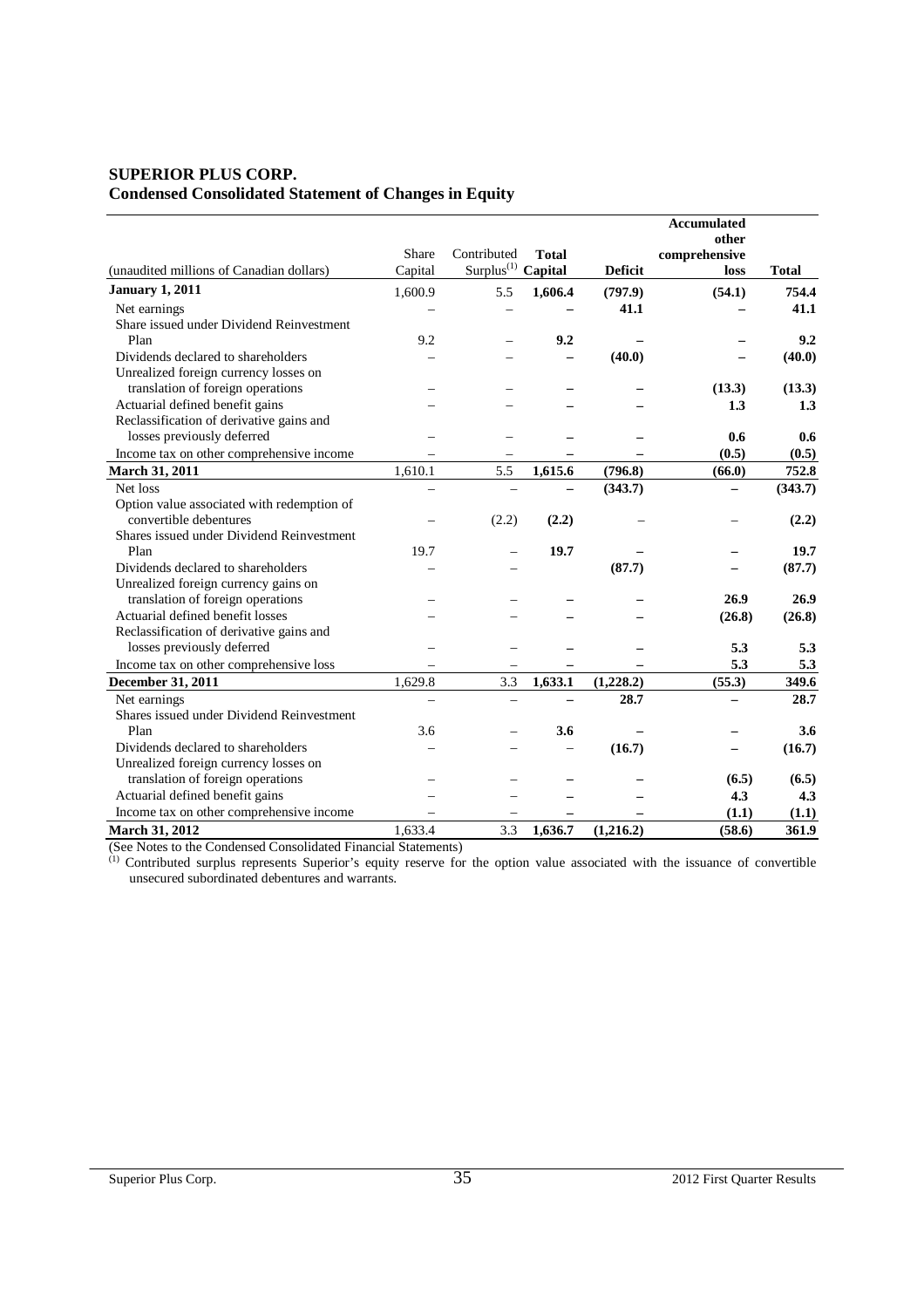# **SUPERIOR PLUS CORP.**

| <b>Condensed Consolidated Statement of Net Earnings and Comprehensive Income</b> |              |                        |                 |
|----------------------------------------------------------------------------------|--------------|------------------------|-----------------|
|                                                                                  |              | <b>Three Months</b>    | Three Months    |
|                                                                                  |              | <b>Ended March 31,</b> | Ended March 31, |
| (unaudited, millions of Canadian dollars except per share amounts)               | <b>Notes</b> | 2012                   | 2011            |
| <b>REVENUES</b>                                                                  | 17           | 1,065.9                | 1,138.8         |
| Cost of sales (includes products & services)                                     | 17           | (827.8)                | (900.4)         |
| Gross profit                                                                     |              | 238.1                  | 238.4           |
|                                                                                  |              |                        |                 |
| <b>EXPENSES</b>                                                                  |              |                        |                 |
| Selling, distribution and administrative costs                                   | 17           | 179.5                  | 175.7           |
| Finance expense                                                                  | 17           | 21.4                   | 21.6            |
| Unrealized losses (gains) on derivative financial                                |              |                        |                 |
| instruments                                                                      | 12           | 2.4                    | (14.4)          |
|                                                                                  |              | 203.3                  | 182.9           |
| Net earnings before income taxes                                                 |              | 34.8                   | 55.5            |
| Income tax expense                                                               | 13           | (6.1)                  | (14.4)          |
| Net earnings                                                                     |              | 28.7                   | 41.1            |
|                                                                                  |              |                        |                 |
| Net earnings                                                                     |              | 28.7                   | 41.1            |
| Other comprehensive income:                                                      |              |                        |                 |
| Unrealized foreign currency losses on translation of                             |              |                        |                 |
| foreign operations                                                               |              | (6.5)                  | (13.3)          |
| Actuarial defined benefit gains                                                  |              | 4.3                    | 1.3             |
| Reclassification of derivative gains previously                                  |              |                        |                 |
| deferred                                                                         |              |                        | 0.6             |
| Income tax expense on other comprehensive loss                                   |              | (1.1)                  | (0.5)           |
| Total comprehensive income for the period                                        |              | 25.4                   | 29.2            |
| <b>Net Earnings per Share</b>                                                    |              |                        |                 |
| From operations:                                                                 |              |                        |                 |
| Basic and diluted                                                                | 15           | \$0.26                 | \$0.38          |
| (See Notes to the Condensed Consolidated Financial Statements)                   |              |                        |                 |

(See Notes to the Condensed Consolidated Financial Statements)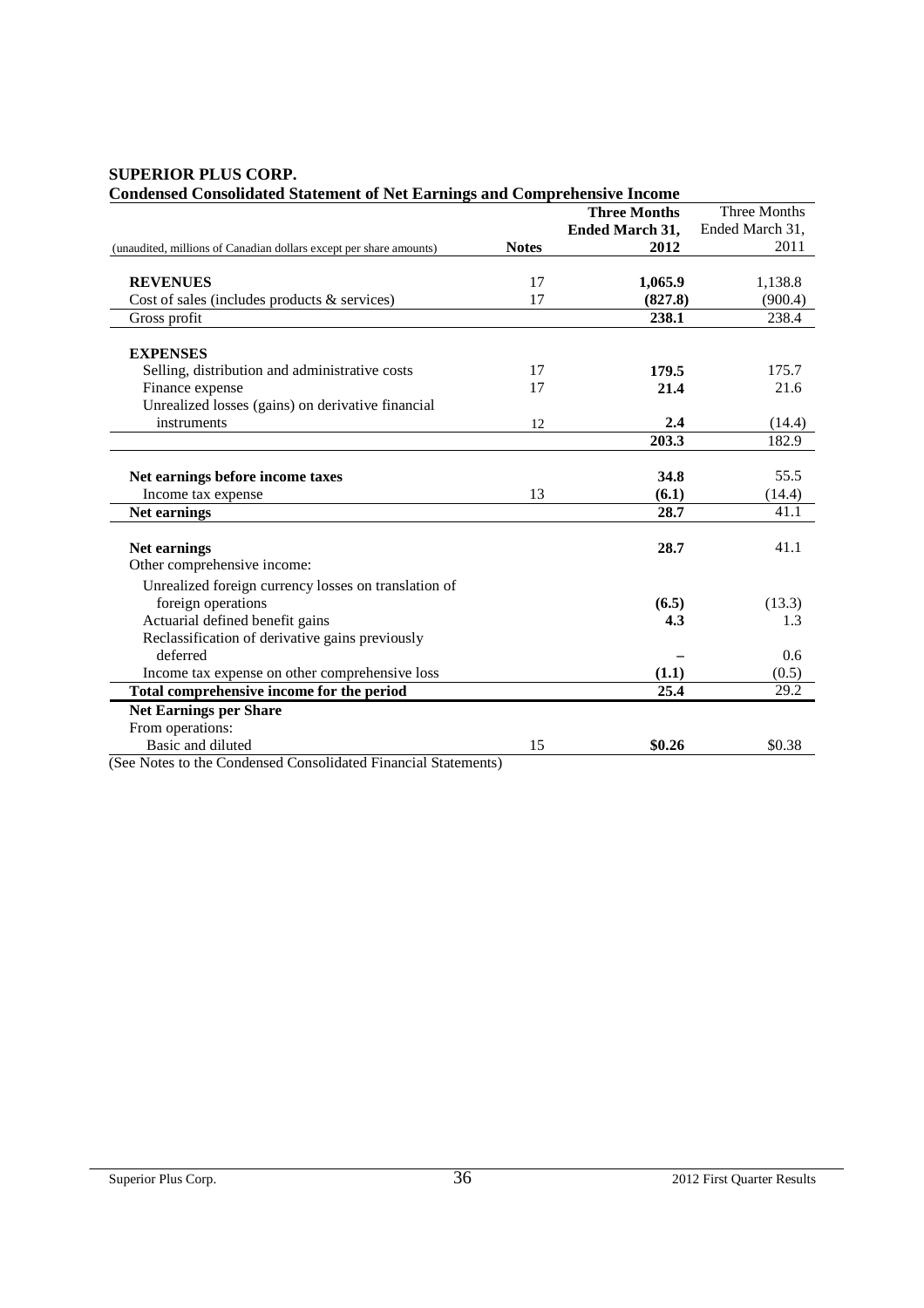# **SUPERIOR PLUS CORP.**

# **Condensed Consolidated Statement of Cash Flows**

| (unaudited, millions of Canadian dollars)<br>March 31, 2011<br><b>Notes</b><br><b>March 31.2012</b><br><b>OPERATING ACTIVITIES</b><br>41.1<br>Net earnings<br>28.7<br>Adjustments for:<br>Depreciation included in selling, distribution and<br>administrative costs<br>12.2<br>6<br>11.0<br>Amortization of intangible assets<br>6.3<br>6.5<br>Depreciation included in cost of sales<br>6<br>10.9<br>11.4<br>Amortization of customer related costs<br>1.2<br>0.9<br>Unrealized losses (gains) on derivative financial<br>12<br>instruments<br>2.4<br>(14.4)<br>Customer contract related costs<br>(0.8)<br>(0.4)<br>Finance costs recognized in net earnings<br>21.4<br>21.6<br>Income tax expense recognized in net<br>6.1<br>earnings<br>14.4<br>Decrease (Increase) in non-cash operating working capital<br>33.6<br>items<br>16<br>(35.5)<br>120.9<br>57.7<br>Income taxes received (paid)<br>0.4<br>(0.1)<br>Interest paid<br>(4.9)<br>(4.2)<br>Cash flows from operating activities<br>116.4<br>53.4<br><b>INVESTING ACTIVITIES</b><br>Purchase of property, plant and equipment<br>(6.0)<br>(7.8)<br>1.0<br>Proceeds from disposal of property, plant and equipment<br>0.9<br>Other acquisitions<br>(4.6)<br>$\overline{\phantom{0}}$<br>Cash flows used in operating activities<br>(5.1)<br>(11.4)<br><b>FINANCING ACTIVITIES</b><br>Net proceeds (repayment) of revolving term bank credits<br>8.3<br>and other debt<br>(92.2)<br>Repayment of finance lease obligations<br>(3.6)<br>(4.1)<br>Net proceeds (repayment) from accounts receivable sales<br>program<br>(0.8)<br>-<br>Proceeds from the dividend reinvestment program<br>3.6<br>9.2<br>Dividends paid to shareholders<br>(43.6)<br>(16.7)<br>Cash flows used in financing activities<br>(108.9)<br>(31.0)<br>Net increase in cash and cash equivalents<br>2.4<br>11.0<br>Cash and cash equivalents, beginning of period<br>5.2<br>8.9<br>Effect of translation of foreign denominated cash and cash<br>equivalents<br>(0.3)<br>(0.4) |                                          | <b>Three Months Ended</b> | Three Months Ended |
|--------------------------------------------------------------------------------------------------------------------------------------------------------------------------------------------------------------------------------------------------------------------------------------------------------------------------------------------------------------------------------------------------------------------------------------------------------------------------------------------------------------------------------------------------------------------------------------------------------------------------------------------------------------------------------------------------------------------------------------------------------------------------------------------------------------------------------------------------------------------------------------------------------------------------------------------------------------------------------------------------------------------------------------------------------------------------------------------------------------------------------------------------------------------------------------------------------------------------------------------------------------------------------------------------------------------------------------------------------------------------------------------------------------------------------------------------------------------------------------------------------------------------------------------------------------------------------------------------------------------------------------------------------------------------------------------------------------------------------------------------------------------------------------------------------------------------------------------------------------------------------------------------------------------------------------------------------------------------------------------------------------|------------------------------------------|---------------------------|--------------------|
|                                                                                                                                                                                                                                                                                                                                                                                                                                                                                                                                                                                                                                                                                                                                                                                                                                                                                                                                                                                                                                                                                                                                                                                                                                                                                                                                                                                                                                                                                                                                                                                                                                                                                                                                                                                                                                                                                                                                                                                                              |                                          |                           |                    |
|                                                                                                                                                                                                                                                                                                                                                                                                                                                                                                                                                                                                                                                                                                                                                                                                                                                                                                                                                                                                                                                                                                                                                                                                                                                                                                                                                                                                                                                                                                                                                                                                                                                                                                                                                                                                                                                                                                                                                                                                              |                                          |                           |                    |
|                                                                                                                                                                                                                                                                                                                                                                                                                                                                                                                                                                                                                                                                                                                                                                                                                                                                                                                                                                                                                                                                                                                                                                                                                                                                                                                                                                                                                                                                                                                                                                                                                                                                                                                                                                                                                                                                                                                                                                                                              |                                          |                           |                    |
|                                                                                                                                                                                                                                                                                                                                                                                                                                                                                                                                                                                                                                                                                                                                                                                                                                                                                                                                                                                                                                                                                                                                                                                                                                                                                                                                                                                                                                                                                                                                                                                                                                                                                                                                                                                                                                                                                                                                                                                                              |                                          |                           |                    |
|                                                                                                                                                                                                                                                                                                                                                                                                                                                                                                                                                                                                                                                                                                                                                                                                                                                                                                                                                                                                                                                                                                                                                                                                                                                                                                                                                                                                                                                                                                                                                                                                                                                                                                                                                                                                                                                                                                                                                                                                              |                                          |                           |                    |
|                                                                                                                                                                                                                                                                                                                                                                                                                                                                                                                                                                                                                                                                                                                                                                                                                                                                                                                                                                                                                                                                                                                                                                                                                                                                                                                                                                                                                                                                                                                                                                                                                                                                                                                                                                                                                                                                                                                                                                                                              |                                          |                           |                    |
|                                                                                                                                                                                                                                                                                                                                                                                                                                                                                                                                                                                                                                                                                                                                                                                                                                                                                                                                                                                                                                                                                                                                                                                                                                                                                                                                                                                                                                                                                                                                                                                                                                                                                                                                                                                                                                                                                                                                                                                                              |                                          |                           |                    |
|                                                                                                                                                                                                                                                                                                                                                                                                                                                                                                                                                                                                                                                                                                                                                                                                                                                                                                                                                                                                                                                                                                                                                                                                                                                                                                                                                                                                                                                                                                                                                                                                                                                                                                                                                                                                                                                                                                                                                                                                              |                                          |                           |                    |
|                                                                                                                                                                                                                                                                                                                                                                                                                                                                                                                                                                                                                                                                                                                                                                                                                                                                                                                                                                                                                                                                                                                                                                                                                                                                                                                                                                                                                                                                                                                                                                                                                                                                                                                                                                                                                                                                                                                                                                                                              |                                          |                           |                    |
|                                                                                                                                                                                                                                                                                                                                                                                                                                                                                                                                                                                                                                                                                                                                                                                                                                                                                                                                                                                                                                                                                                                                                                                                                                                                                                                                                                                                                                                                                                                                                                                                                                                                                                                                                                                                                                                                                                                                                                                                              |                                          |                           |                    |
|                                                                                                                                                                                                                                                                                                                                                                                                                                                                                                                                                                                                                                                                                                                                                                                                                                                                                                                                                                                                                                                                                                                                                                                                                                                                                                                                                                                                                                                                                                                                                                                                                                                                                                                                                                                                                                                                                                                                                                                                              |                                          |                           |                    |
|                                                                                                                                                                                                                                                                                                                                                                                                                                                                                                                                                                                                                                                                                                                                                                                                                                                                                                                                                                                                                                                                                                                                                                                                                                                                                                                                                                                                                                                                                                                                                                                                                                                                                                                                                                                                                                                                                                                                                                                                              |                                          |                           |                    |
|                                                                                                                                                                                                                                                                                                                                                                                                                                                                                                                                                                                                                                                                                                                                                                                                                                                                                                                                                                                                                                                                                                                                                                                                                                                                                                                                                                                                                                                                                                                                                                                                                                                                                                                                                                                                                                                                                                                                                                                                              |                                          |                           |                    |
|                                                                                                                                                                                                                                                                                                                                                                                                                                                                                                                                                                                                                                                                                                                                                                                                                                                                                                                                                                                                                                                                                                                                                                                                                                                                                                                                                                                                                                                                                                                                                                                                                                                                                                                                                                                                                                                                                                                                                                                                              |                                          |                           |                    |
|                                                                                                                                                                                                                                                                                                                                                                                                                                                                                                                                                                                                                                                                                                                                                                                                                                                                                                                                                                                                                                                                                                                                                                                                                                                                                                                                                                                                                                                                                                                                                                                                                                                                                                                                                                                                                                                                                                                                                                                                              |                                          |                           |                    |
|                                                                                                                                                                                                                                                                                                                                                                                                                                                                                                                                                                                                                                                                                                                                                                                                                                                                                                                                                                                                                                                                                                                                                                                                                                                                                                                                                                                                                                                                                                                                                                                                                                                                                                                                                                                                                                                                                                                                                                                                              |                                          |                           |                    |
|                                                                                                                                                                                                                                                                                                                                                                                                                                                                                                                                                                                                                                                                                                                                                                                                                                                                                                                                                                                                                                                                                                                                                                                                                                                                                                                                                                                                                                                                                                                                                                                                                                                                                                                                                                                                                                                                                                                                                                                                              |                                          |                           |                    |
|                                                                                                                                                                                                                                                                                                                                                                                                                                                                                                                                                                                                                                                                                                                                                                                                                                                                                                                                                                                                                                                                                                                                                                                                                                                                                                                                                                                                                                                                                                                                                                                                                                                                                                                                                                                                                                                                                                                                                                                                              | Net cash flows from operating activities |                           |                    |
|                                                                                                                                                                                                                                                                                                                                                                                                                                                                                                                                                                                                                                                                                                                                                                                                                                                                                                                                                                                                                                                                                                                                                                                                                                                                                                                                                                                                                                                                                                                                                                                                                                                                                                                                                                                                                                                                                                                                                                                                              |                                          |                           |                    |
|                                                                                                                                                                                                                                                                                                                                                                                                                                                                                                                                                                                                                                                                                                                                                                                                                                                                                                                                                                                                                                                                                                                                                                                                                                                                                                                                                                                                                                                                                                                                                                                                                                                                                                                                                                                                                                                                                                                                                                                                              |                                          |                           |                    |
|                                                                                                                                                                                                                                                                                                                                                                                                                                                                                                                                                                                                                                                                                                                                                                                                                                                                                                                                                                                                                                                                                                                                                                                                                                                                                                                                                                                                                                                                                                                                                                                                                                                                                                                                                                                                                                                                                                                                                                                                              |                                          |                           |                    |
|                                                                                                                                                                                                                                                                                                                                                                                                                                                                                                                                                                                                                                                                                                                                                                                                                                                                                                                                                                                                                                                                                                                                                                                                                                                                                                                                                                                                                                                                                                                                                                                                                                                                                                                                                                                                                                                                                                                                                                                                              |                                          |                           |                    |
|                                                                                                                                                                                                                                                                                                                                                                                                                                                                                                                                                                                                                                                                                                                                                                                                                                                                                                                                                                                                                                                                                                                                                                                                                                                                                                                                                                                                                                                                                                                                                                                                                                                                                                                                                                                                                                                                                                                                                                                                              |                                          |                           |                    |
|                                                                                                                                                                                                                                                                                                                                                                                                                                                                                                                                                                                                                                                                                                                                                                                                                                                                                                                                                                                                                                                                                                                                                                                                                                                                                                                                                                                                                                                                                                                                                                                                                                                                                                                                                                                                                                                                                                                                                                                                              |                                          |                           |                    |
|                                                                                                                                                                                                                                                                                                                                                                                                                                                                                                                                                                                                                                                                                                                                                                                                                                                                                                                                                                                                                                                                                                                                                                                                                                                                                                                                                                                                                                                                                                                                                                                                                                                                                                                                                                                                                                                                                                                                                                                                              |                                          |                           |                    |
|                                                                                                                                                                                                                                                                                                                                                                                                                                                                                                                                                                                                                                                                                                                                                                                                                                                                                                                                                                                                                                                                                                                                                                                                                                                                                                                                                                                                                                                                                                                                                                                                                                                                                                                                                                                                                                                                                                                                                                                                              |                                          |                           |                    |
|                                                                                                                                                                                                                                                                                                                                                                                                                                                                                                                                                                                                                                                                                                                                                                                                                                                                                                                                                                                                                                                                                                                                                                                                                                                                                                                                                                                                                                                                                                                                                                                                                                                                                                                                                                                                                                                                                                                                                                                                              |                                          |                           |                    |
|                                                                                                                                                                                                                                                                                                                                                                                                                                                                                                                                                                                                                                                                                                                                                                                                                                                                                                                                                                                                                                                                                                                                                                                                                                                                                                                                                                                                                                                                                                                                                                                                                                                                                                                                                                                                                                                                                                                                                                                                              |                                          |                           |                    |
|                                                                                                                                                                                                                                                                                                                                                                                                                                                                                                                                                                                                                                                                                                                                                                                                                                                                                                                                                                                                                                                                                                                                                                                                                                                                                                                                                                                                                                                                                                                                                                                                                                                                                                                                                                                                                                                                                                                                                                                                              |                                          |                           |                    |
|                                                                                                                                                                                                                                                                                                                                                                                                                                                                                                                                                                                                                                                                                                                                                                                                                                                                                                                                                                                                                                                                                                                                                                                                                                                                                                                                                                                                                                                                                                                                                                                                                                                                                                                                                                                                                                                                                                                                                                                                              |                                          |                           |                    |
|                                                                                                                                                                                                                                                                                                                                                                                                                                                                                                                                                                                                                                                                                                                                                                                                                                                                                                                                                                                                                                                                                                                                                                                                                                                                                                                                                                                                                                                                                                                                                                                                                                                                                                                                                                                                                                                                                                                                                                                                              |                                          |                           |                    |
|                                                                                                                                                                                                                                                                                                                                                                                                                                                                                                                                                                                                                                                                                                                                                                                                                                                                                                                                                                                                                                                                                                                                                                                                                                                                                                                                                                                                                                                                                                                                                                                                                                                                                                                                                                                                                                                                                                                                                                                                              |                                          |                           |                    |
|                                                                                                                                                                                                                                                                                                                                                                                                                                                                                                                                                                                                                                                                                                                                                                                                                                                                                                                                                                                                                                                                                                                                                                                                                                                                                                                                                                                                                                                                                                                                                                                                                                                                                                                                                                                                                                                                                                                                                                                                              |                                          |                           |                    |
|                                                                                                                                                                                                                                                                                                                                                                                                                                                                                                                                                                                                                                                                                                                                                                                                                                                                                                                                                                                                                                                                                                                                                                                                                                                                                                                                                                                                                                                                                                                                                                                                                                                                                                                                                                                                                                                                                                                                                                                                              |                                          |                           |                    |
|                                                                                                                                                                                                                                                                                                                                                                                                                                                                                                                                                                                                                                                                                                                                                                                                                                                                                                                                                                                                                                                                                                                                                                                                                                                                                                                                                                                                                                                                                                                                                                                                                                                                                                                                                                                                                                                                                                                                                                                                              |                                          |                           |                    |
|                                                                                                                                                                                                                                                                                                                                                                                                                                                                                                                                                                                                                                                                                                                                                                                                                                                                                                                                                                                                                                                                                                                                                                                                                                                                                                                                                                                                                                                                                                                                                                                                                                                                                                                                                                                                                                                                                                                                                                                                              |                                          |                           |                    |
|                                                                                                                                                                                                                                                                                                                                                                                                                                                                                                                                                                                                                                                                                                                                                                                                                                                                                                                                                                                                                                                                                                                                                                                                                                                                                                                                                                                                                                                                                                                                                                                                                                                                                                                                                                                                                                                                                                                                                                                                              |                                          |                           |                    |
|                                                                                                                                                                                                                                                                                                                                                                                                                                                                                                                                                                                                                                                                                                                                                                                                                                                                                                                                                                                                                                                                                                                                                                                                                                                                                                                                                                                                                                                                                                                                                                                                                                                                                                                                                                                                                                                                                                                                                                                                              |                                          |                           |                    |
|                                                                                                                                                                                                                                                                                                                                                                                                                                                                                                                                                                                                                                                                                                                                                                                                                                                                                                                                                                                                                                                                                                                                                                                                                                                                                                                                                                                                                                                                                                                                                                                                                                                                                                                                                                                                                                                                                                                                                                                                              |                                          |                           |                    |
|                                                                                                                                                                                                                                                                                                                                                                                                                                                                                                                                                                                                                                                                                                                                                                                                                                                                                                                                                                                                                                                                                                                                                                                                                                                                                                                                                                                                                                                                                                                                                                                                                                                                                                                                                                                                                                                                                                                                                                                                              |                                          |                           |                    |
|                                                                                                                                                                                                                                                                                                                                                                                                                                                                                                                                                                                                                                                                                                                                                                                                                                                                                                                                                                                                                                                                                                                                                                                                                                                                                                                                                                                                                                                                                                                                                                                                                                                                                                                                                                                                                                                                                                                                                                                                              |                                          |                           |                    |
|                                                                                                                                                                                                                                                                                                                                                                                                                                                                                                                                                                                                                                                                                                                                                                                                                                                                                                                                                                                                                                                                                                                                                                                                                                                                                                                                                                                                                                                                                                                                                                                                                                                                                                                                                                                                                                                                                                                                                                                                              |                                          |                           |                    |
| 7.3<br>Cash and cash equivalents, end of period<br>19.5                                                                                                                                                                                                                                                                                                                                                                                                                                                                                                                                                                                                                                                                                                                                                                                                                                                                                                                                                                                                                                                                                                                                                                                                                                                                                                                                                                                                                                                                                                                                                                                                                                                                                                                                                                                                                                                                                                                                                      |                                          |                           |                    |

(See Notes to the Condensed Consolidated Financial Statements)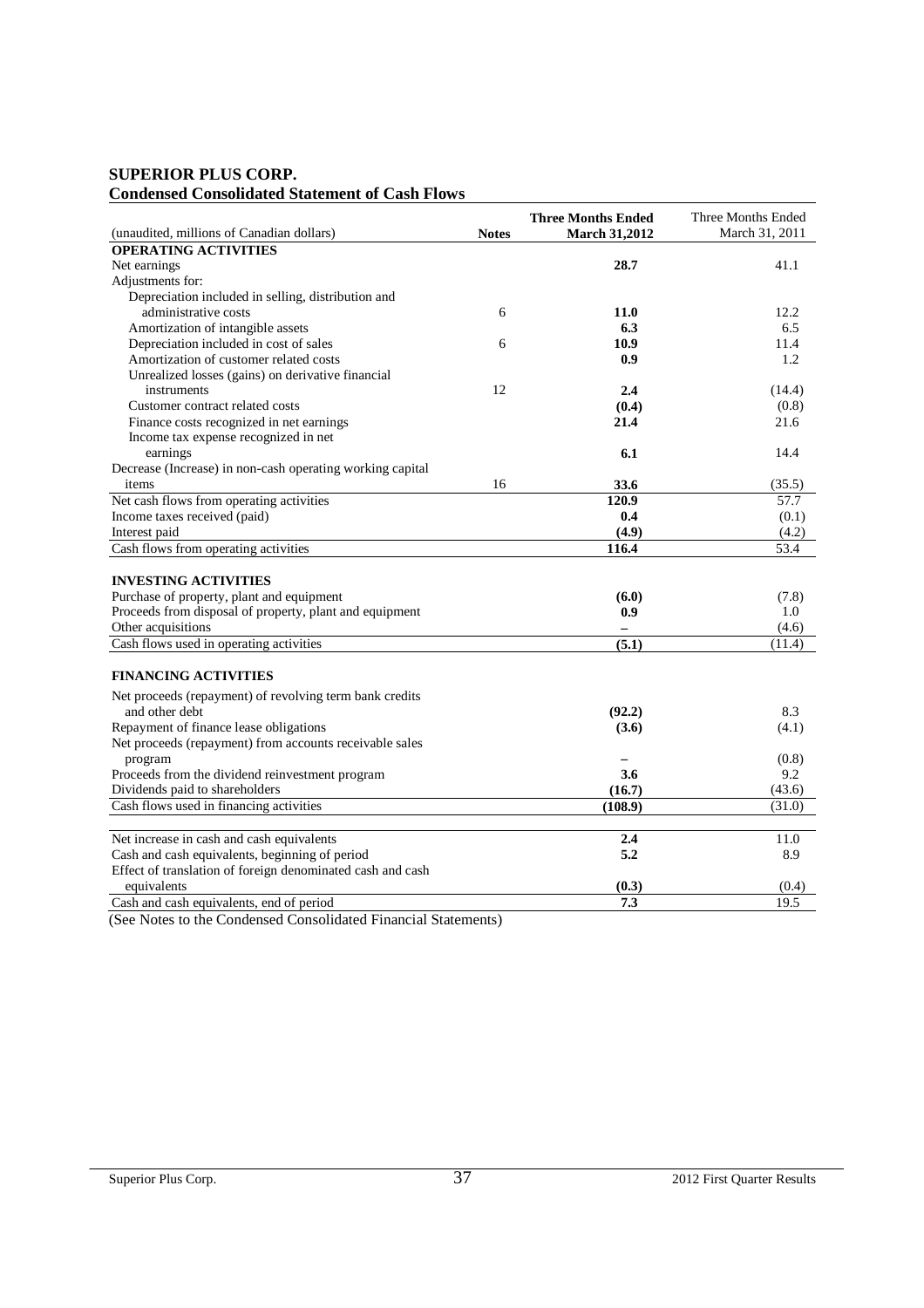# **Notes to the Unaudited Condensed Consolidated Financial Statements**

(unaudited, Tabular amounts in Canadian millions of dollars, unless noted otherwise, except per share amounts.)

#### **1. Organization**

Superior Plus Corp. (Superior) is a diversified business corporation, incorporated under the Canada Business Corporations Act. The address of the registered office is  $840 - 7<sup>th</sup>$  Avenue SW, Calgary, Alberta. Superior holds 100% of Superior Plus LP (Superior LP), a limited partnership formed between Superior General Partner Inc., as general partner and Superior as limited partner. Superior holds 100% of the interest of Superior General Partner Inc. Superior does not conduct active business operations but rather distributes to shareholders the income it receives from Superior Plus LP in the form of partnership allocations, net of expenses and interest payable on the convertible unsecured subordinated debentures (the debentures). Superior's investments in Superior Plus LP are financed by share capital and debentures. Superior is a publicly traded company with its common shares trading on the Toronto Stock Exchange ("TSX") under the exchange symbol SPB.

The accompanying Unaudited Condensed Consolidated Financial Statements (Consolidated Financial Statements) of Superior as at March 31, 2012 and the three months ended March 31, 2012 and 2011 were authorized for issue by the Board of Directors on May 2, 2012.

#### **Reportable Operating Segments**

Superior operates three distinct reportable operating segments: Energy Services, Specialty Chemicals and Construction Products Distribution. Superior's Energy Services operating segment provides distribution, wholesale procurement and related services in relation to propane, heating oil and other refined fuels. Energy Services also provides fixed-price natural gas and electricity supply services. Superior's Specialty Chemicals operating segment is a leading supplier of sodium chlorate and technology to the pulp and paper industries and a regional supplier of potassium and chloralkali products to the U.S. Midwest. Superior's Construction Products Distribution operating segment is one of the largest distributors of commercial and industrial insulation in North America and the largest distributor of specialty construction products to the walls and ceilings industry in Canada (See Note 19).

#### **2. Basis of Presentation**

The accompanying Consolidated Financial Statements have been prepared in accordance and comply with International Accounting Standards 34 *Interim Financial Reporting* (IAS 34) as issued by the International Financial Accounting Standards Board (IASB) using the accounting policies Superior adopted in its annual consolidated financial statements as at and for the year ended December 31, 2011. Those accounting policies are based on the International Financial Reporting Standards (IFRS) and International Financial Reporting Interpretations Committee (IFRIC) interpretations that were applicable at that time. These accounting policies have been applied consistently to all periods presented in these consolidated financial statements, and have been applied consistently throughout the consolidated entities.

These Consolidated Financial Statements are presented in Canadian dollars, which is Superior's functional and presentation currency. All financial information presented in Canadian dollars has been rounded to the nearest hundred thousand. These Consolidated Financial Statements should be read in conjunction with Superior's 2011 annual consolidated financial statements.

The Consolidated Financial Statements have been prepared on the historical cost basis except for certain financial instruments that are measured at fair value as explained in the accounting policies below and incorporate the accounts of Superior and its wholly-owned subsidiaries. Subsidiaries are all entities over which Superior has the power to govern the financial and operating policies generally accompanying a shareholding of more than one half of the voting rights. The results of subsidiaries are included in Superior's income statement from date of acquisition, or in the case of disposals, up to the date of disposal. All transactions and balances between Superior and Superior's subsidiaries have been eliminated on consolidation. Superior's subsidiaries are all wholly owned directly or indirectly by Superior Plus Corp.

#### **Significant Accounting Policies**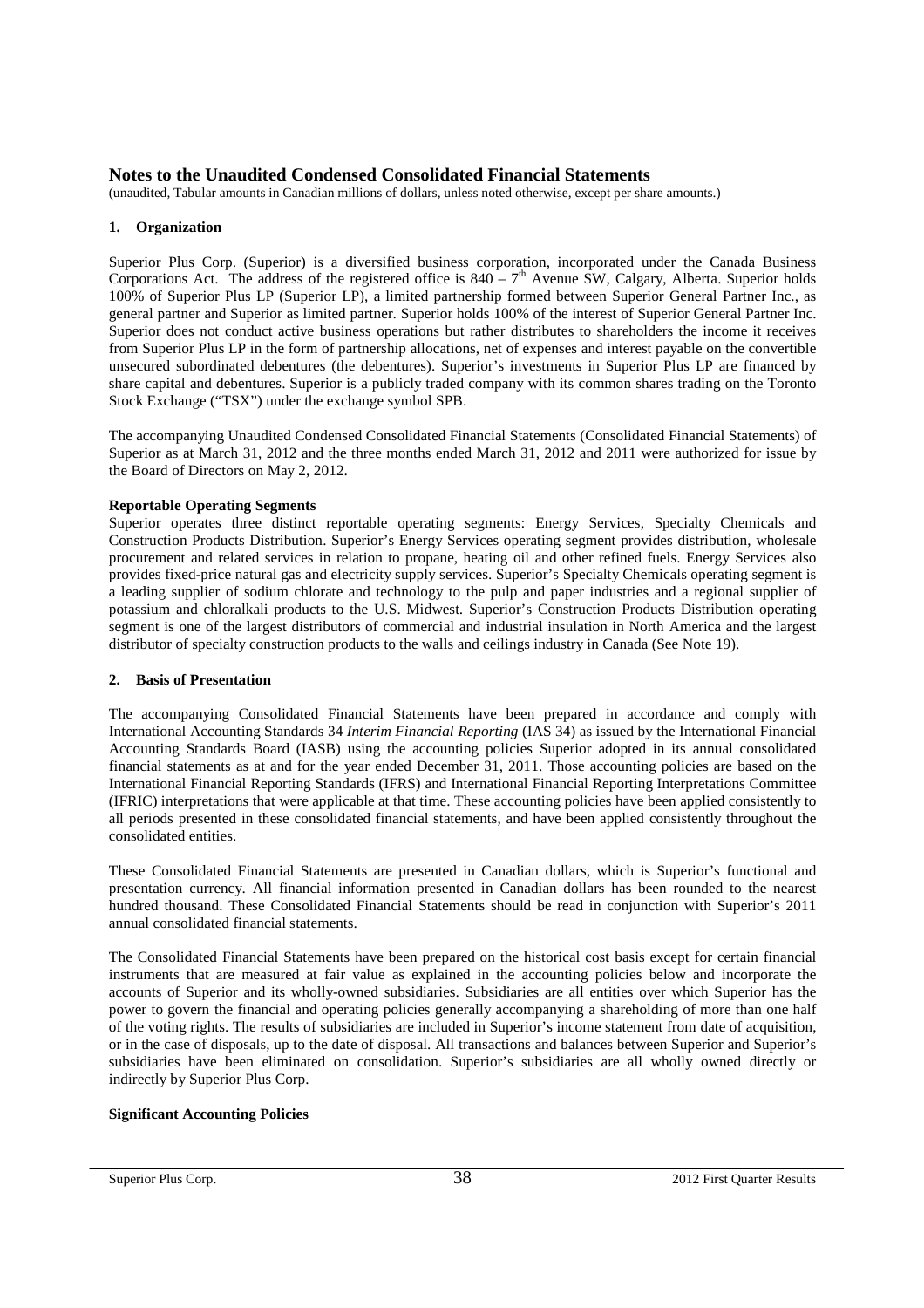#### **(a) Significant Accounting Judgments, Estimates and Assumptions**

The preparation of Superior's Consolidated Financial Statements in accordance with IFRS requires management to make judgments, estimates and assumptions that affect the reported amounts of assets, liabilities, net earnings (loss) and related disclosures. The estimates and associated assumptions are based on historical experience and various other factors that are deemed to be reasonable under the circumstances, the results of which form the basis of making the judgments about carrying values of assets and liabilities that are not readily apparent from other sources. Actual results may differ from these estimates. The areas involving a higher degree of judgment or complexity, or areas where assumptions and estimates are significant to the financial statements are consistent with those disclosed in Superior's 2011 annual consolidated financial statements.

#### **(b) Recent Accounting Pronouncements**

Certain new standards, interpretations, amendments and improvements to existing standards were issued by the IASB or International Financial Reporting Interpretations Committee ("IFRIC") that are mandatory for accounting periods beginning January 1, 2012 or later periods. The standards are consistent with those disclosed in Superior's 2011 annual consolidated financial statements.

Superior adopted the following standard on January 1, 2012:

#### IAS 12 – *Income Taxes, amendments regarding Deferred Tax: Recovery of Underlying Assets;*

IAS 12, *Income Taxes,* was amended in December 2010 to remove subjectivity in determining on which basis an entity measures the deferred tax relating to an asset. The amendment introduces a presumption that an entity will assess whether the carrying amount of an asset will be recovered through the sale of the asset. The amendment to IAS 12 is effective for reporting periods beginning on or after January 1, 2012. The adoption of IAS 12 did not impact Superior's financial results and financial position.

### **3. Seasonality of Operations**

### **Energy Services**

Energy Services sales typically peak in the first quarter when approximately one-third of annual propane and other refined fuels sales volumes and gross profits are generated due to the demand from heating end-use customers. They then decline through the second and third quarters rising seasonally again in the fourth quarter with heating demand. Similarly, net working capital levels are typically at seasonally high levels during the first and fourth quarters, and normally decline to seasonally low levels in the second and third quarters. Net working capital levels are also significantly influenced by wholesale propane prices and other refined fuels.

#### **Construction Products Distribution**

Construction Products Distribution sales typically peak during the second and third quarters with the seasonal increase in building and remodeling activities. They then decline through the first and fourth quarters. Similarly, net working capital levels are typically at seasonally high levels during the second and third quarters, and normally decline to seasonally low levels in the first and fourth quarters.

#### **4. Trade and Other Receivables**

A summary of trade and other receivables are as follows:

|                                      | Notes | <b>March 31, 2012</b> | December 31, 2011 |
|--------------------------------------|-------|-----------------------|-------------------|
| Trade receivables, net of allowances |       | 400.3                 | 427.1             |
| Accounts receivable – other          |       | 36.3                  | 45.1              |
| Finance lease receivable             |       | 0.7                   | 0.7               |
| Trade and other receivables          |       | 437.3                 | 472.9             |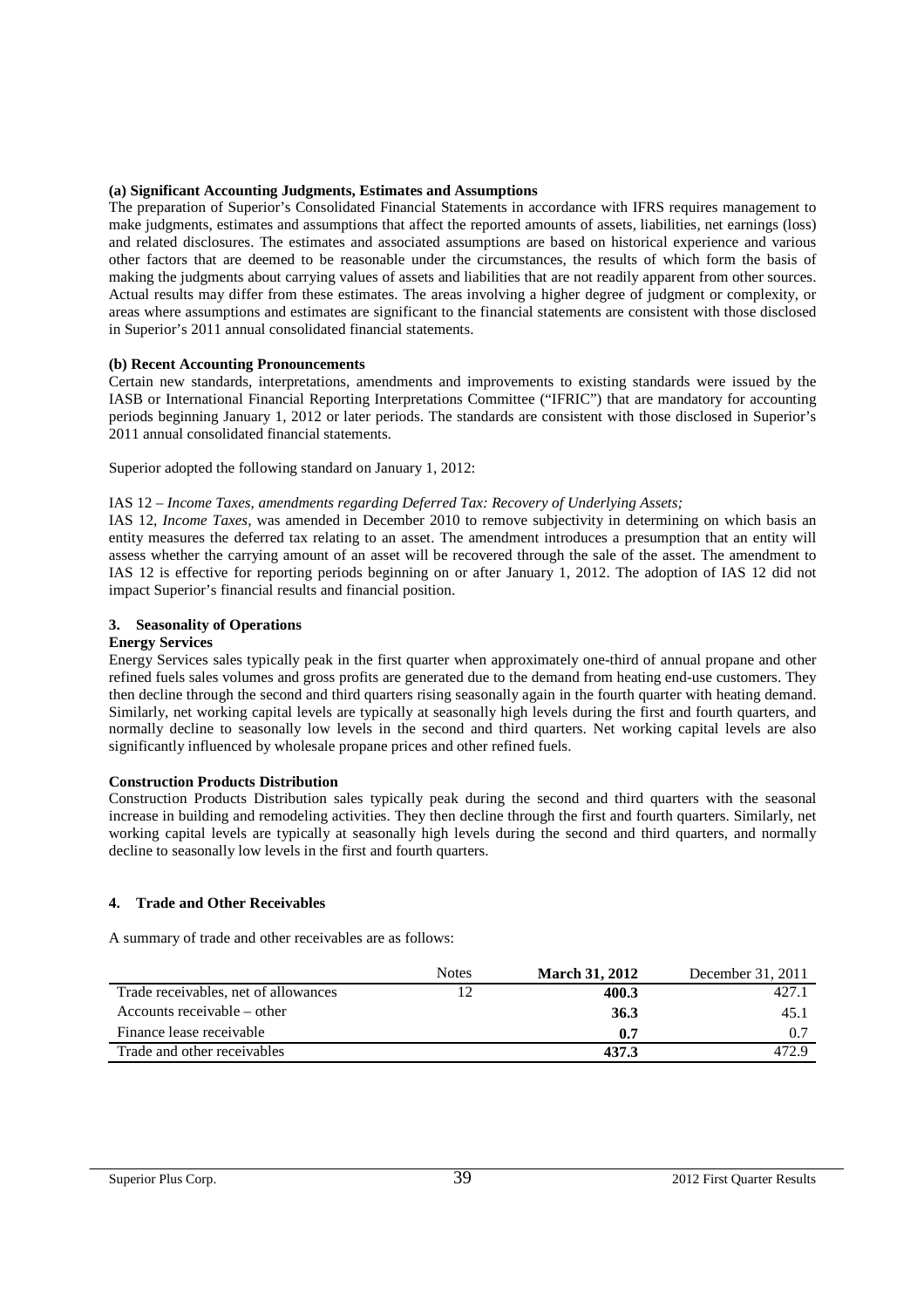#### **5. Inventories**

The cost of inventories recognized as an expense during the three months ended March 31, 2012 was \$756.2 million (March 31, 2011 - \$820.2 million). Superior recorded an inventory write down of \$0.7 million and \$nil, respectively during the three months ended March 31, 2012 and 2011. Superior recorded no reversals of inventory write downs during the three months ended March 31, 2012 and 2011.

### **6. Property, Plant and Equipment**

|                                                                                |      |                  | <b>Specialty</b><br><b>Chemicals</b><br>Plant & | <b>Energy</b><br><b>Services</b><br><b>Retailing</b> | <b>Construction</b><br><b>Products</b><br>Distribution Improve- | Leasehold   | <b>Total</b> |
|--------------------------------------------------------------------------------|------|------------------|-------------------------------------------------|------------------------------------------------------|-----------------------------------------------------------------|-------------|--------------|
| Cost                                                                           | Land | <b>Buildings</b> | Equipment                                       | Equipment                                            | Equipment                                                       | -ments      |              |
| Balance at December 31, 2011                                                   | 29.7 | 147.3            | 728.4                                           | 591.5                                                | 41.2                                                            | 9.6         | 1,547.7      |
| <b>Balance at March 31, 2012</b>                                               | 29.8 | 146.1            | 726.5                                           | 584.3                                                | 41.6                                                            | <b>10.0</b> | 1,538.3      |
| <b>Accumulated Depreciation and Impairment</b><br>Balance at December 31, 2011 |      | 38.8             | 308.2                                           | 285.8                                                | 22.4                                                            | 7.5         | 662.7        |
| <b>Balance at March 31, 2012</b>                                               |      | 39.9             | 317.1                                           | 289.6                                                | 22.4                                                            | 7.9         | 676.9        |
| <b>Carrying Amount</b>                                                         |      |                  |                                                 |                                                      |                                                                 |             |              |
| Balance at December 31, 2011                                                   | 29.7 | 108.5            | 420.2                                           | 305.7                                                | 18.8                                                            | 2.1         | 885.0        |
| <b>Balance at March 31, 2012</b>                                               | 29.8 | 106.2            | 409.4                                           | 294.7                                                | 19.2                                                            | 2.1         | 861.4        |

Depreciation per cost category:

|                                                | March 31, | March 31, |
|------------------------------------------------|-----------|-----------|
|                                                | 2012      | 2011      |
| Cost of sales                                  | 10.9      | 11.4      |
| Selling, distribution and administrative costs | 11.0      | 12.2      |
| Total                                          | 21.9      | 23.6      |

The carrying amount of Superior's property, plant, and equipment includes \$78.7 million as at March 31, 2012 (December 31, 2011 – \$74.2 million) of leased assets.

#### **7. Provisions**

|                                   | Decommissioning<br><b>Costs</b> | <b>Environmental</b><br><b>Expenditures</b> | <b>Total</b> |
|-----------------------------------|---------------------------------|---------------------------------------------|--------------|
| Balance at December 31, 2011      | 15.5                            |                                             | 17.2         |
| Unwinding of discount             | 0.1                             |                                             | 0.1          |
| Impact of change in discount rate | (0.5)                           |                                             | (0.5)        |
| Net foreign currency exchange     |                                 |                                             |              |
| difference                        | (0.2)                           |                                             | (0.2)        |
| <b>Balance at March 31, 2012</b>  | 14.9                            |                                             |              |

*Decommissioning costs* 

#### *Specialty Chemicals*

Superior makes full provision for the future cost of decommissioning Specialty Chemicals' chemical facilities. The provision for decommissioning costs is on a discounted basis and is based on existing technologies at current prices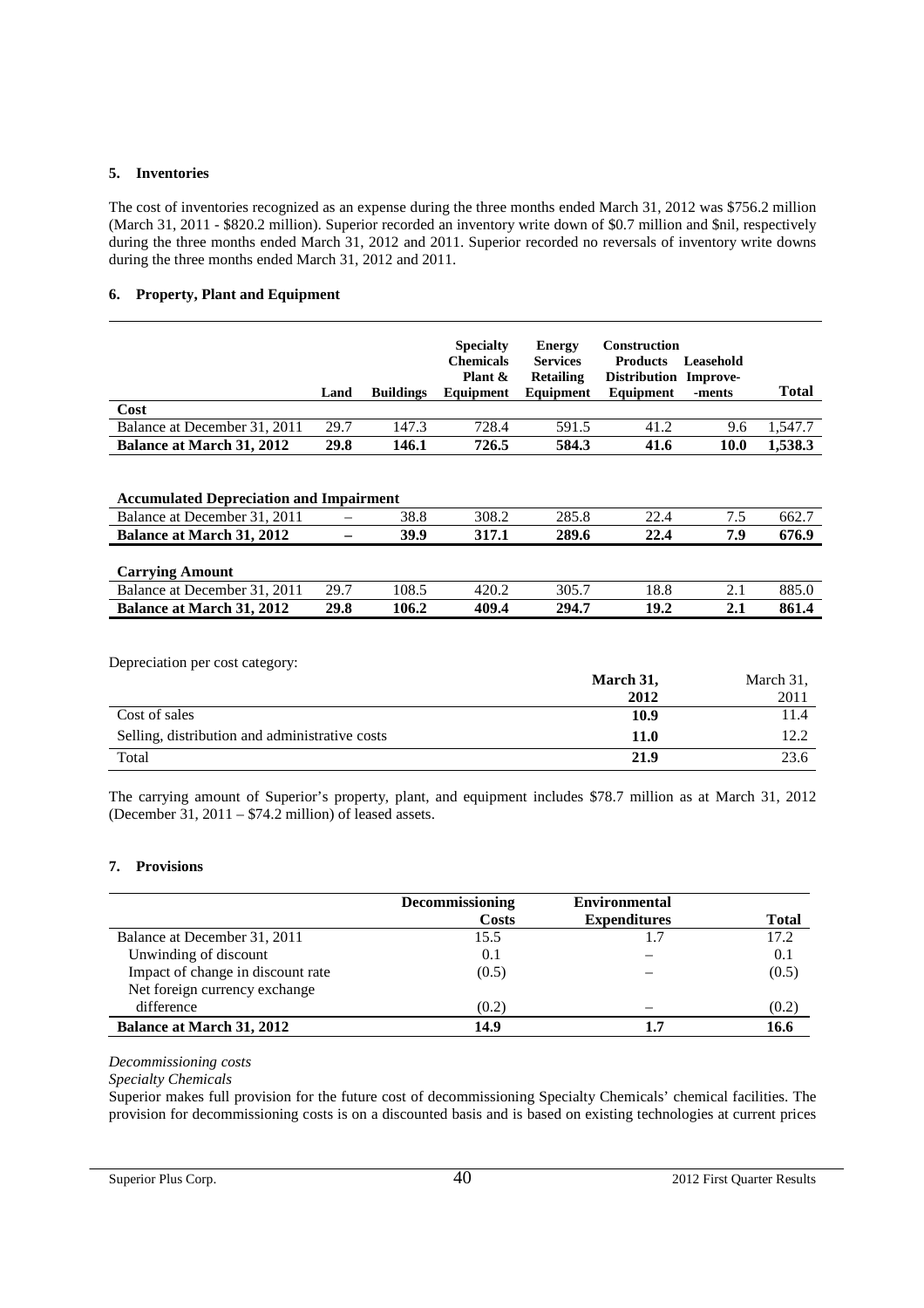or long-term price assumptions, depending on the expected timing of the activity. As at March 31, 2012, the discount rate used in Superior's calculation was 2.6% (December 31, 2011 – 2.5%). Superior estimates the total undiscounted amount of expenditures required to settle its decommissioning liabilities is approximately \$20.1 million (December 31, 2011 - \$20.3 million) which will be paid out over the next twenty to twenty eight years. While Superior's provision for decommissioning costs is based on the best estimate of future costs and the economic lives of the chemical facilities, there is uncertainty regarding both the amount and timing of incurring these costs.

#### *Energy Services*

Superior makes full provision for the future costs of decommissioning certain assets associated with Superior's Energy Services operating segment. Superior estimates the total undiscounted amount of expenditures required to settle its decommissioning liabilities is approximately \$9.0 million (December 31, 2011 – \$9.2 million) which will be paid out over the next twenty to twenty five years. The risk-free rate of 2.6% (December 31, 2011 – 2.5%) was used to calculate the present value of the estimated cash flows.

#### *Environmental Expenditures*

Provisions for environmental remediation are made when a clean-up is probable and the amount of the obligation can be reliably estimated. Generally, this coincides with commitment to a formal plan of action or, if earlier, on divestment or on closure of inactive sites. The provision for environmental liabilities has been estimated using existing technology, at current prices and discounted using a risk-free discount rate of 2.6% (December 31, 2011 – 2.5%). The majority of these costs are expected to be incurred over the next 10 years. The extent and cost of future remediation programs are inherently difficult to estimate. They depend on the scale of any possible contamination, the timing and extent of corrective actions, and also Superior's share of the liability.

### **8. Trade and Other Payables**

A summary of trade and other payables is as follows:

|                                                       | March 31, | December 31. |
|-------------------------------------------------------|-----------|--------------|
|                                                       | 2012      | 2011         |
| Trade payables                                        | 225.8     | 243.9        |
| Other payables                                        | 44.3      | 47.8         |
| Amounts due to customers under construction contracts | 3.4       | 2.2          |
| Share based payments                                  | 3.4       | 3.7          |
| Trade and other payables                              | 276.9     | 297.6        |

### **9. Deferred Revenue**

|                                    | March 31, | December 31. |
|------------------------------------|-----------|--------------|
|                                    | 2012      | 2011         |
| Balance at beginning of the period | 14.2      | 6.8          |
| Deferred during the period         | 1.2       | 21.4         |
| Released to net earnings           | (6.7)     | (14.5)       |
| Foreign exchange impact            | (0.2)     | 0.5          |
| Balance at end of period           | 8.5       | 14.2         |

The deferred revenue relates to Energy Services unearned service revenue and deferred sales to a customer within the Specialty Chemicals segment.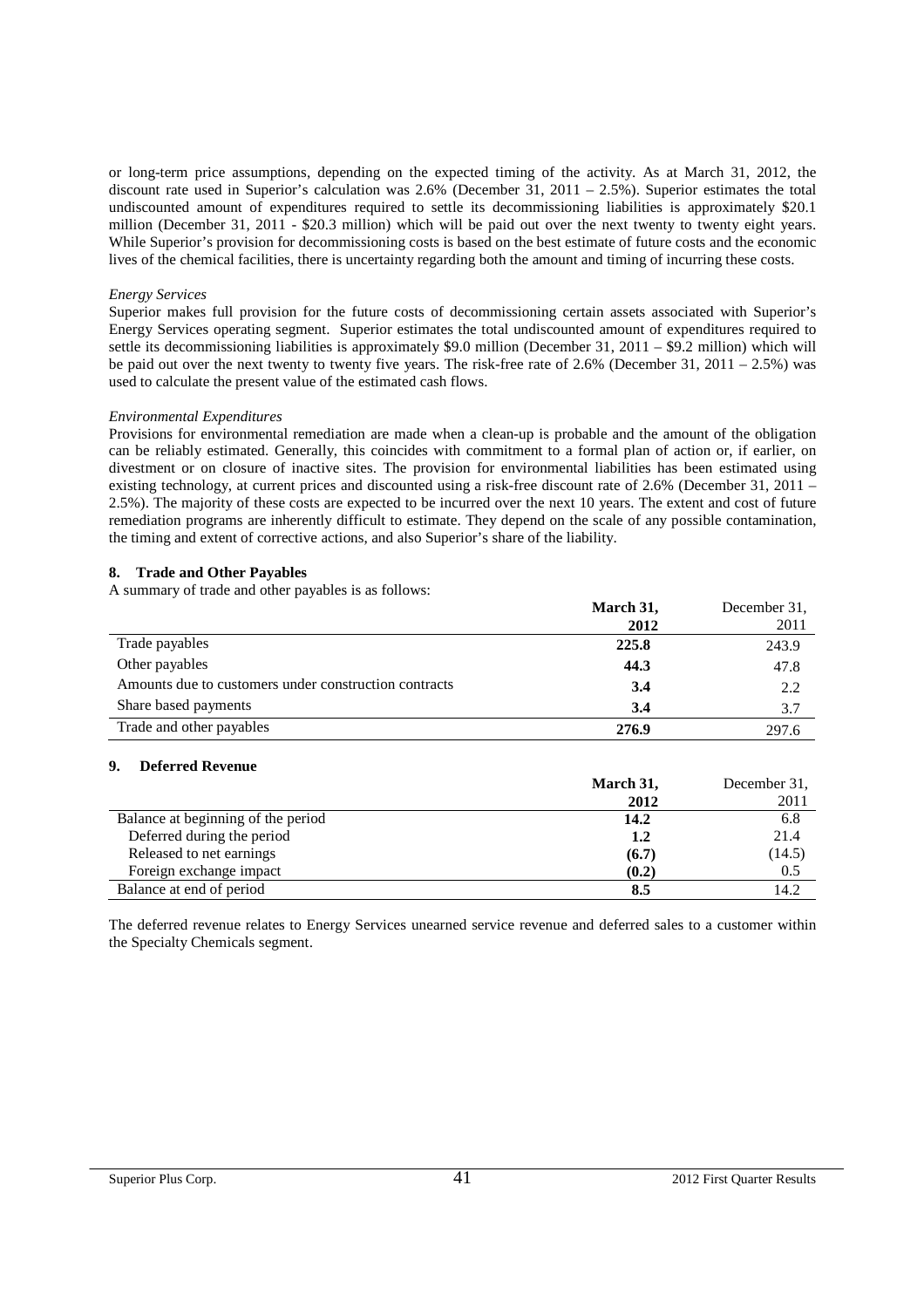#### **10. Borrowings**

|                                                                        | Year of  |                                                      | March 31, | December 31, |
|------------------------------------------------------------------------|----------|------------------------------------------------------|-----------|--------------|
|                                                                        | Maturity | <b>Effective Interest Rate</b>                       | 2012      | 2011         |
| Revolving term bank credits <sup>(1)</sup>                             |          |                                                      |           |              |
| Bankers Acceptances (BA)                                               | 2015     | Floating BA rate plus<br>applicable credit spread    | 180.8     | 219.5        |
| Canadian Prime Rate Loan                                               | 2015     | Prime rate plus credit<br>spread                     | 8.0       | 19.8         |
| <b>LIBOR Loans</b>                                                     |          |                                                      |           |              |
| (US\$114.0 million; 2011– US\$138.9 million)                           | 2015     | Floating LIBOR rate plus<br>applicable credit spread | 113.8     | 141.3        |
| <b>US Base Rate Loan</b><br>(US\$13.0 million; 2011– US\$29.2 million) | 2015     | US Prime rate plus credit<br>spread                  | 13.0      | 29.7         |
|                                                                        |          |                                                      | 315.6     | 410.3        |
| <b>Other Debt</b>                                                      |          |                                                      |           |              |
|                                                                        | 2012-    |                                                      |           |              |
| Deferred consideration                                                 | 2016     | Non-interest bearing                                 | 3.6       | 4.0          |
|                                                                        |          |                                                      | 3.6       | 4.0          |
| Senior Secured Notes <sup>(2)</sup>                                    |          |                                                      |           |              |
| Senior secured notes subject to fixed interest                         |          |                                                      |           |              |
| rates (US\$124.0 million; 2011 - US\$124.0                             | 2012-    |                                                      |           |              |
| million)                                                               | 2015     | 7.65%                                                | 123.9     | 126.1        |
| <b>Senior Unsecured Debentures</b><br>Senior unsecured debentures      | 2016     | 8.25%                                                | 150.0     | 150.0        |
| <b>Leasing Obligations</b>                                             |          |                                                      |           |              |
| Leasing obligations                                                    |          |                                                      | 69.9      | 71.7         |
|                                                                        |          |                                                      |           |              |
| Total Borrowings before deferred financing fees                        |          |                                                      | 663.0     | 762.1        |
| Deferred financing fees                                                |          |                                                      | (6.6)     | (6.4)        |
| <b>Borrowings</b>                                                      |          |                                                      | 656.4     | 755.7        |
| Current maturities                                                     |          |                                                      | (48.2)    | (54.3)       |
| <b>Borrowings</b>                                                      |          |                                                      | 608.2     | 701.4        |
|                                                                        |          |                                                      |           |              |

(1) Superior and its wholly-owned subsidiaries, Superior Plus Financing Inc. and Commercial E Industrial (Chile) Limitada, reduced the revolving term bank credit borrowing capacity to \$570 million from \$615 million on March 28, 2012. The credit facilities mature on June 27, 2015 and are secured by a general charge over the assets of Superior and certain of its subsidiaries. As at March 31, 2012, Superior had \$33.2 million of outstanding letters of credit (December 31, 2011 – \$34.8 million) and approximately \$84.1 million of outstanding financial guarantees (December 31, 2011 – \$84.2 million). The fair value of Superior's revolving term bank credits, other debt, letters of credit, and financial guarantees approximates their carrying value as a result of the market based interest rates, the short-term nature of the underlying debt instruments and other related factors.

<sup>(2)</sup> Senior secured notes (the Notes) totaling US\$124.0 million and US\$124.0 million (respectively, Cdn\$123.9 million at March 31, 2012 and Cdn\$126.1 million at December 31, 2011) secured by a general charge over the assets of Superior and certain of its subsidiaries. Principal repayments began in the fourth quarter of 2009. Management has estimated the fair value of the Notes based on comparisons to treasury instruments with similar maturities, interest rates and credit risk profiles. The estimated fair value of the Notes at March 31, 2012 was Cdn\$123.1 million (December 31, 2011 – Cdn\$121.1 million).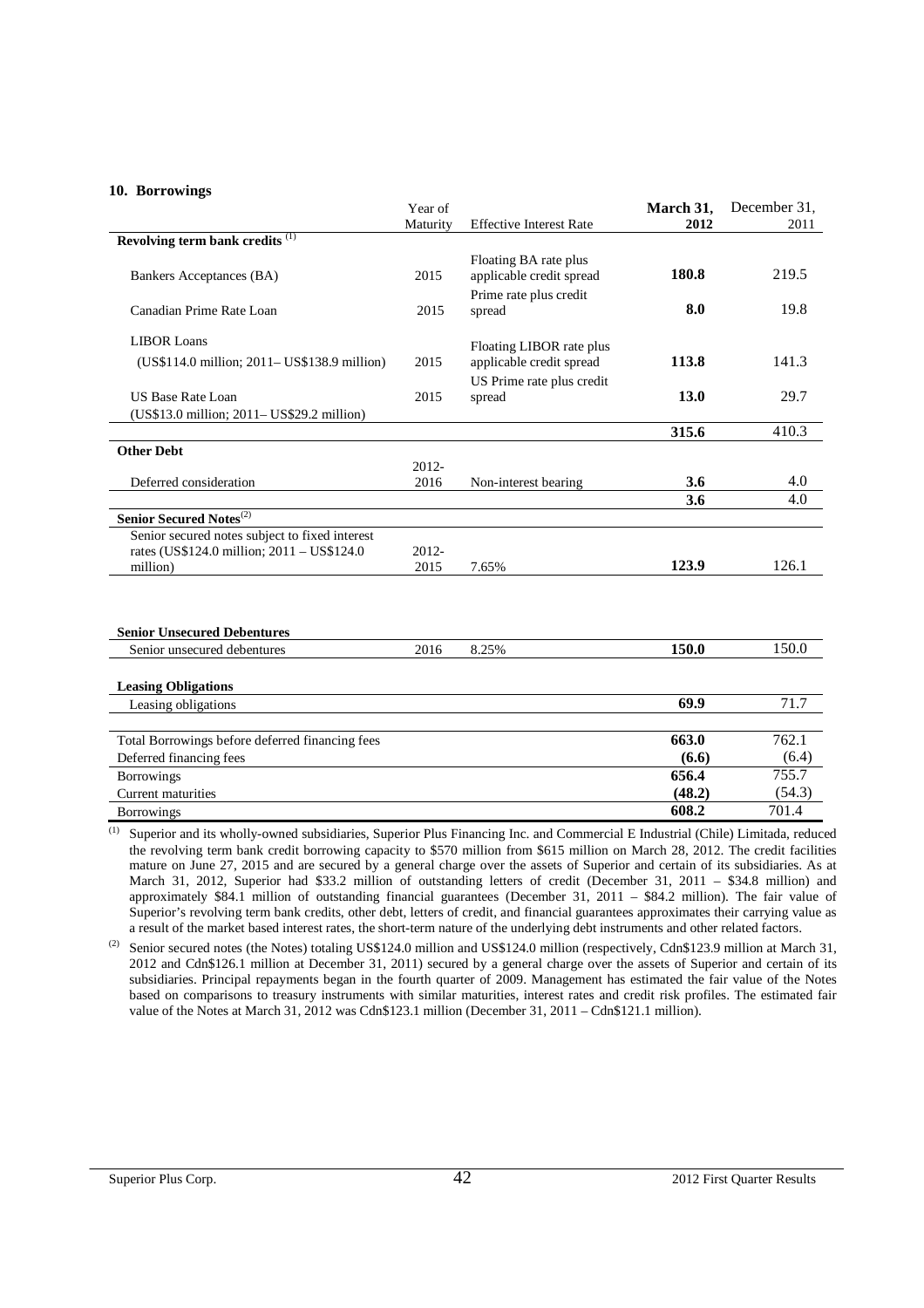| Repayment requirements of Borrowings before deferred financing costs are as follows: |       |
|--------------------------------------------------------------------------------------|-------|
| Current maturities                                                                   | 48.2  |
| Due in $2013$                                                                        | 54.0  |
| Due in $2014$                                                                        | 361.2 |
| Due in $2015$                                                                        | 41.1  |
| Due in $2016$                                                                        | 155.7 |
| Due in $2017$                                                                        | 2.8   |
| Subsequent to 2017                                                                   |       |
| Total                                                                                | 663.0 |

### **11. Convertible Unsecured Subordinated Debentures**

| Superior s dependities are as follows.     |                  |                          |                  |              |              |                         |              |
|--------------------------------------------|------------------|--------------------------|------------------|--------------|--------------|-------------------------|--------------|
| Maturity                                   | December<br>2012 | October<br>2015          | December<br>2014 | June<br>2017 | June<br>2018 | October<br>$2016^{(1)}$ | <b>Total</b> |
| Interest rate                              | 5.75%            | 5.85%                    | 7.50%            | 5.75%        | 6.0%         | 7.5%                    | Carrying     |
| Conversion price per share                 | \$36.00          | \$31.25                  | \$13.10          | \$19.00      | \$15.10      | \$11.35                 | <b>Value</b> |
| Debentures outstanding as at March 31,     |                  |                          |                  |              |              |                         |              |
| 2012                                       | 49.3             | 74.0                     | 66.9             | 166.9        | 143.4        | 71.5                    | 572.0        |
| Less current maturities                    | (49.3)           | $\overline{\phantom{0}}$ |                  |              |              |                         | (49.3)       |
| Debentures outstanding as at March         |                  |                          |                  |              |              |                         |              |
| 31, 2012                                   | -                | 74.0                     | 66.9             | 166.9        | 143.4        | 71.5                    | 522.7        |
| Debentures outstanding as at December      |                  |                          |                  |              |              |                         |              |
| 31, 2011                                   |                  | 73.9                     | 66.6             | 166.6        | 143.1        | 71.5                    | 521.7        |
| <b>Ouoted market value as at March 31,</b> |                  |                          |                  |              |              |                         |              |
| 2012                                       | 50.4             | 73.4                     | 70.2             | 152.7        | 134.6        | 74.4                    | 555.7        |
| Quoted market value as at December 31,     |                  |                          |                  |              |              |                         |              |
| 2011                                       | 50.0             | 63.0                     | 65.2             | 122.5        | 105.6        | 62.3                    | 468.6        |
|                                            |                  |                          |                  |              |              |                         |              |

Superior's debentures are as follows:

(1) Superior issued \$75.0 million in 7.5% convertible unsecured subordinated debentures during the fourth quarter of 2011.

The debentures may be converted into shares at the option of the holder at any time prior to maturity and may be redeemed by Superior in certain circumstances. Superior may elect to pay interest and principal upon maturity or redemption by issuing shares to a trustee in the case of interest payments, and to the debenture holders in the case of payment of principal. The number of any shares issued will be determined based on market prices for the shares at the time of issuance. Also Superior has a cash conversion put option which allows Superior to settle any conversion of debentures in cash, in lieu of delivering common shares to the debenture holders of the June 2018 and October 2016 convertible debentures. The cash conversion put option has been classified as an embedded derivative and measured at fair value through net earnings (loss) (FVTNL) (see Note 12 for further details).

#### **12. Financial Instruments**

IFRS requires disclosure around fair value and specifies a hierarchy of valuation techniques based on whether the inputs to those valuation techniques are observable or unobservable. Observable inputs reflect market data obtained from independent sources, while unobservable inputs reflect Superior's market assumptions. These two types of inputs create the following fair value hierarchy:

- *Level 1* quoted prices in active markets for identical instruments.
- *Level 2* quoted prices for similar instruments in active markets; quoted prices for identical or similar instruments in markets that are not active; and model-derived valuations in which all significant inputs and significant value drivers are observable in active markets.
- Level 3 valuations derived from valuation techniques in which one or more significant inputs or significant value drivers are unobservable.

The fair value of a financial instrument is the amount of consideration that would be estimated to be agreed upon in an arm's-length transaction between knowledgeable, willing parties who are under no compulsion to act. Fair values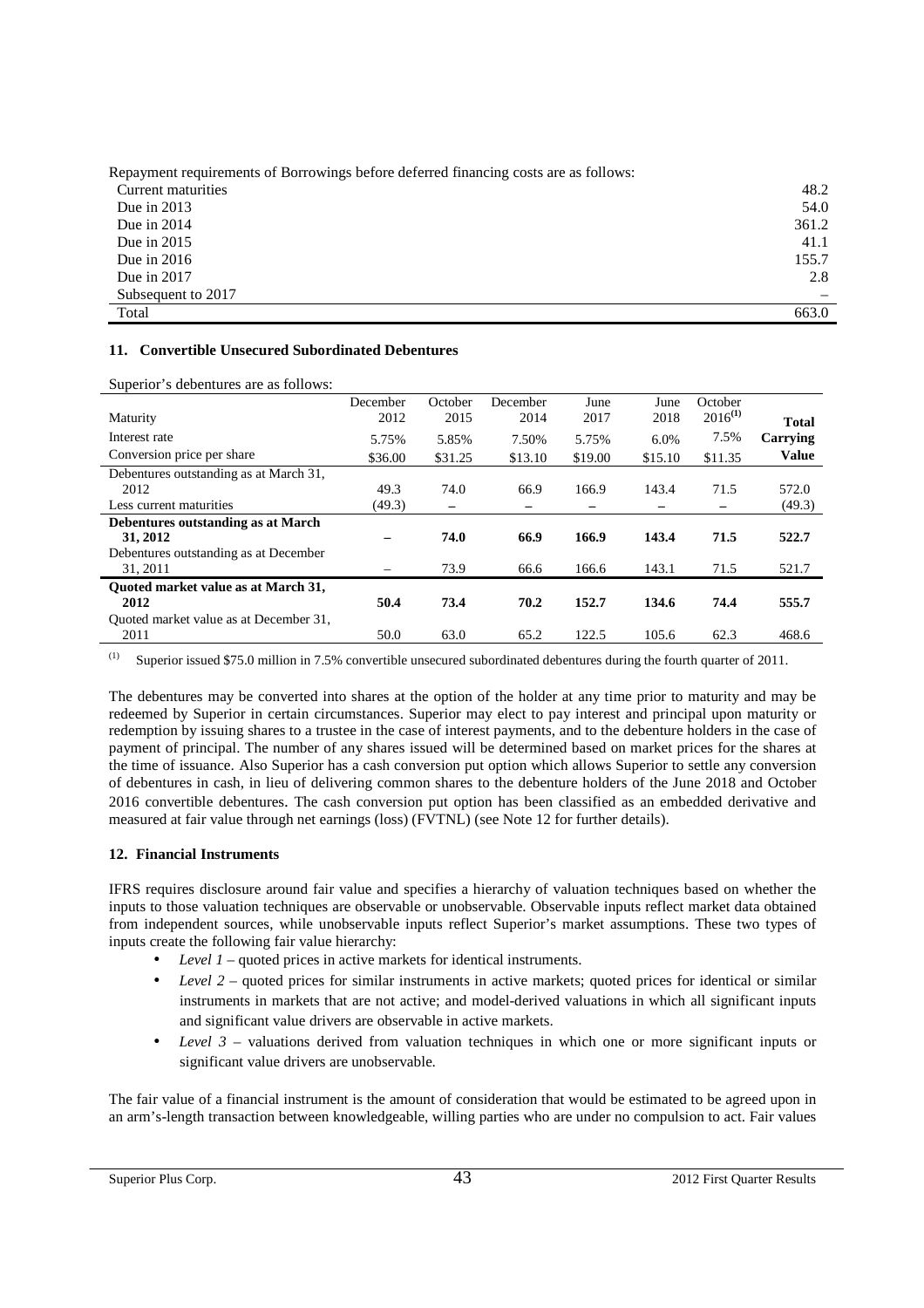are determined by reference to quoted bid or asking prices, as appropriate, in the most advantageous active market for that instrument to which Superior has immediate access. Where bid and ask prices are unavailable, Superior uses the closing price of the most recent transaction of the instrument. In the absence of an active market, Superior estimates fair values based on prevailing market rates (bid and ask prices, as appropriate) for instruments with similar characteristics and risk profiles or internal or external valuation models, such as discounted cash flow analysis using, to the extent possible, observable market-based inputs.

Fair values determined using valuation models require the use of assumptions concerning the amount and timing of estimated future cash flows and discount rates. In determining those assumptions, Superior looks primarily to available readily observable external market inputs including factors such as forecast commodity price curves, interest rate yield curves, currency rates, and price and rate volatilities as applicable.

|                                                                            |                               |               |                                    |                                               |                   | <b>Asset (Liability)</b> |
|----------------------------------------------------------------------------|-------------------------------|---------------|------------------------------------|-----------------------------------------------|-------------------|--------------------------|
| <b>Description</b>                                                         | Notional <sup>(1)</sup>       | <b>Term</b>   | <b>Effective</b><br>Rate           | Fair<br><b>Value</b><br>Input<br><b>Level</b> | March 31,<br>2012 | December 31.<br>2011     |
| Natural gas financial swaps-AECO                                           | $28.11 \text{ GJ}^{(2)}$      | 2012-<br>2016 | CDN\$4.66/GJ                       | Level 1                                       | (81.5)            | (78.9)                   |
| Foreign currency forward contracts, net sale                               | $US$624.1^{(3)}$              | 2012-<br>2015 | 1.03                               | Level 1                                       | 11.8              | 5.7                      |
| Foreign currency forward contracts, balance<br>sheet related               | US\$32.0                      | 2012-<br>2014 | 1.01                               | Level 1                                       | (0.3)             |                          |
| Interest rate swaps $-$ CDN\$                                              | \$150.0                       | 2012-<br>2017 | Six month BA<br>rate plus<br>2.65% | Level 2                                       | 8.2               | 10.9                     |
| Debenture embedded derivative                                              | \$225.0                       | 2012-<br>2018 |                                    | Level 3                                       | (0.7)             | (0.6)                    |
| Energy Services Propane wholesale purchase<br>and sale contracts, net sale | $4.08$ $\mathrm{USG}^{(4)}$   | 2012-<br>2013 | \$1.62/USG                         | Level 2                                       | (0.3)             | (0.6)                    |
| Energy Services Butane wholesale purchase and<br>sale contracts, net sale  | $0.40$ USG <sup>(4)</sup>     | 2012-<br>2013 | \$1.17/USG                         | Level 2                                       | 0.6               | 0.2                      |
| Energy Services electricity swaps                                          | $0.91MWh^{(5)}$               | 2012-<br>2016 | \$48.43/MWh                        | Level 2                                       | (22.8)            | (16.0)                   |
| Energy Services swaps and option purchase and<br>sale contracts            | 7.7<br>$\text{Gallons}^{(4)}$ | 2012          | \$2.86<br>US/Gallon                | Level 2                                       | 0.4               | (0.7)                    |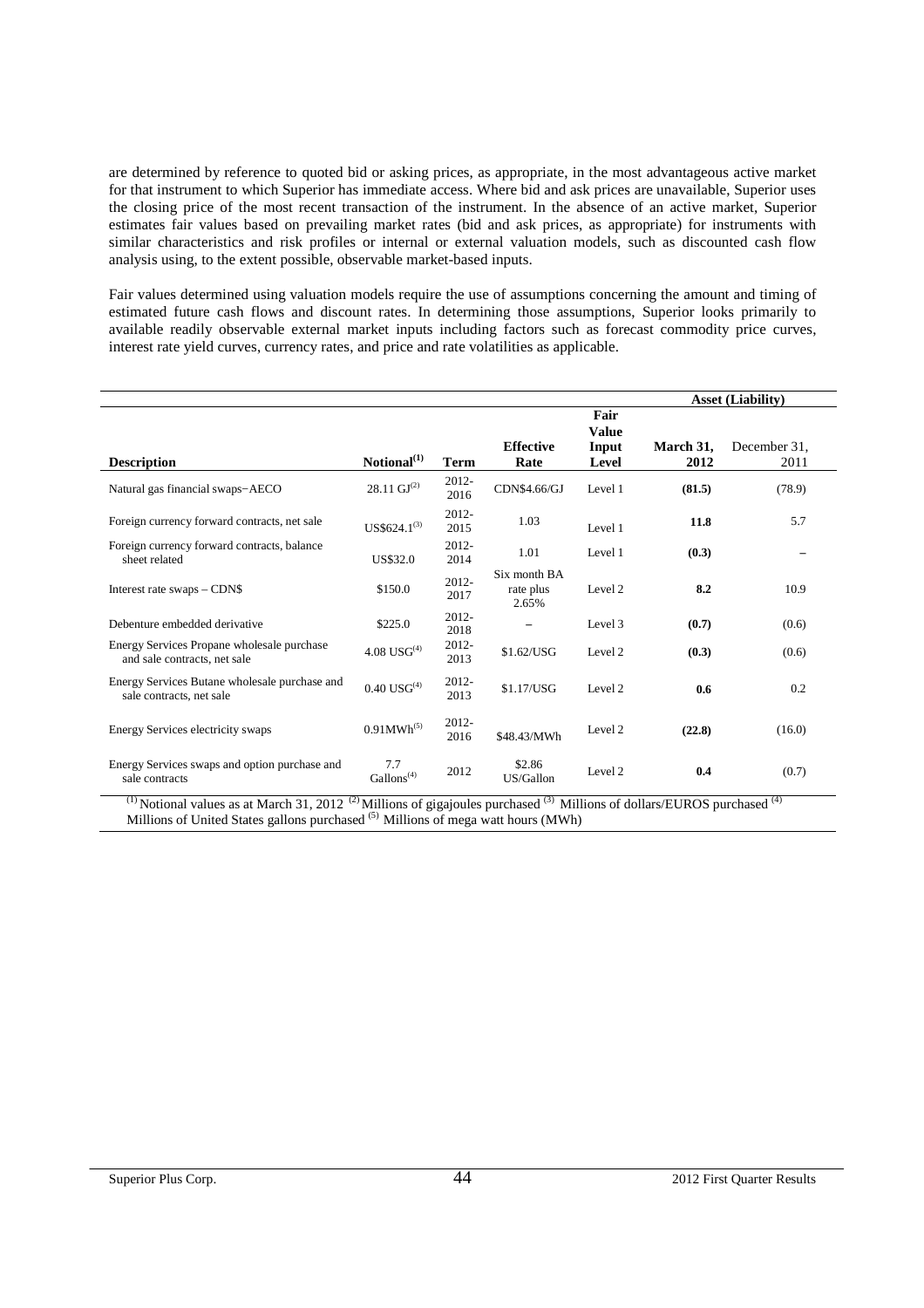|              | All financial and non-financial derivatives are designated as fair value through net earnings or loss upon their initial |  |
|--------------|--------------------------------------------------------------------------------------------------------------------------|--|
| recognition. |                                                                                                                          |  |

| <b>Description</b>                                            | Current<br><b>Assets</b> | Long-term<br><b>Assets</b> | Current<br><b>Liabilities</b> | Long-term<br><b>Liabilities</b> |
|---------------------------------------------------------------|--------------------------|----------------------------|-------------------------------|---------------------------------|
| Natural gas financial swaps - NYMEX and AECO                  |                          |                            | 49.7                          | 31.8                            |
| Energy Services electricity swaps                             |                          |                            | 12.0                          | 10.8                            |
| Foreign currency forward contracts, net                       | 9.5                      | 7.9                        | 0.4                           | 5.2                             |
| Foreign currency forward contracts, balance sheet             |                          | 0.1                        | 0.3                           | 0.1                             |
| Interest rate swaps                                           | 2.6                      | 5.6                        |                               |                                 |
| Debenture embedded derivative                                 |                          |                            |                               | 0.7                             |
| Energy Services propane wholesale purchase and sale contracts | 2.1                      |                            | 2.4                           |                                 |
| Energy Services butane wholesale purchase and sale contracts  | 0.6                      |                            |                               |                                 |
| Energy Services heating oil purchase and sale contracts       | 0.6                      |                            | 0.2                           |                                 |
| As at March 31, 2012                                          | 15.4                     | 13.6                       | 65.0                          | 48.6                            |
| As at December 31, 2011                                       | 13.3                     | 16.0                       | 61.7                          | 47.6                            |

|                                                                                            | For the three months ended |                       | For the three months ended |             |
|--------------------------------------------------------------------------------------------|----------------------------|-----------------------|----------------------------|-------------|
|                                                                                            |                            | <b>March 31, 2012</b> | March 31, 2011             |             |
|                                                                                            | <b>Realized</b>            | <b>Unrealized</b>     | Realized                   | Unrealized  |
| <b>Description</b>                                                                         | gain (loss)                | gain (loss)           | gain (loss)                | gain (loss) |
| Natural gas financial swaps - NYMEX and AECO                                               | (14.5)                     | (2.6)                 | (17.9)                     | 13.5        |
| Energy Services electricity swaps                                                          | (3.7)                      | (6.8)                 | (1.4)                      | 0.6         |
| Foreign currency forward contracts, net                                                    | 1.5                        | 6.8                   | 5.8                        | 4.5         |
| Foreign currency forward contracts, balance sheet related                                  |                            | (0.3)                 |                            |             |
| Interest rate swaps                                                                        |                            | (2.7)                 |                            | (2.7)       |
| Energy Services propane wholesale purchase and sale<br>contracts                           |                            |                       |                            | 2.4         |
| Energy Services butane wholesale purchase and sale<br>contracts                            |                            |                       |                            | (0.1)       |
| Energy Services heating oil purchase and sale contracts                                    | (2.2)                      | 1.1                   | (2.1)                      | (1.2)       |
| Specialty Chemicals fixed-price power purchase<br>agreements                               | (0.7)                      |                       | (0.9)                      | (5.4)       |
| Total realized and unrealized (losses) gains on financial<br>and non-financial derivatives | (19.6)                     | (4.5)                 | (16.5)                     | 11.6        |
| Foreign currency translation of senior secured notes                                       |                            | 2.2                   |                            | 3.6         |
| Change in fair value of debenture embedded derivative                                      |                            | (0.1)                 |                            | (0.8)       |
| Total realized and unrealized (losses) gains                                               | (19.6)                     | (2.4)                 | (16.5)                     | 14.4        |

Realized gains (losses) on financial and non-financial derivatives and foreign currency translation gains (losses) on the revaluation of Canadian domiciled US-denominated working capital have been classified on the statement of net earnings (loss) based on the underlying nature of the financial statement line item and/or the economic exposure being managed.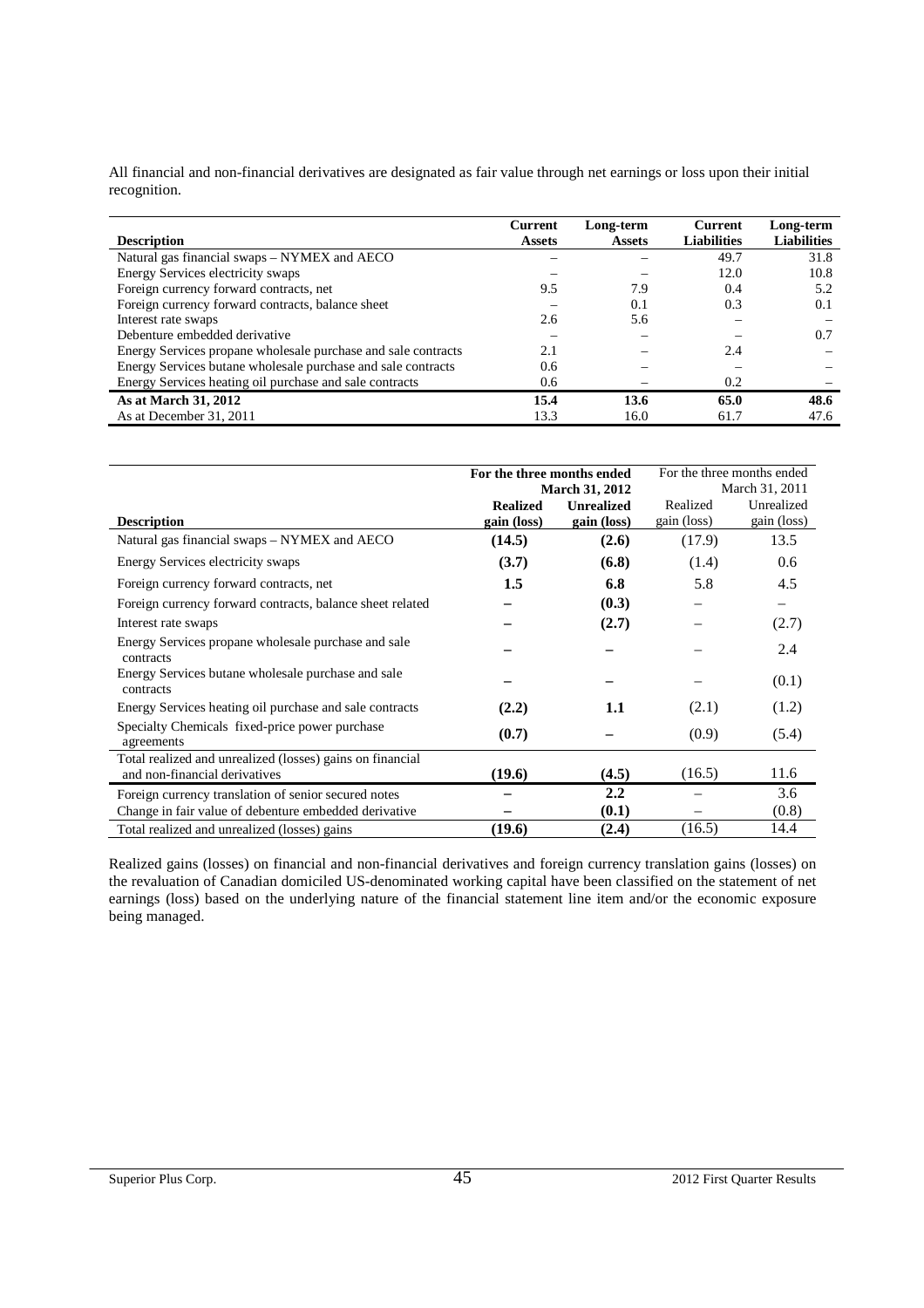The following summarizes Superior's classification and measurement of financial assets and liabilities:

|                                                        | <b>Classification</b> | <b>Measurement</b> |
|--------------------------------------------------------|-----------------------|--------------------|
| <b>Financial Assets</b>                                |                       |                    |
| Cash and cash equivalents                              | Loans and receivables | Amortized cost     |
| Trade and other receivables                            | Loans and receivables | Amortized cost     |
| Derivative assets                                      | <b>FVTNL</b>          | Fair Value         |
| Notes and finance lease receivable                     | Loans and receivables | Amortized cost     |
| <b>Financial liabilities</b>                           |                       |                    |
| Trade and other payables                               | Other liabilities     | Amortized cost     |
| Dividends and interest payable                         | Other liabilities     | Amortized cost     |
| Provisions                                             | Other liabilities     | Amortized cost     |
| <b>Borrowings</b>                                      | Other liabilities     | Amortized cost     |
| Convertible unsecured subordinated debentures $^{(1)}$ | Other liabilities     | Amortized cost     |
| Derivative liabilities                                 | <b>FVTNL</b>          | Fair Value         |

 $\overline{^{(1)}}$  Except for derivatives embedded in the related financial instruments that are classified as FVTNL and measured at fair value.

### **Non-Derivative Financial Instruments**

The fair value of Superior's cash and cash equivalents, trade and other receivables, notes and finance lease receivables, trade and other payables, and dividends and interest payable approximates their carrying value due to the short-term nature of these amounts. The carrying value and the fair value of Superior's borrowings and debentures, is provided in Notes 10 and 11.

### **Financial Instruments – Risk Management**

#### *Market Risk*

Financial derivatives and non-financial derivatives are used by Superior to manage its exposure to fluctuations in foreign currency exchange rates, interest rates and commodity prices. Superior assesses the inherent risks of these instruments by grouping derivative and non-financial derivatives related to the exposures these instruments mitigate. Superior's policy is not to use financial derivative or non-financial derivative instruments for speculative purposes. Superior does not formally designate its derivatives as hedges; as a result, Superior does not apply hedge accounting and is required to designate its financial derivatives and non-financial derivatives as fair value through net earnings or loss. Details on Superior's market risk policies are consistent with those disclosed in Superior's 2011 annual consolidated financial statements.

#### *Credit Risk*

Superior utilizes a variety of counterparties in relation to its derivative and non-financial derivative instruments in order to mitigate its counterparty risk. Superior assesses the credit worthiness of its significant counterparties at the inception and throughout the term of a contract. Superior is also exposed to customer credit risk. Energy Services deals with a large number of small customers, thereby reducing this risk. Specialty Chemicals, due to the nature of its operations, sells its products to a relatively small number of customers. Specialty Chemicals mitigates its customer credit risk by actively monitoring the overall credit worthiness of its customers. Energy Services has minimal exposure to customer credit risk as local natural gas and electricity distribution utilities have been mandated, for a nominal fee, to provide Energy Services with invoicing, collection and the assumption of bad debts risk for residential customers. Energy Services actively monitors the credit worthiness of its commercial customers. Overall, Superior's credit quality is enhanced by its portfolio of customers which is diversified across both geographic (primarily Canada and North America) and end-use (primarily commercial, residential and industrial) markets.

Allowance for doubtful accounts and past due receivables are reviewed by Superior at each reporting date. Superior updates its estimate of the allowance for doubtful accounts based on the evaluation of the recoverability of trade receivable balances of each customer taking into account historic collection trends of past due accounts and current economic conditions. Trade receivables are written-off once it is determined they are not collectable.

Pursuant to their respective terms, trade receivables, before deducting an allowance for doubtful accounts, are aged as follows: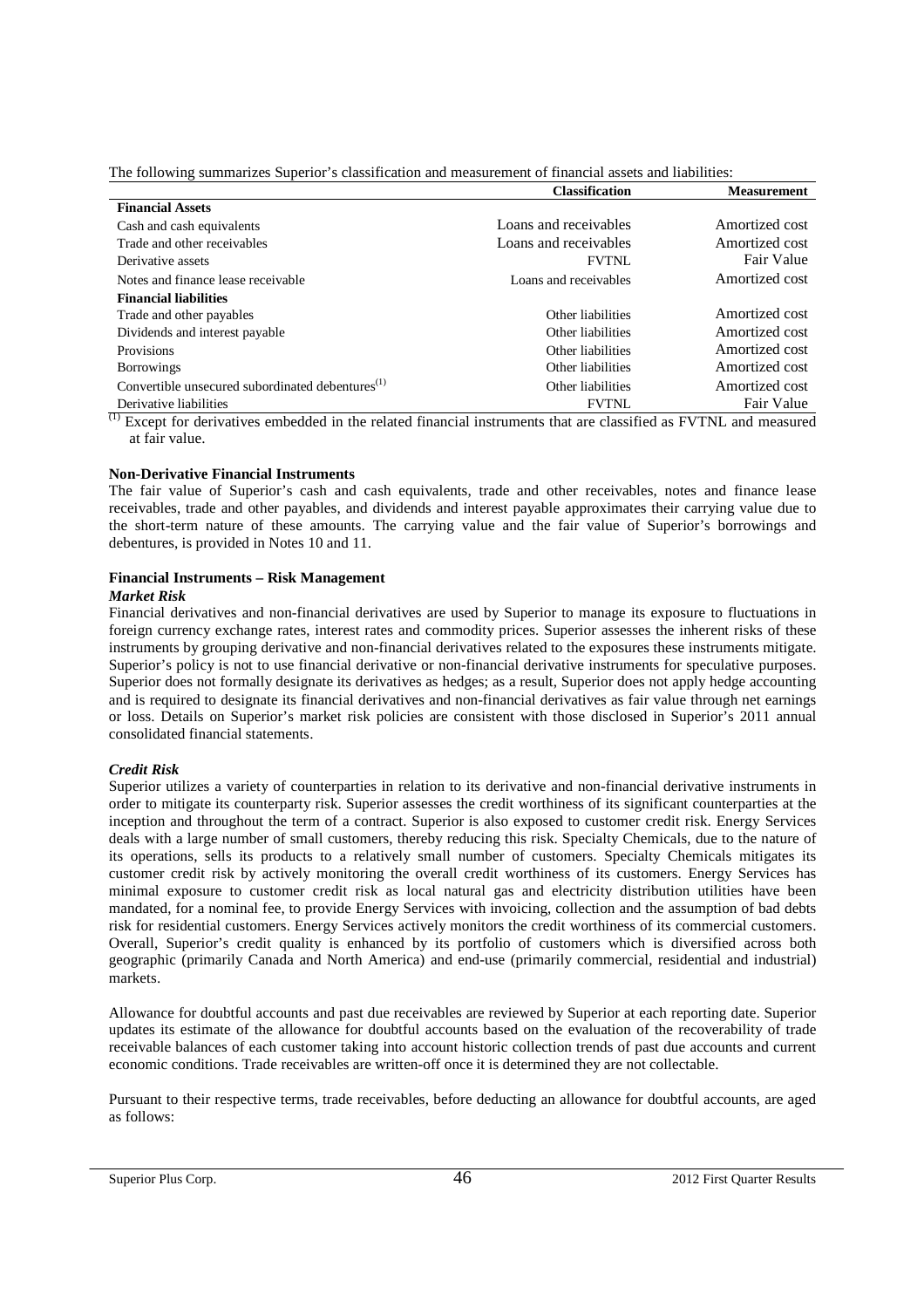|                            | March 31, | December 31, |
|----------------------------|-----------|--------------|
|                            | 2012      | 2011         |
| Current                    | 271.9     | 280.3        |
| Past due less than 90 days | 119.3     | 128.1        |
| Past due over 90 days      | 27.5      | 39.5         |
| Trade Receivable           | 418.7     | 447.9        |

The current portion of Superior's trade receivable is neither impaired nor past due and there are no indications as of the reporting date that the debtors will not meet their obligations to pay.

Superior's trade receivables are stated after deducting a provision of \$18.4 million as at March 31, 2012 (December 31, 2011 − \$20.8 million). The movement in the provision for doubtful accounts was as follows:

|                                             | March 31, | December 31, |
|---------------------------------------------|-----------|--------------|
|                                             | 2012      | 2011         |
| Allowance for doubtful accounts, opening    | (20.8)    | (14.0)       |
| Opening adjustment due to acquisitions      |           | 0.3          |
| Impairment losses recognized on receivables | (1.2)     | (10.8)       |
| Amounts recovered                           | 0.1       | 3.7          |
| Amounts written off during the period as    |           |              |
| uncollectible                               | 3.5       |              |
| Allowance for doubtful accounts, ending     | (18.4)    | (20.8)       |

#### *Liquidity Risk*

Liquidity risk is the risk that Superior cannot meet a demand for cash or fund an obligation as it comes due. Liquidity risk also includes the risk of not being able to liquidate assets in a timely manner at a reasonable price.

To ensure Superior is able to react to contingencies and investment opportunities quickly, Superior maintains sources of liquidity at the corporate and subsidiary level. The primary source of liquidity consists of cash and other financial assets, undrawn committed revolving term bank credit facility, equity markets and debenture markets.

Superior is subject to the risks associated with debt financing, including the ability to refinance indebtedness at maturity. Superior believes these risks are mitigated through the use of long-term debt secured by high quality assets, maintaining debt levels that are in management's opinion are appropriate, and by diversifying maturities over an extended period of time. Superior also seeks to include in its agreements terms that protect it from liquidity issues of counterparties that might otherwise impact liquidity.

Superior's contractual obligations associated with its financial liabilities are as follows:

|                                               |       |                          |       |       |       | 2017 and          |       |
|-----------------------------------------------|-------|--------------------------|-------|-------|-------|-------------------|-------|
|                                               | 2012  | 2013                     | 2014  | 2015  | 2016  | <b>Thereafter</b> | Total |
| Revolving tern bank credits and term loans    | 48.2  | 54.0                     | 361.2 | 41.1  | 155.7 | 2.8               | 663.0 |
| Convertible unsecured subordinated            |       |                          |       |       |       |                   |       |
| debentures                                    | 49.3  | $\overline{\phantom{0}}$ | 66.9  | 74.0  | 71.5  | 310.3             | 572.0 |
| US\$ foreign currency forward sales contracts |       |                          |       |       |       |                   |       |
| (USS)                                         | 124.1 | 200.0                    | 156.0 | 144.0 |       |                   | 624.1 |
| CDN\$ natural gas purchases                   | 11.2  | 9.9                      | 0.1   | (0.5) |       |                   | 20.7  |
| US\$ propane purchases (US\$)                 | 1.8   | 0.3                      |       |       |       |                   | 2.1   |

Superior's contractual obligations are considered to be normal course operating commitments and do not include the impact of mark-to-market fair values on financial and non-financial derivatives. Superior expects to fund these obligations through a combination of cash flow from operations, proceeds on revolving term bank credits and proceeds on the issuance of share capital. Superior's financial instruments' sensitivities as at March 31, 2012 are consistent with those disclosed in Superior's 2011 annual consolidated financial statements.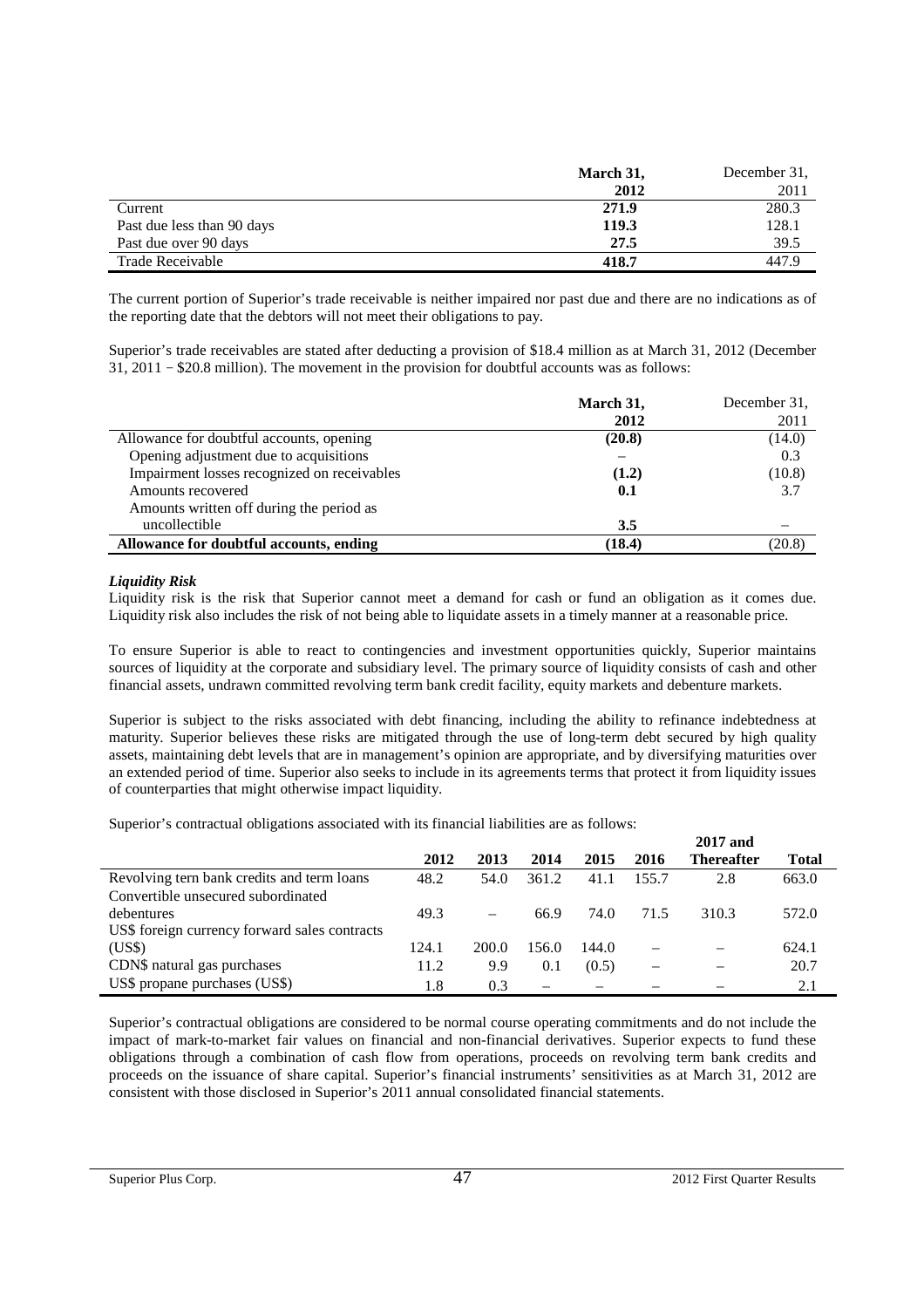### **13. Income Taxes**

Consistent with prior periods, Superior recognizes a provision for income taxes for its subsidiaries that are subject to current and deferred income taxes, including United States income tax and Chilean income tax.

Total income tax expense comprised of current taxes and deferred taxes for the three months ended March 31, 2012 was \$6.1 million, compared to \$14.4 million in the comparative period. For the three months ended March 31, 2012, deferred income tax expense from operations in Canada, the United States and Chile was \$5.9 million, which resulted in a corresponding total net deferred income tax asset of \$302.7 million.

### **14. Total Equity**

Superior is authorized to issue an unlimited number of common shares and an unlimited number of preferred shares. The holders of common shares are entitled to dividends if, as and when, declared by the Board of Directors: to one vote per share at meetings of the holders of common shares; and upon liquidation, dissolution or winding up of Superior to receive pro rata the remaining property and assets of Superior, subject to the rights of any shares having priority over the common shares, of which none are outstanding.

Preferred shares are issuable in series with each class of preferred share having such rights as the Board of Directors may determine. Holders of preferred shares are entitled, in priority to holders of common shares, to be paid ratably with holders of each other series of preferred shares the amount of accumulated dividends, if any, specified to be payable preferentially to the holders of such series upon liquidation, dissolution or winding up of Superior to be paid ratably with holders of each other series of preferred shares the amount, if any, specified as being payable preferentially to holders of such series. Superior does not have any preferred shares outstanding.

|                                                              | Issued Number of     |        |
|--------------------------------------------------------------|----------------------|--------|
|                                                              | <b>Common Shares</b> | Total  |
|                                                              | (Millions)           | Equity |
| Total equity, December 31, 2011                              | 110.8                | 349.6  |
| Net earnings for the period                                  |                      | 28.7   |
| Other comprehensive loss                                     |                      | (3.3)  |
| Issuance of common shares for the dividend reinvestment plan | 0.6                  | 3.6    |
| Dividends declared to shareholders <sup>(1)</sup>            |                      | (16.7) |
| Total equity, March 31, 2012                                 | 111.4                | 361.9  |

(1) Dividends to shareholders are declared at the discretion of Superior. During the three months ended March 31, 2012, Superior paid dividends of \$16.7 million or \$0.15 per share (March 31, 2011 – \$43.6 million or \$0.41 per share).

## **Other Capital Disclosures**

#### **Additional Capital Disclosures**

Superior's objectives when managing capital are: (i) to maintain a flexible capital structure to preserve its ability to meet its financial obligations, including potential obligations from acquisitions; and (ii) to safeguard Superior's assets while at the same time maximizing the growth of its businesses and returns to its shareholders.

In the management of capital, Superior includes shareholders' equity (excluding accumulated other comprehensive income) (AOCI), current and long-term debt, convertible debentures, securitized accounts receivable and cash and cash equivalents.

Superior manages its capital structure and makes adjustments in light of changes in economic conditions and nature of the underlying assets. In order to maintain or adjust the capital structure, Superior may adjust the amount of dividends to Shareholders, issue additional share capital, issue new debt or convertible debentures, issue new debt or convertible debentures with different characteristics and/or increase or decrease the amount of securitized accounts receivable.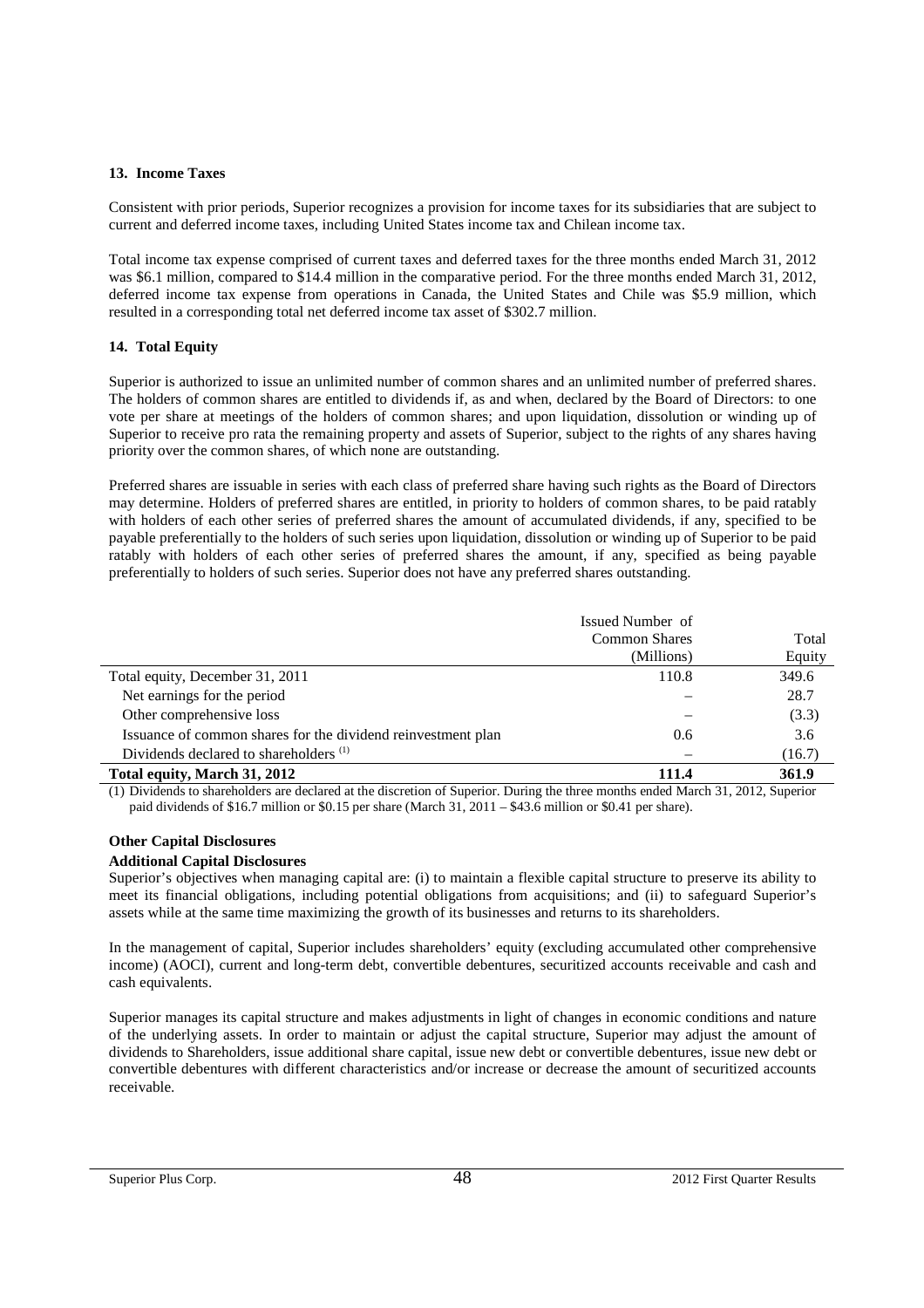Superior monitors its capital based on the ratio of senior debt outstanding to net earnings before interest, taxes, depreciation, amortization and other non-cash expenses (EBITDA), as defined by its revolving term credit facility, and the ratio of total debt outstanding to EBITDA. Superior's reference to EBITDA as defined by its revolving term credit facility may be referred to as compliance EBITDA in other public reports of Superior.

Superior is subject to various financial covenants in its credit facility agreements, including senior debt and total debt to EBITDA ratios, which are measured on a quarterly basis. As at March 31, 2012 and December 31, 2011 Superior was in compliance with all of its financial covenants.

Superior's financial objectives and strategy related to managing its capital as described above have remained unchanged from the prior fiscal year. Superior believes that its debt to EBITDA ratios are within reasonable limits, in light of Superior's size, the nature of its businesses and its capital management objectives.

#### **Financial Measures utilized for bank covenant purposes** *Compliance EBITDA*

Compliance EBITDA represents earnings before interest, taxes, depreciation, amortization and other non-cash expenses calculated on a 12 month trailing basis giving pro forma effect to acquisitions and divestitures and is used by Superior to calculate its debt covenants and other credit information. Compliance EBITDA is not a defined performance measure under IFRS. Superior's calculation of compliance EBITDA may differ from similar calculations used by comparable entities.

The capital structure of Superior and the calculation of its key capital ratios are as follows:

| As at                                                                           | <b>March 31, 2012</b> | December 31, 2011 |
|---------------------------------------------------------------------------------|-----------------------|-------------------|
| Total shareholders' equity                                                      | 361.9                 | 349.6             |
| Exclude accumulated other comprehensive loss                                    | 58.6                  | 55.3              |
| Shareholders' equity (excluding AOCL)                                           | 420.5                 | 404.9             |
| Current borrowings $^{(1)}$                                                     | 48.2                  | 54.3              |
| Borrowings <sup>(1)</sup>                                                       | 614.8                 | 707.8             |
| Less: Senior unsecured debentures                                               | (150.0)               | (150.0)           |
| Consolidated secured debt                                                       | 513.0                 | 612.1             |
| Add: Senior unsecured debentures                                                | <b>150.0</b>          | 150.0             |
| Consolidated debt                                                               | 663.0                 | 762.1             |
| Current portion of convertible unsecured subordinated debentures <sup>(1)</sup> | 49.3                  | 49.9              |
| Convertible unsecured subordinated debentures <sup>(1)</sup>                    | 539.5                 | 539.3             |
| Total debt                                                                      | 1,251.8               | 1,351.3           |
| Total capital                                                                   | 1,672.3               | 1.756.2           |

 $\overline{^{(1)}}$  Borrowings and convertible unsecured subordinated debentures are before deferred issue costs.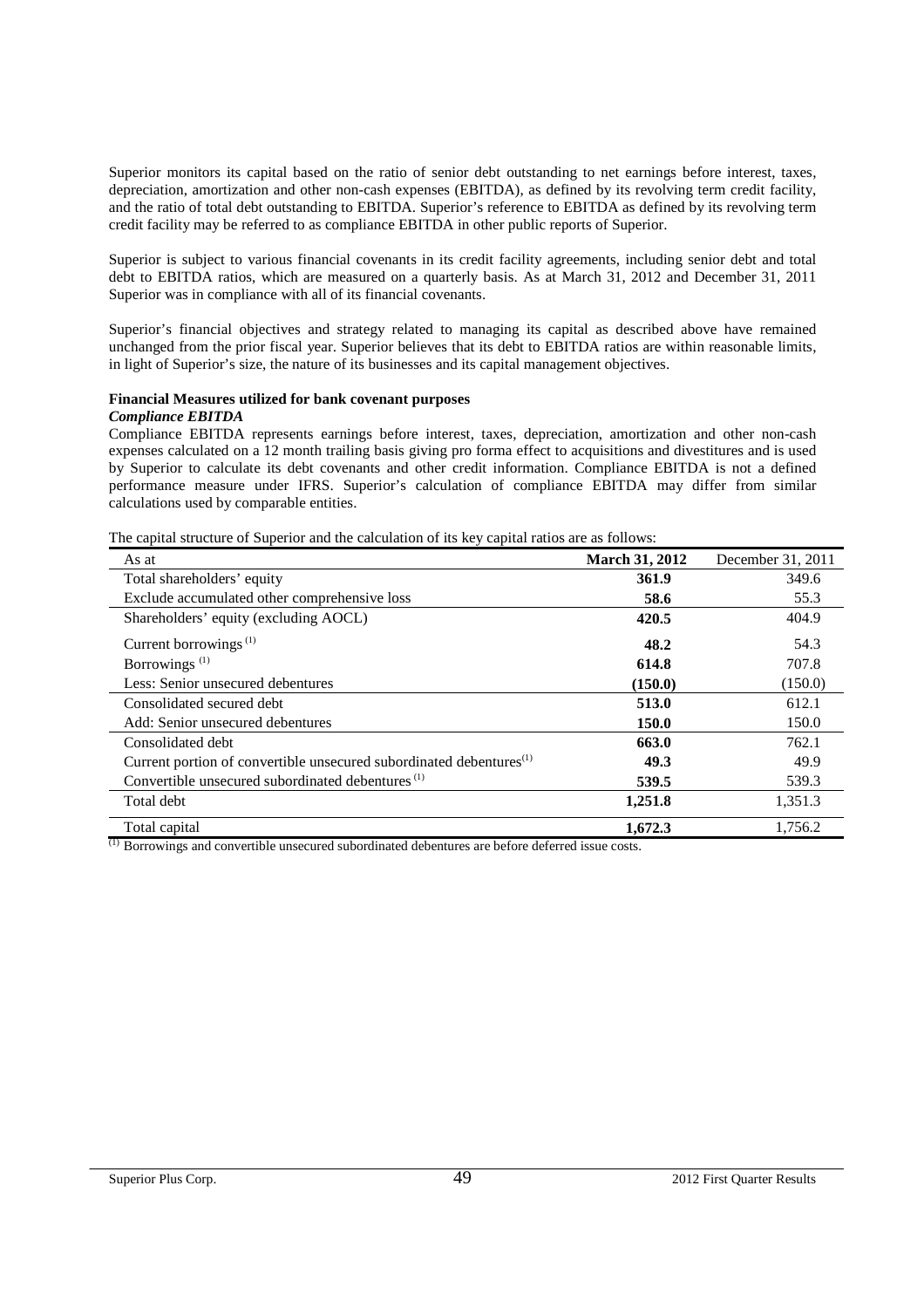| <b>Twelve months ended</b>                                     | <b>March 31, 2012</b> | December 31, 2011 |
|----------------------------------------------------------------|-----------------------|-------------------|
| Net loss                                                       | (315.0)               | (302.6)           |
| Adjusted for:                                                  |                       |                   |
| Finance expense                                                | 85.3                  | 85.5              |
| Realized gains on derivative financial instruments included in |                       |                   |
| finance expense                                                | 2.3                   | 2.3               |
| Depreciation of property, plant and equipment                  | 47.2                  | 48.4              |
| Depreciation and amortization included in cost of sales        | 44.4                  | 44.9              |
| Amortization of intangible assets                              | 41.7                  | 41.9              |
| Impairment of intangible assets and goodwill                   | 378.6                 | 378.6             |
| Impairment of property, plant and equipment                    | 3.4                   | 3.4               |
| Income tax recovery                                            | (58.7)                | (50.4)            |
| Unrealized losses on derivative financial instruments          | 26.5                  | 9.7               |
| Proforma impact of acquisitions                                | 0.2                   | 1.5               |
| Compliance EBITDA <sup>(1)</sup>                               | 255.9                 | 263.2             |

 $<sup>(1)</sup>$  EBITDA, as defined by Superior's revolving term credit facility, is calculated on a trailing 12-month basis taking into</sup> consideration the pro forma impact of acquisitions and dispositions in accordance with the requirements of Superior's credit facility. Superior's calculation of EBITDA and debt to EBITDA ratios may differ from those of similar entities.

|                                                | <b>March 31, 2012</b> | December 31, 2011 |
|------------------------------------------------|-----------------------|-------------------|
| Consolidated secured debt to Compliance EBITDA | 2.0:1                 | 2.3:1             |
| Consolidated debt to Compliance EBITDA         | 2.6:1                 | 2.9:1             |
| Total debt to Compliance EBITDA                | 4.9:1                 | 5.1:1             |

#### **15. Net Earnings per Share**

|                                                                      | Three months ended | Three months ended |  |
|----------------------------------------------------------------------|--------------------|--------------------|--|
|                                                                      | March 31,          | March 31,          |  |
|                                                                      | 2012               | 2011               |  |
| Net earnings per share computation, basic and diluted <sup>(1)</sup> |                    |                    |  |
| Net earnings for the period                                          | 28.7               | 41.1               |  |
| Weighted average shares outstanding                                  | 111.1              | 108.1              |  |
| Net earnings per share, basic and diluted                            | \$0.26             | \$0.38             |  |

(1) All outstanding convertible debentures have been excluded from this calculation as they were anti-dilutive.

## **16. Supplemental Disclosure of Non-Cash Operating Working Capital Changes**

|                                     | Three month ended<br>March 31, | Three months ended<br>March 31, |  |
|-------------------------------------|--------------------------------|---------------------------------|--|
|                                     | 2012                           | 2011                            |  |
| Changes in non-cash working capital |                                |                                 |  |
| Trade receivable and other          | 40.5                           | (21.4)                          |  |
| Inventories                         | 28.1                           | 10.9                            |  |
| Trade and other payables            | (31.8)                         | (18.3)                          |  |
| Purchased working capital           |                                | 1.1                             |  |
| Other                               | (3.2)                          | (7.8)                           |  |
|                                     | 33.6                           | (35.5)                          |  |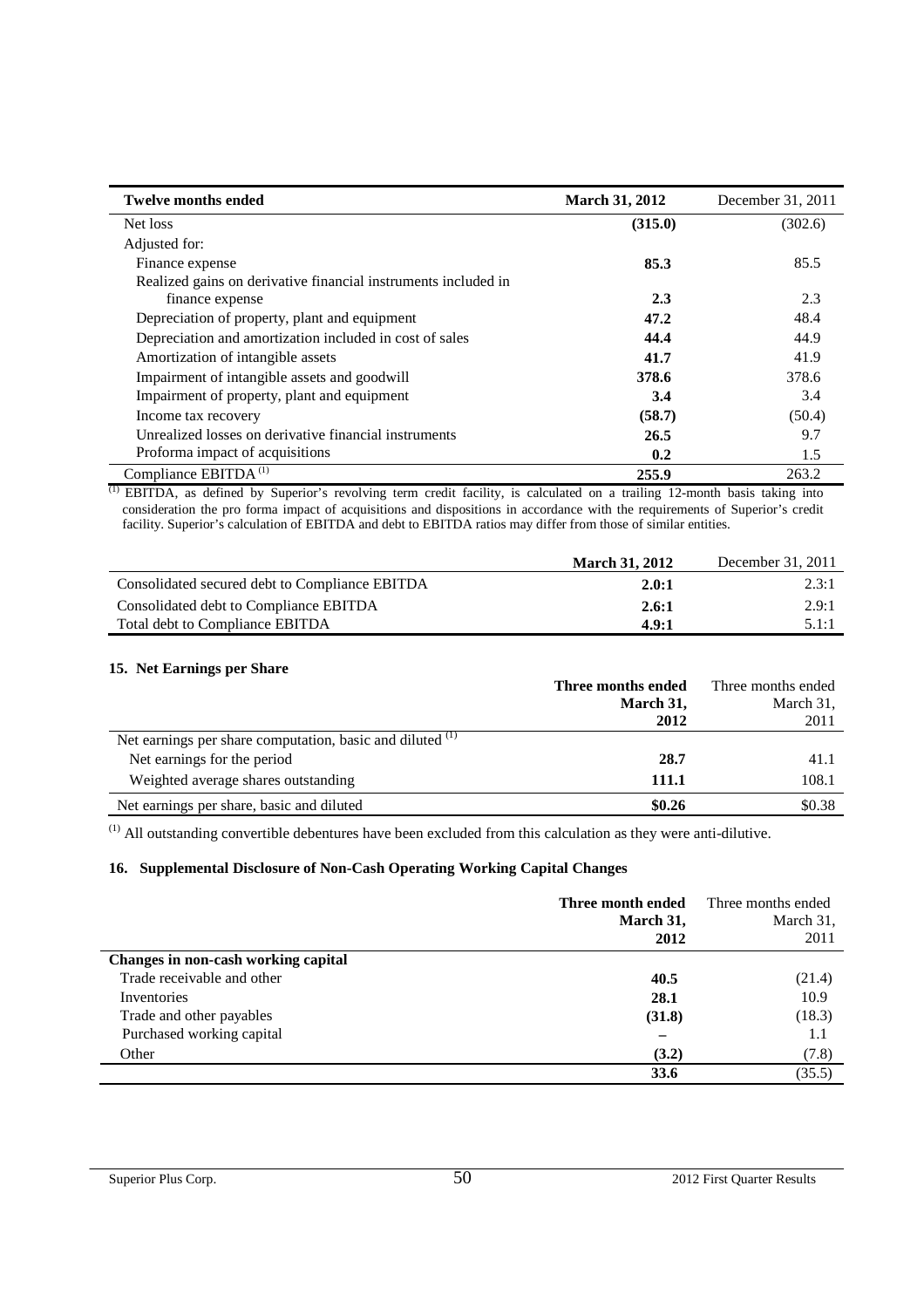|                                                                                     | Three months ended | Three months ended |
|-------------------------------------------------------------------------------------|--------------------|--------------------|
|                                                                                     | March 31,          | March 31,          |
|                                                                                     | 2012               | 2011               |
| <b>Revenues</b>                                                                     |                    |                    |
| Revenue from products                                                               | 1.040.4            | 1,111.6            |
| Revenue from the rendering of services                                              | 15.9               | 16.2               |
| Rental revenue                                                                      | 5.3                | 6.8                |
| Construction contract revenue                                                       | 2.6                | 0.1                |
| Realized gains on derivative financial instruments                                  | 1.7                | 4.1                |
|                                                                                     | 1,065.9            | 1,138.8            |
| Cost of sales (includes products and services)                                      |                    |                    |
| Cost of products and services                                                       | (795.5)            | (868.4)            |
| Depreciation of property, plant and equipment                                       | (10.9)             | (11.4)             |
| Realized losses on derivative financial instruments                                 | (21.4)             | (20.6)             |
|                                                                                     | (827.8)            | (900.4)            |
| Selling, distribution and administrative costs                                      |                    |                    |
| Other selling, distribution and administrative costs                                | 85.4               | 80.0               |
| Employee future benefit expense                                                     | 0.7                | 0.7                |
| Employee costs                                                                      | 74.9               | 76.0               |
| Depreciation of property, plant and equipment                                       | 11.0               | 12.2               |
| Amortization of intangible assets                                                   | 6.3                | 6.5                |
| Realized losses on the translation of U.S. denominated net                          |                    |                    |
| working capital                                                                     | 1.2                | 0.3                |
|                                                                                     | 179.5              | 175.7              |
|                                                                                     |                    |                    |
| <b>Finance expense</b>                                                              | 9.2                | 9.2                |
| Interest on borrowings<br>Interest on convertible unsecured subordinated debentures | 9.2                | 9.3                |
|                                                                                     | 1.3                | 1.3                |
| Interest on obligations under finance leases                                        |                    |                    |
| Unwind of discount on debentures, borrowing and                                     |                    |                    |
| decommissioning liabilities                                                         | 1.7                | 1.8                |
|                                                                                     | 21.4               | 21.6               |

### **17. Supplemental Disclosure of Condensed Consolidated Statement of Comprehensive Income**

#### **18. Related Party Transactions**

Transactions between Superior and its subsidiaries, which are related parties, have been eliminated on consolidation and are not disclosed in this note.

For the three months ended March 31, 2012 and 2011, Superior incurred \$0.1 million and \$1.0 million in legal fees respectively with Norton Rose Canada LLP. Norton Rose Canada LLP is a related party with Superior as a board member is a Partner at the law firm.

### **19. Reportable Segment Information**

Superior has adopted IFRS 8 *Operating Segments*, which requires operating segments to be identified on the basis of internal reports about components of the Company that are regularly reviewed by the chief operating decision maker in order to allocate resources to the segments and to assess their performance. Segment revenues reported below represents revenues generated from external customers.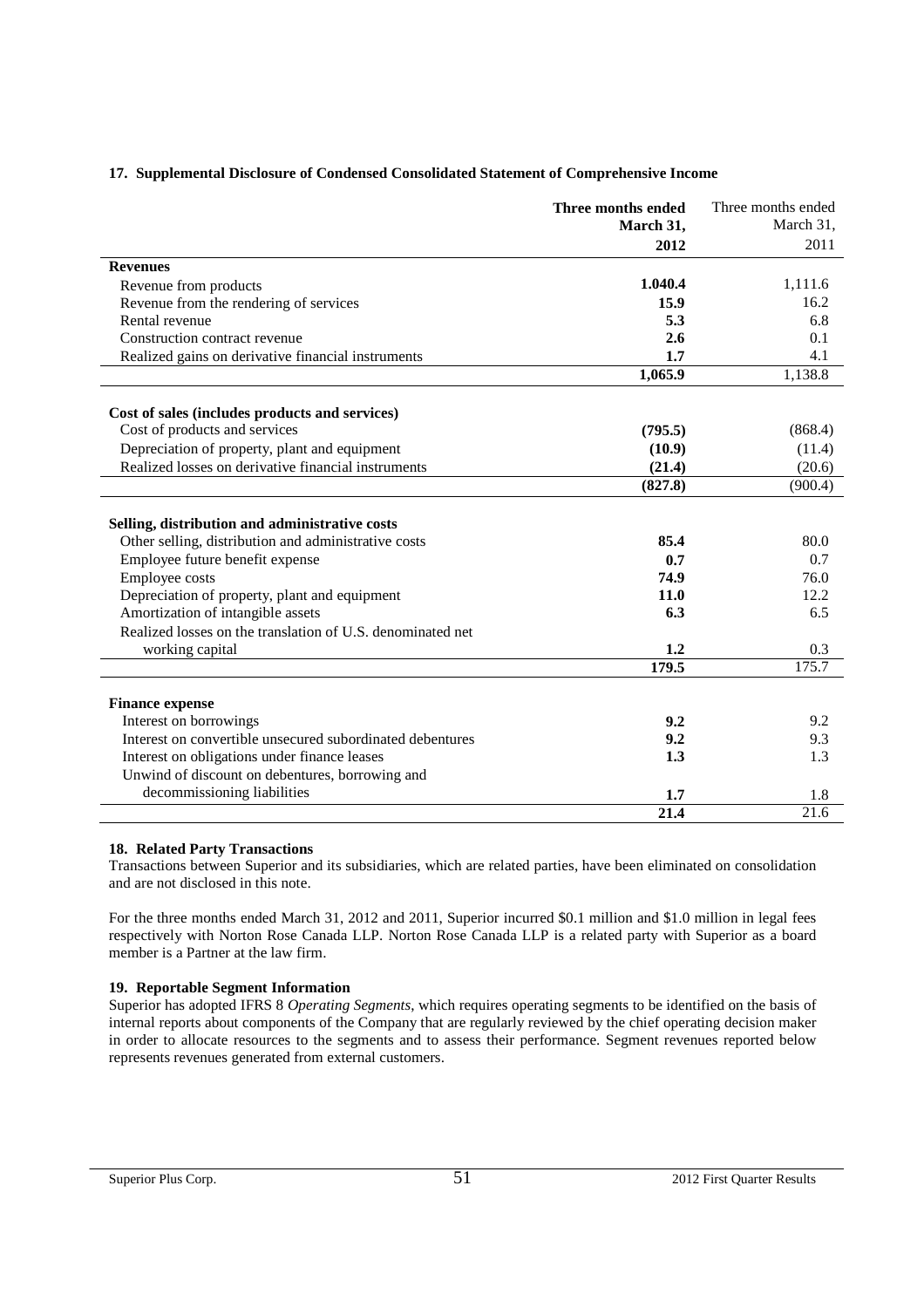|                                                   | <b>Construction</b> |                  |                     |           |                     |
|---------------------------------------------------|---------------------|------------------|---------------------|-----------|---------------------|
|                                                   | <b>Energy</b>       | <b>Specialty</b> | <b>Products</b>     |           | <b>Total</b>        |
| For the three months ended March 31, 2012         | <b>Services</b>     | <b>Chemicals</b> | <b>Distribution</b> | Corporate | <b>Consolidated</b> |
| <b>Revenues</b>                                   | 747.6               | 134.1            | 184.2               |           | 1,065.9             |
| Cost of sales (includes product $\&$ services)    | (604.9)             | (82.7)           | (140.2)             |           | (827.8)             |
| <b>Gross Profit</b>                               | 142.7               | 51.4             | 44.0                |           | 238.1               |
| <b>Expenses</b>                                   |                     |                  |                     |           |                     |
| Selling, distribution and administrative costs    | 99.0                | 34.3             | 42.2                | 4.0       | 179.5               |
| Finance expense                                   | 1.0                 | 0.1              | 0.3                 | 20.0      | 21.4                |
| Unrealized losses (gains) on derivative financial |                     |                  |                     |           |                     |
| instruments                                       | 7.6                 |                  |                     | (5.2)     | 2.4                 |
|                                                   | 107.6               | 34.4             | 42.5                | 18.8      | 203.3               |
| Net earnings (loss) before income taxes           | 35.1                | 17.0             | $1.5\,$             | (18.8)    | 34.8                |
| Income tax expense                                |                     |                  | —                   | (6.1)     | (6.1)               |
| Net earnings (loss)                               | 35.1                | 17.0             | 1.5                 | (24.9)    | 28.7                |

|                                                   | <b>Construction</b> |                  |                     |           |                     |
|---------------------------------------------------|---------------------|------------------|---------------------|-----------|---------------------|
|                                                   | <b>Energy</b>       | <b>Specialty</b> | <b>Products</b>     |           | <b>Total</b>        |
| For the three months ended March 31, 2011         | <b>Services</b>     | <b>Chemicals</b> | <b>Distribution</b> | Corporate | <b>Consolidated</b> |
| <b>Revenues</b>                                   | 841.6               | 131.1            | 166.1               |           | 1,138.8             |
| Cost of sales (includes product $\&$ services)    | (688.1)             | (85.9)           | (126.4)             |           | (900.4)             |
| <b>Gross Profit</b>                               | 153.5               | 45.2             | 39.7                |           | 238.4               |
| <b>Expenses</b>                                   |                     |                  |                     |           |                     |
| Selling, distribution and administrative costs    | 102.5               | 32.5             | 37.5                | 3.2       | 175.7               |
| Finance expense                                   | 1.0                 | 0.1              | 0.3                 | 20.2      | 21.6                |
| Unrealized losses (gains) on derivative financial |                     |                  |                     |           |                     |
| instruments                                       | (15.2)              | 5.4              |                     | (4.6)     | (14.4)              |
|                                                   | 88.3                | 38.0             | 37.8                | 18.8      | 182.9               |
| Net earnings (loss) before income taxes           | 65.2                | 7.2              | 1.9                 | (18.8)    | 55.5                |
| Income tax expense                                |                     |                  |                     | (14.4)    | (14.4)              |
| Net earnings (loss)                               | 65.2                | 7.2              | 1.9                 | (33.2)    | 41.1                |

### **Net working capital, Total assets, Total liabilities, Acquisitions and Purchase of property, plant and equipment**

|                                           | <b>Construction</b> |                  |                     |           |                     |
|-------------------------------------------|---------------------|------------------|---------------------|-----------|---------------------|
|                                           | <b>Energy</b>       | <b>Specialty</b> | <b>Products</b>     |           | <b>Total</b>        |
|                                           | <b>Services</b>     | <b>Chemicals</b> | <b>Distribution</b> | Corporate | <b>Consolidated</b> |
| As at March 31, 2012                      |                     |                  |                     |           |                     |
| Net working capital $(1)$                 | 208.1               | 34.1             | 118.0               | (34.9)    | 325.3               |
| <b>Total assets</b>                       | 924.6               | 604.0            | 221.2               | 341.7     | 2,091.5             |
| <b>Total liabilities</b>                  | 336.1               | 195.0            | 84.3                | 1,114.2   | 1,729.6             |
| As at December 31, 2011                   |                     |                  |                     |           |                     |
| Net working capital $(1)$                 | 239.8               | 25.7             | 129.8               | (18.0)    | 377.3               |
| Total assets                              | 1.008.3             | 618.8            | 218.8               | 347.5     | 2,193.4             |
| <b>Total liabilities</b>                  | 369.2               | 208.3            | 68.8                | 1,197.5   | 1,843.8             |
| For the three months ended March 31, 2012 |                     |                  |                     |           |                     |
| Acquisitions                              |                     |                  |                     |           |                     |
| Purchase of property, plant and equipment | 2.9                 | 2.5              | 0.6                 |           | 6.0                 |
| For the three months ended March 31, 2011 |                     |                  |                     |           |                     |
| Acquisitions                              | 4.6                 |                  |                     |           | 4.6                 |
| Purchase of property, plant and equipment | 4.1                 | 2.8              | 0.9                 |           | 7.8                 |

<sup>(1)</sup> Net working capital reflects amounts as at the quarter end and is comprised of trade and other receivables, prepaid expenses and inventories, less trade and other payables, deferred revenue and dividends and interest payable.